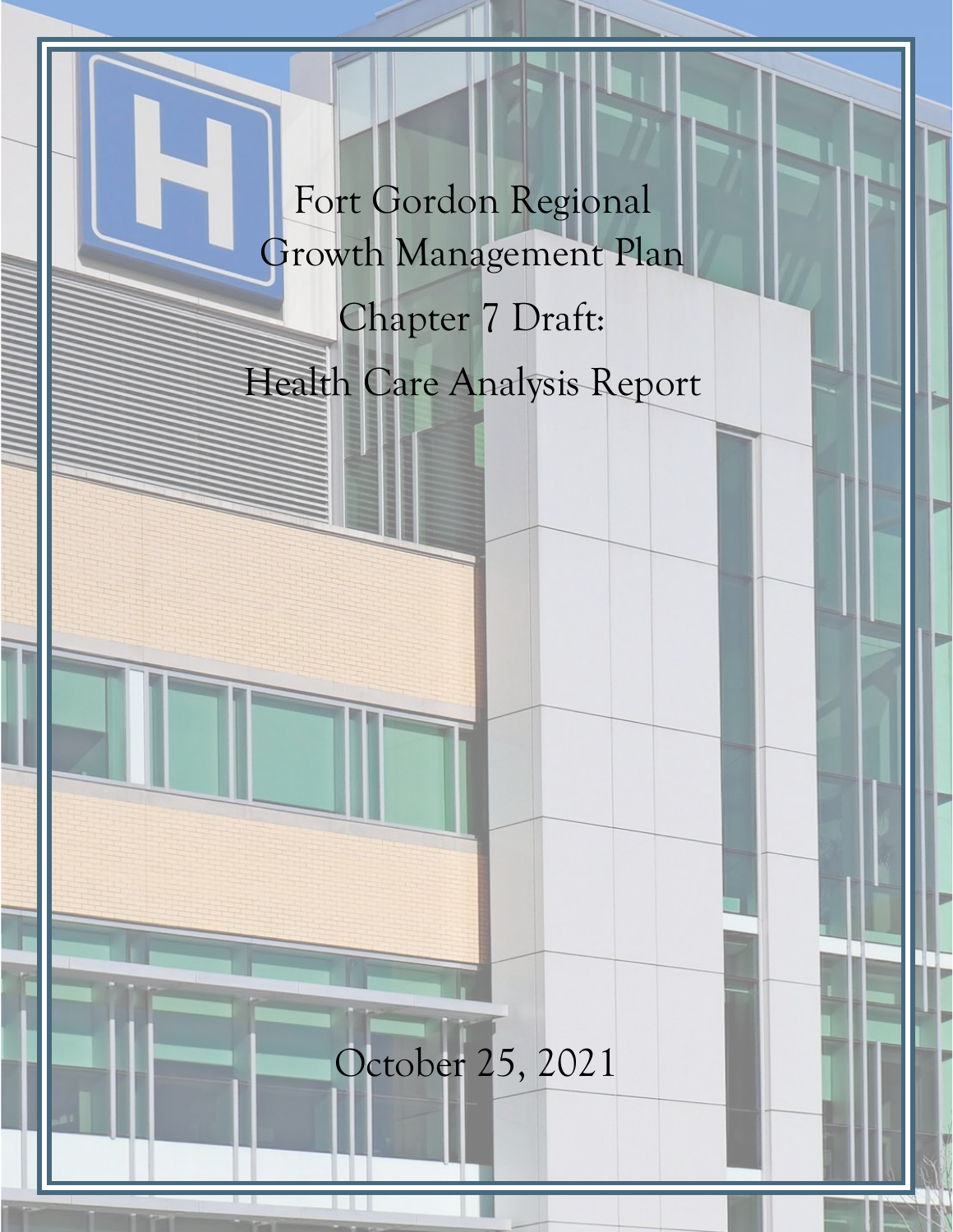# **7 Health Care**

# **7.1 Overview**

This chapter of the report examines the impact of Installation growth on health care in the Study Area. For the purposes of this report, the Study Area is defined as the Augusta metropolitan area, which encompasses the seven-county area of:

- $\rightarrow$  Burke, Columbia, Lincoln, McDuffie, and Richmond Counties in Georgia
- $\rightarrow$  Aiken and Edgefield Counties in South Carolina

Richmond County is the core metropolitan county that is home to the City of Augusta. Fort Gordon is also primarily located in Richmond County, approximately ten miles southeast of Augusta. However, 67 percent of the metro area population is located in the other six component counties, comprising one integrated economic and population center.



Figure 7.1: Study Area

*Source: Corona Insights, 2021*

For comparison purposes, this report will concentrate on three years: 2013, 2019, and 2030. The year 2019 is the most recent available data for key data sources used in this section. The year 2013 is a baseline date after recovery from the Great Recession, and the Year 2030 is five years after the base expansion is complete.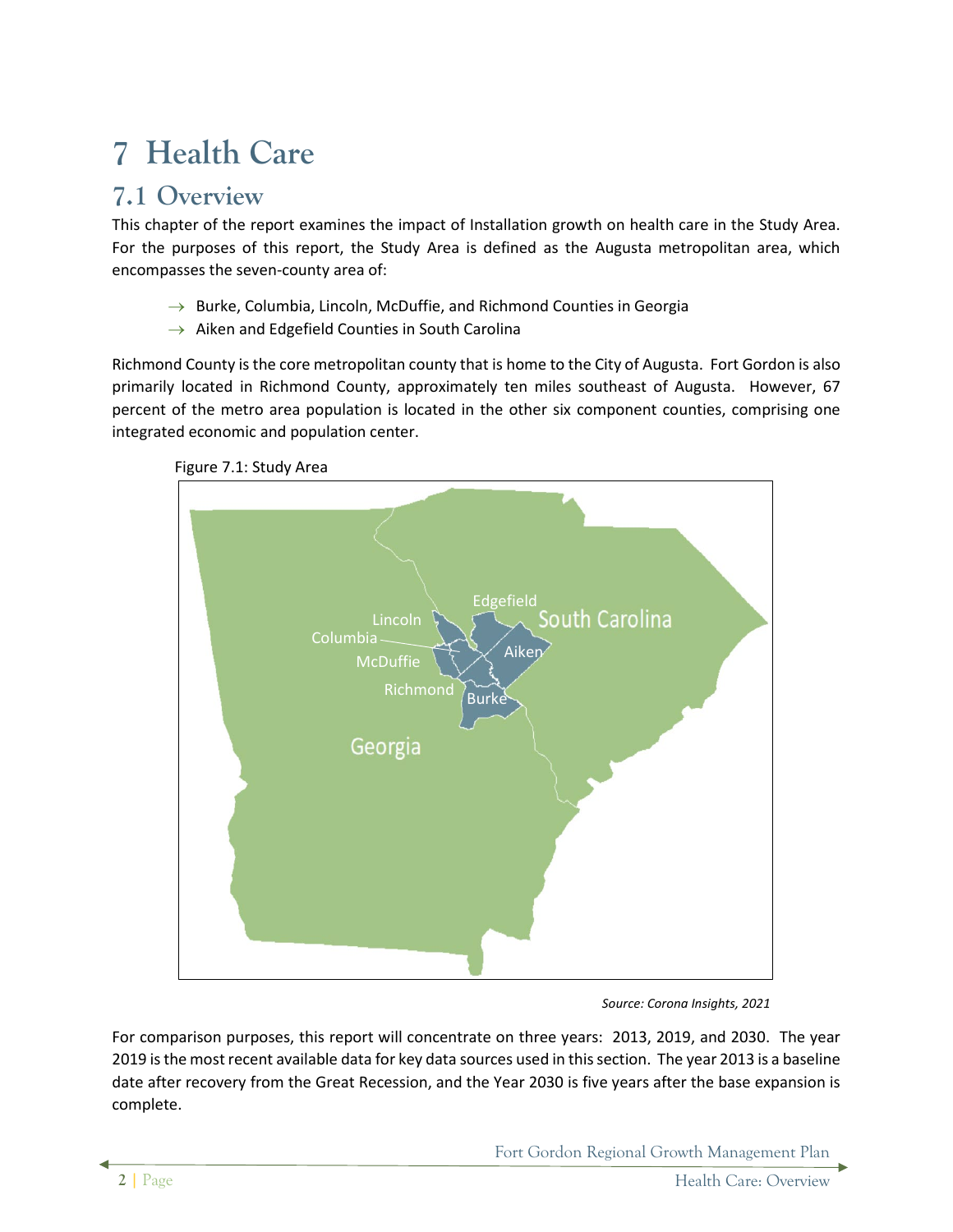# **7.1.1 Analysis Approach**

Health care is a very broad and diverse field. The topic can include personal preventive health such as smoking and mental health that fall under the domain of public health, and can also include health care access issues such as the availability of health care providers and the ability to pay (i.e., health coverage).

The research team addressed these two factors by taking an "exacerbation and gaps" approach. Exacerbation will be used to examine public health issues, and particularly identifying those that will be disproportionately impacted by the influx of a new military-oriented population. The gaps approach will examine areas, and particularly occupations, where the Study Area will require growth to maintain key capacity levels, and/or where the Study Area is currently underrepresented compared to national-level or regional figures.

# **7.2 Demographic Overview – Population Growth and Components**

Historic population data shows a slow increase in the Study Area. From 2013 through 2019, the population grew by 3.4 percent. From 2019 to 2025, the population is projected to grow by 7.3 percent, fueled by the military base expansion, before slowing again to a 3.5 percent rate during the next five years after the base expansion is complete in 2025.



*Source: Stantec, 2021*

This accelerated growth is due to the expansion of Fort Gordon, which will produce approximately 15 percent of the area's growth in the 2019 to 2025 time frame. Half of this military-related growth will be military personnel, and the other half will be associated civilian personnel (families, support workers, etc.)

Health Care: Demographic Overview – Population Growth Page | **3**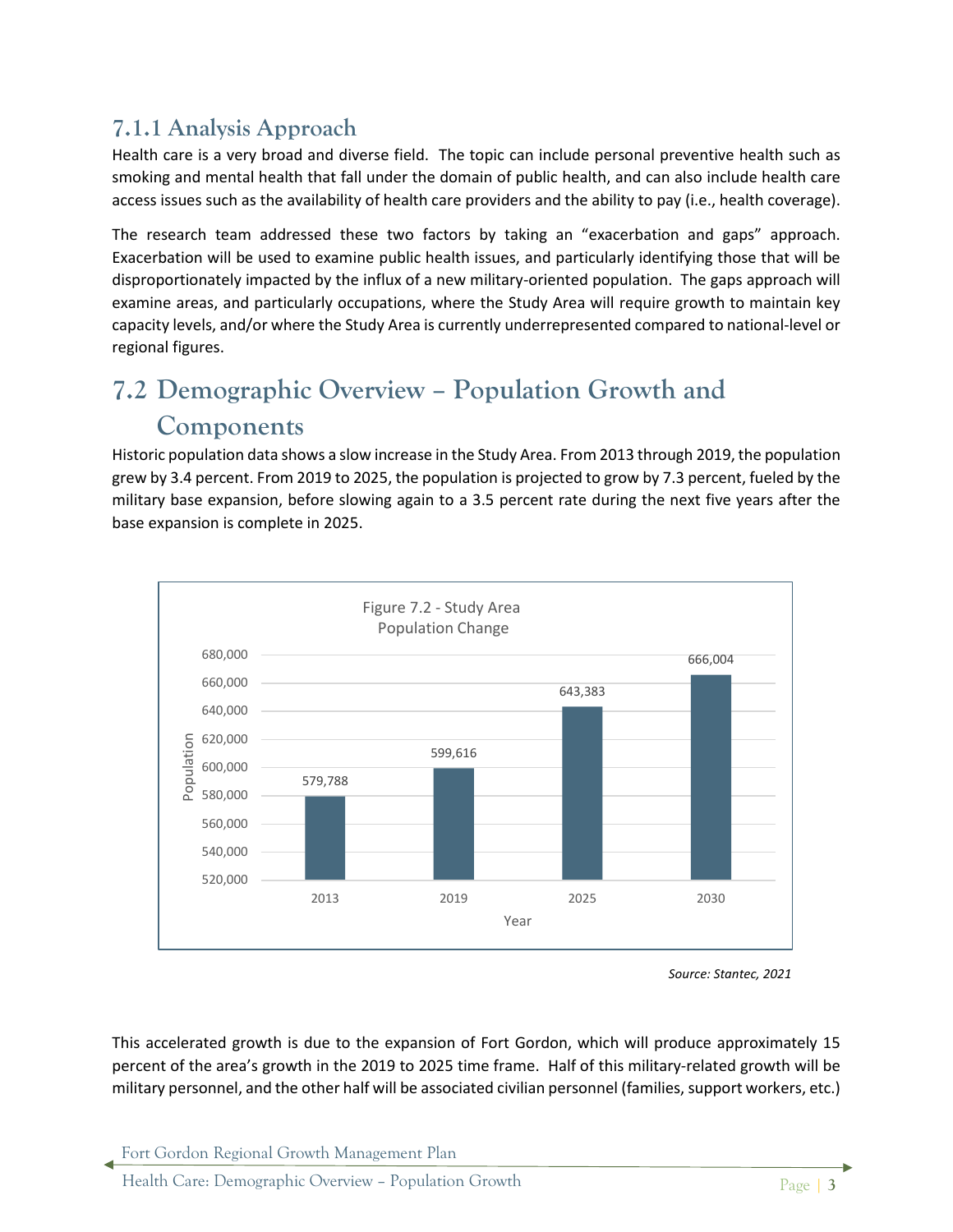

As an initial assumption, we will assume that the demographics of the military growth generally align with the current base demographics, which will drive the conclusions of several of the following exhibits.

The military population currently in the Study Area exists generally in a narrow age band of the 20s and 30s. If we assume that the direct military growth will be similar in structure, the impact of the growth will be somewhat diluted in terms of impacting senior health needs.

Additionally, the indirect military growth will likely be a subset of age bands as it will include working-age people and children, but likely few seniors.

The graph below shows the age distribution of military personnel and others in their household (indirect military), and then compares them to the general non-military population in the area.

*Source: Stantec, 2021*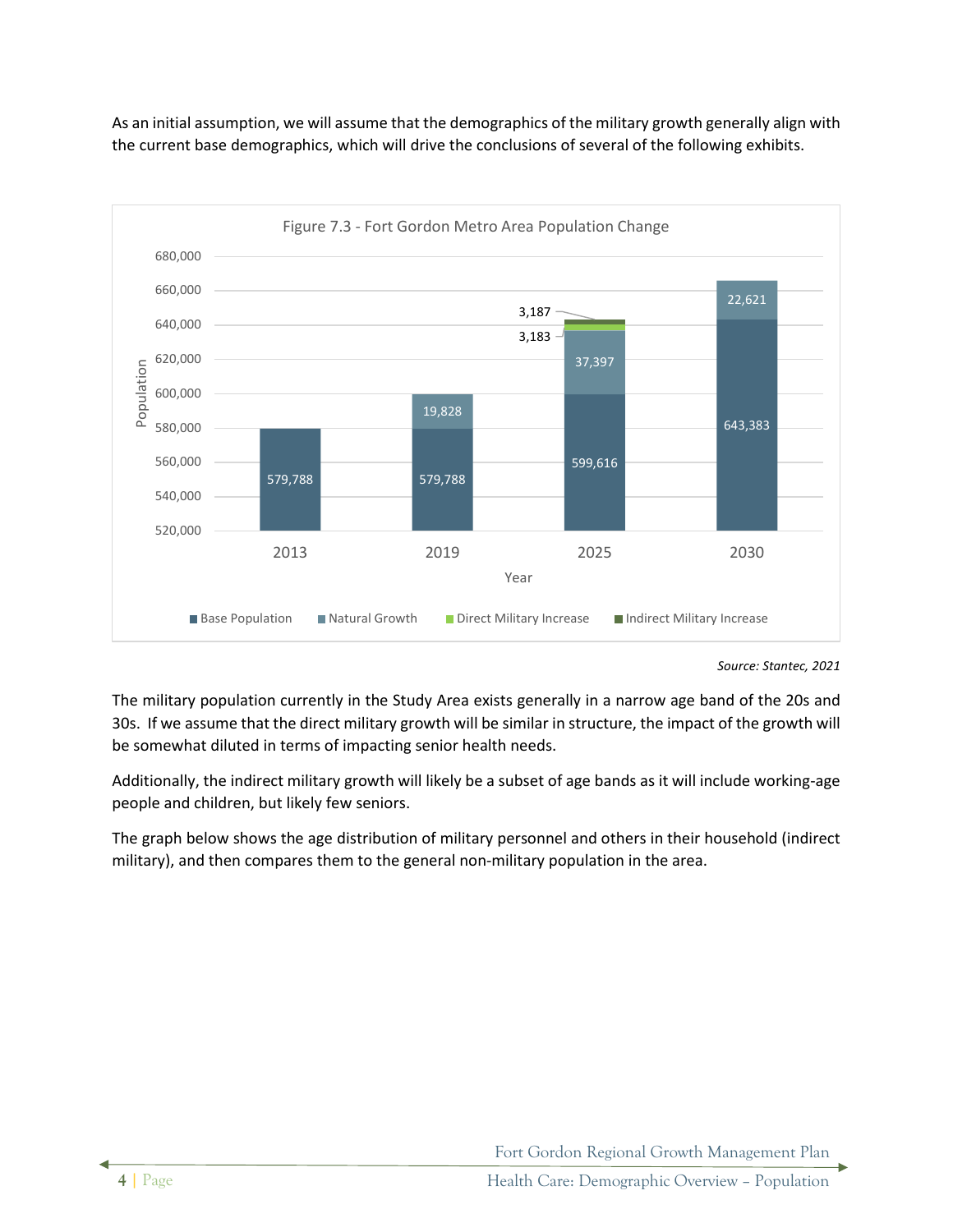

*Source: In-depth analysis of American Community Survey, US Bureau of the Census, 2021*

If we combine the direct and indirect military, we can see that military growth will tilt toward younger age demographics, and particularly the 20 to 34 age group.



*Source: In-depth analysis of American Community Survey, US Bureau of the Census, 2021*

Fort Gordon Regional Growth Management Plan

Health Care: Demographic Overview – Population Growth Page | **5**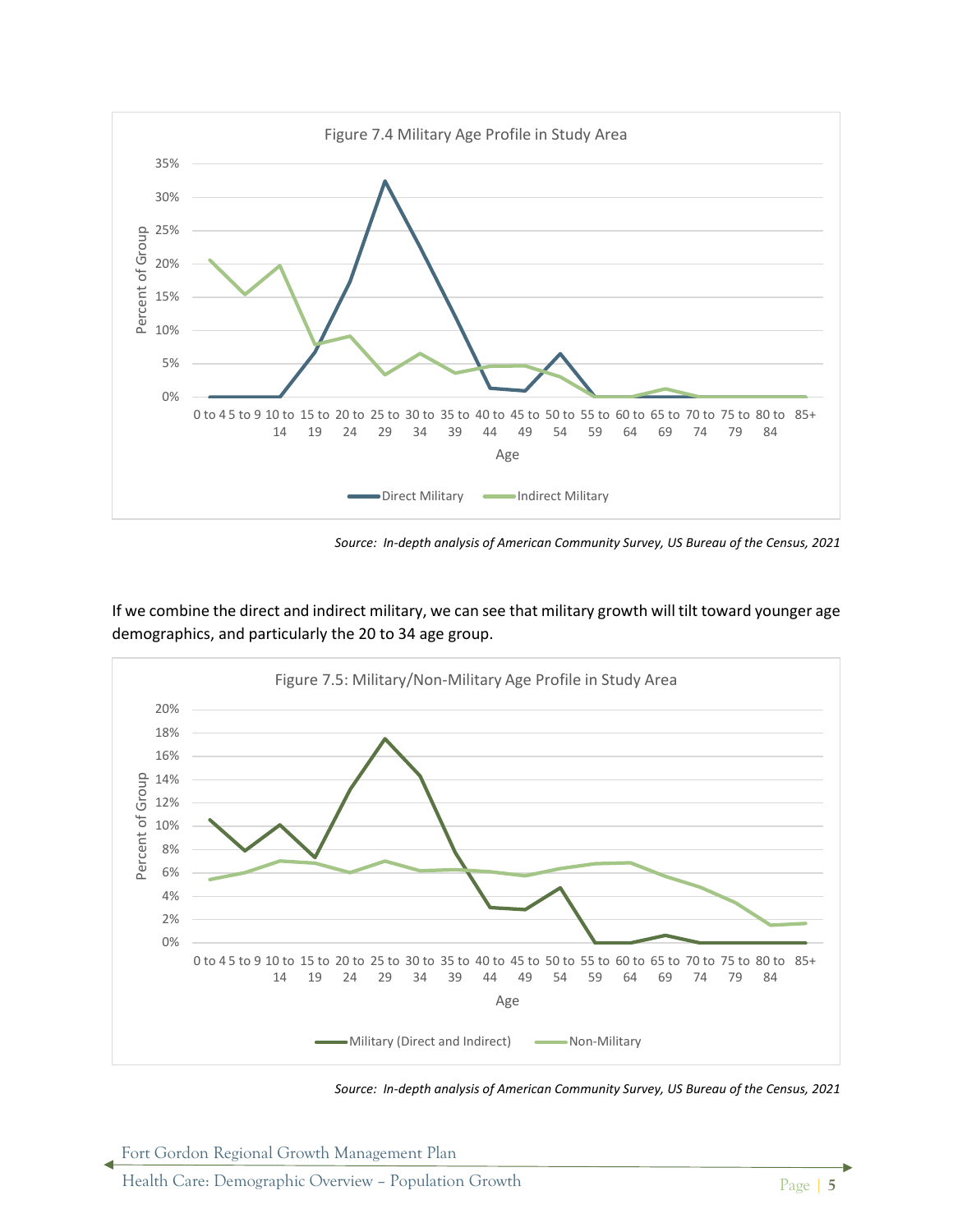Because of these age differences, growth in the military population will like quite different than a similar raw level of growth among a non-military population. The graph below compares the projected growth profile of the military population (direct and indirect) versus a hypothetical growth profile of the general population. As can be seen, the military population growth will have a much younger skew.



*Source: In-depth analysis of American Community Survey, US Bureau of the Census, 2021*

This growth profile will have differences in terms of stress on the health care system. As seen below, younger populations tend to require less health care.



*Source: Peterson Center on Healthcare and KFF (Kaiser Family Foundation), 2021*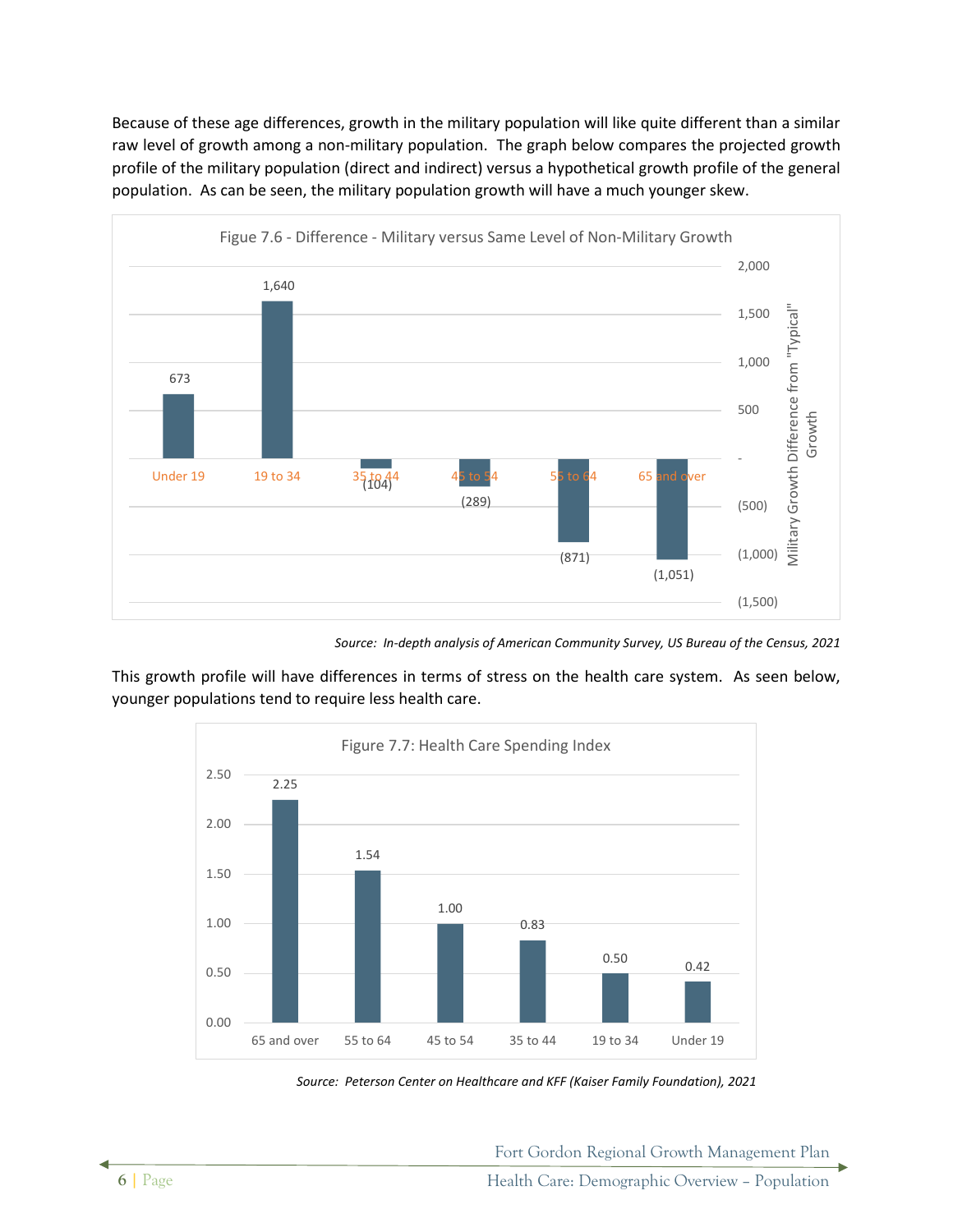The net result of the military age skew is that health needs and health issues that affect people in their 20s and 30s will be of particular interest when considering health care impacts. Additionally, growth among the military population will produce only 54 percent of the demand on health care that a corresponding general population growth would incur.

Installation growth may potentially have an impact on gender breakdowns in the Study Area since the active military population tends to be disproportionately male. The graph below shows that the anticipated majority of military population increase would be male, based on existing gender population figures.

However, the indirect military population increase includes a significant number of family members of military personnel and exists at a 50/50 breakdown by gender. Therefore, while the population increase will skew more male than a corresponding natural increase, the gender impact will likely not be skewed enough to create notable gender-specific impacts.



*Source: In-depth analysis of American Community Survey, US Bureau of the Census, 2021*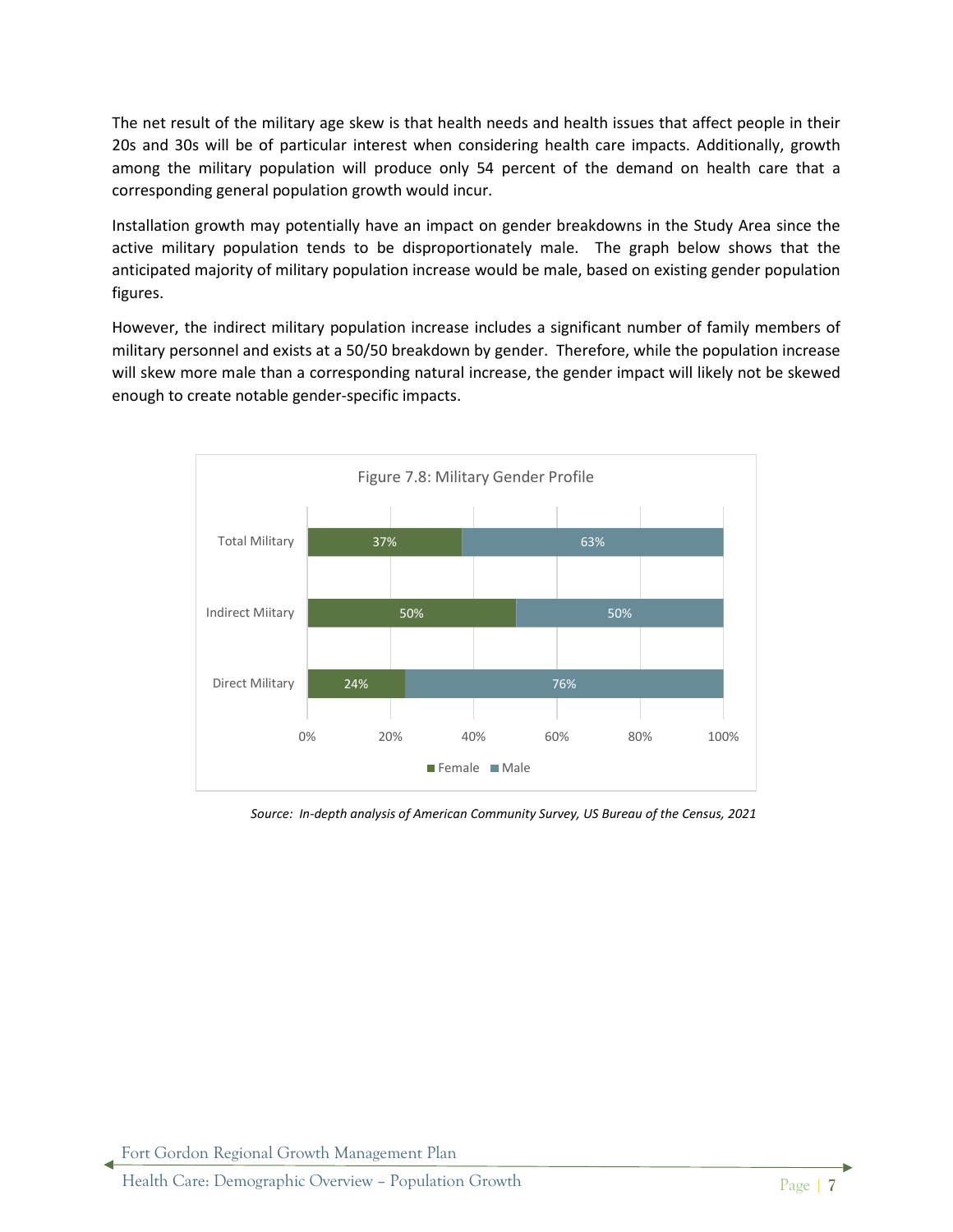The growth at Fort Gordon will slightly increase the proportion of BIPOC (Black, Indigenous, and People of Color) people in the metro area, though the change will be negligible.



*Source: In-depth analysis of American Community Survey, US Bureau of the Census, 2021*

Another key differentiating factor is health coverage, which is provided for all military personnel and households through the TRICARE program (with a handful of exceptions). Via the Affordable Care Act, a strong majority of non-military people also have health coverage, but the figure is not generally allencompassing as seen in the military.

Despite having military health coverage, it should be noted that military personnel often use civilian health care, with TRICARE-related expenditures of nearly \$168 million in local health care purchases during Fiscal Year 2019, according to data from the EAMC Resource and Analysis Division.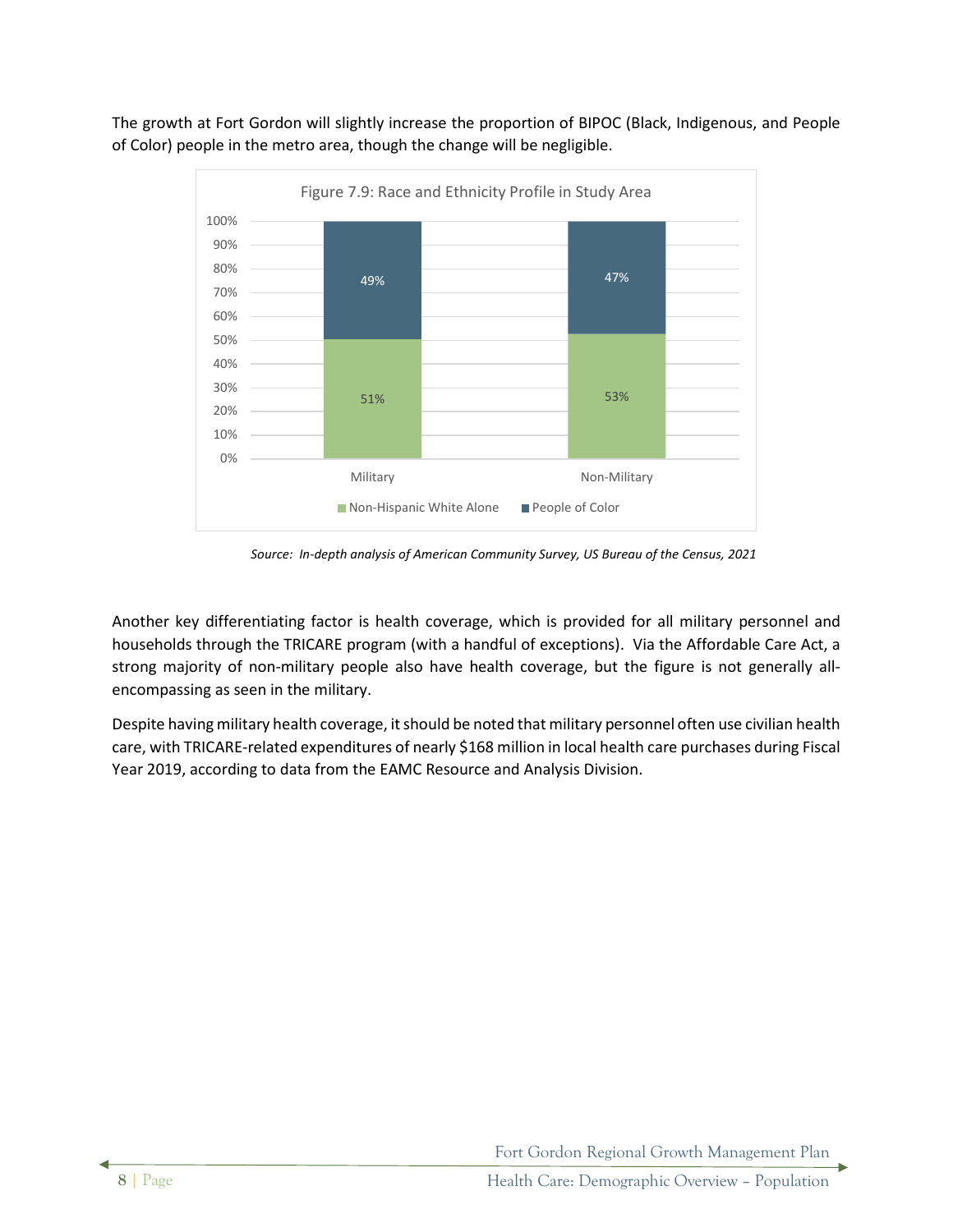

*Source: In-depth analysis of American Community Survey, US Bureau of the Census, 2021*

The military population also skews toward higher education levels in the local area, with more college degrees and fewer people who did not complete high school. The exhibit below includes only people age 25 or older.



*Source: In-depth analysis of American Community Survey, US Bureau of the Census, 2021*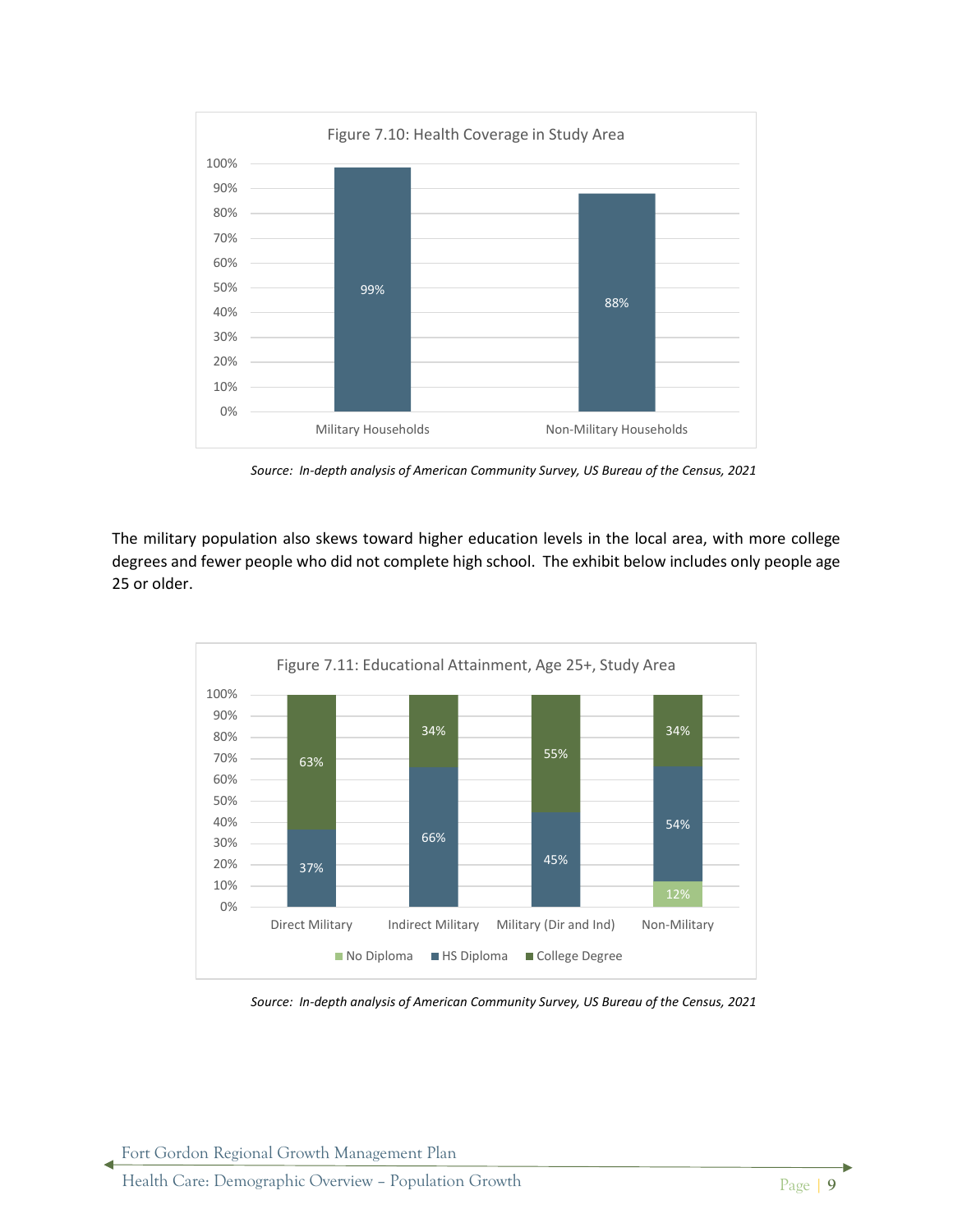# **7.2.1 Key Public Health Issues**

The first set of issues to consider is those that are related to healthy behaviors and healthy environments. This research was conducted by examining existing studies in the area, and then identifying whether those issues would be disproportionately impacted by the addition of a significant influx of military-oriented population.

The research in general discovered several issues that are deemed to be of high priority for improvement in the Study Area or in constituent parts of the metro area. These include:

- Substance abuse, including opioids
- Mental health, including: depression, anxiety, and bullying among youth, sedentary lifestyle
- Lack of transportation leading to (or related to) poverty
- Aging issues
- Leading causes of death such as cancer and heart disease
- Above-average causes of death such as lung, colorectal, and breast cancer.
- Early diagnosis of cancer among people of color
- Leading health problems include Cancer, hypertension, obesity, poor nutrition, diabetes, heart disease, substance abuse, opioid abuse, STDs, and arthritis
- Low medical IQ in terms of healthy living and preventive care and medical language
- Tobacco use
- Health coverage
- Dental care
- Lack of primary care physicians
- Lack of capacity in community health clinics
- Food deserts
- Affordable housing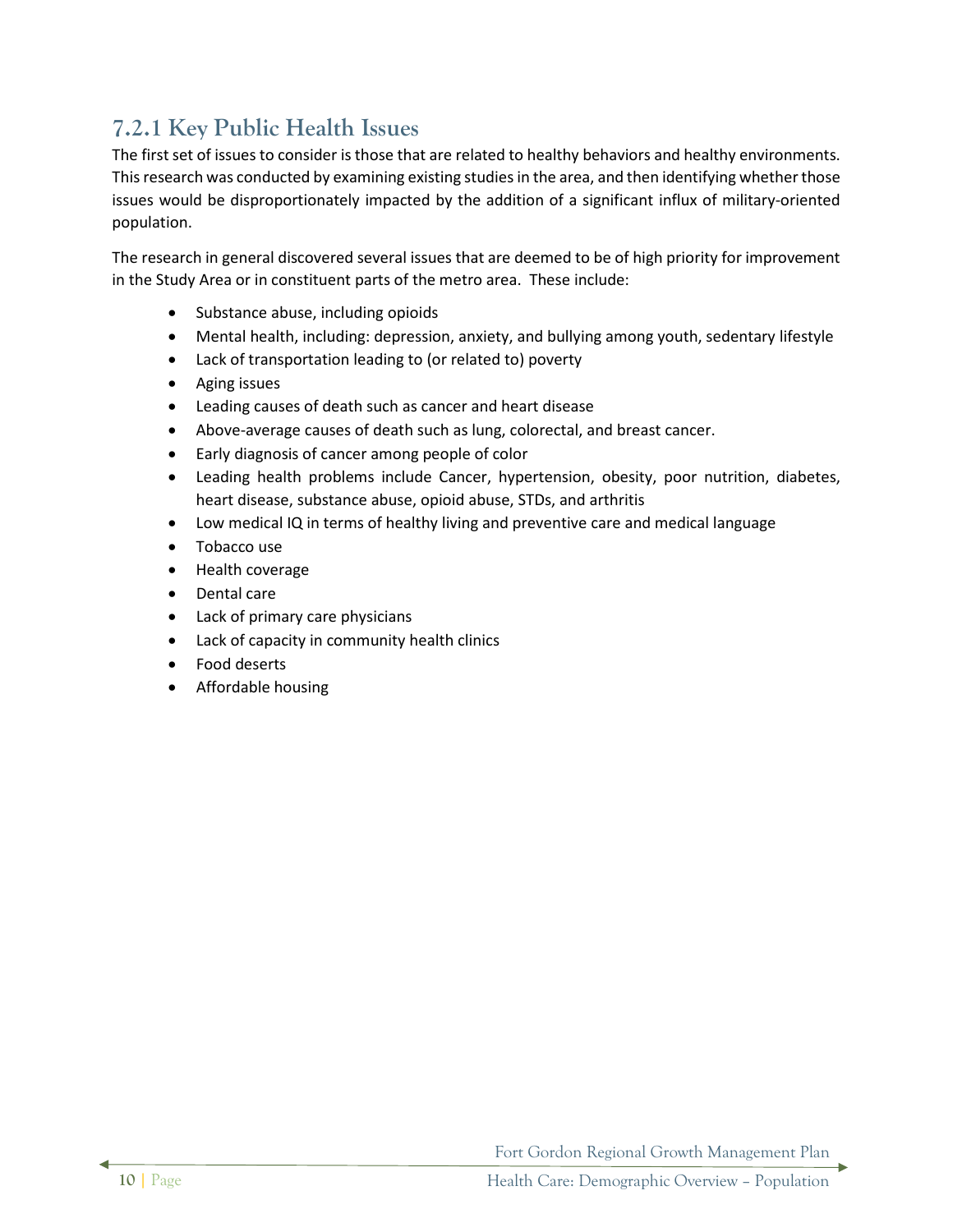When considering which of these will be most impacted by base expansion, two factors come into play: the unique attributes of the military community and the sheer size of the expansion. Size will have impacts on all of the above areas, of course, but when considering the military community's attributes, one can identify areas where impacts will likely be larger or smaller than the increase would normally produce. Those areas where the impacts may be disproportionately large warrant special consideration.

| Proportionately Larger Impacts | Proportional Impact                                                                                                   | Proportionately Smaller Impact                                                                                                                                                                                                   |
|--------------------------------|-----------------------------------------------------------------------------------------------------------------------|----------------------------------------------------------------------------------------------------------------------------------------------------------------------------------------------------------------------------------|
| Substance abuse                | Lack of primary care<br>physicians<br>Mental health<br>Diagnosis and<br>٠<br>preventive care among<br>people of color | Aging<br>Leading/above average<br>causes of death<br>Health coverage<br>٠<br>Dental care<br>Affordable housing<br>Lack of transportation<br>Tobacco use<br>Low medical IQ<br>Food deserts<br>Community health clinic<br>capacity |

Table 7.1 – Public Health Relative Impacts

*Source: Corona Insights, 2021*

Again, demand for all health care will increase due to the scale of the population growth. However, because the population growth will skew toward younger adults with health coverage and jobs, challenges such as aging and lack of health coverage will rise at a proportionally lower rate. Similarly, poverty-related social determinants like housing and transportation, and community issues such as food deserts and clinic capacity will increase in need, but at a lower rate than might be expected given the population growth since part of the new population will arrive with jobs and health benefits in hand.

Similarly, there's no strong indication for or against other issues like mental health and lack of primary physicians being disproportionately impacted.

If the military population is slightly more likely to be BIPOC, then early diagnosis can be disproportionately impacted, but as noted, the variation between the military and non-military populations is negligible.

While the more highly educated characteristics of the military population may point toward less substance abuse, the younger age profile points toward higher substance abuse. This would indicate that substance abuse is an area where extra effort should be considered.

# **7.3 Health Care Provision Gaps**

Four different methods and data sources are used to examine health care provision gaps.

The analysis philosophy related to the provision of health care examines the presence of health professionals in the Study Area. We examine in some cases comparisons of per-capita health professionals versus the two-state Georgia-South Carolina area, in order to identify areas where the supply of health care might be constricted. We also examine per capita rate changes via a third measure for selected health professionals.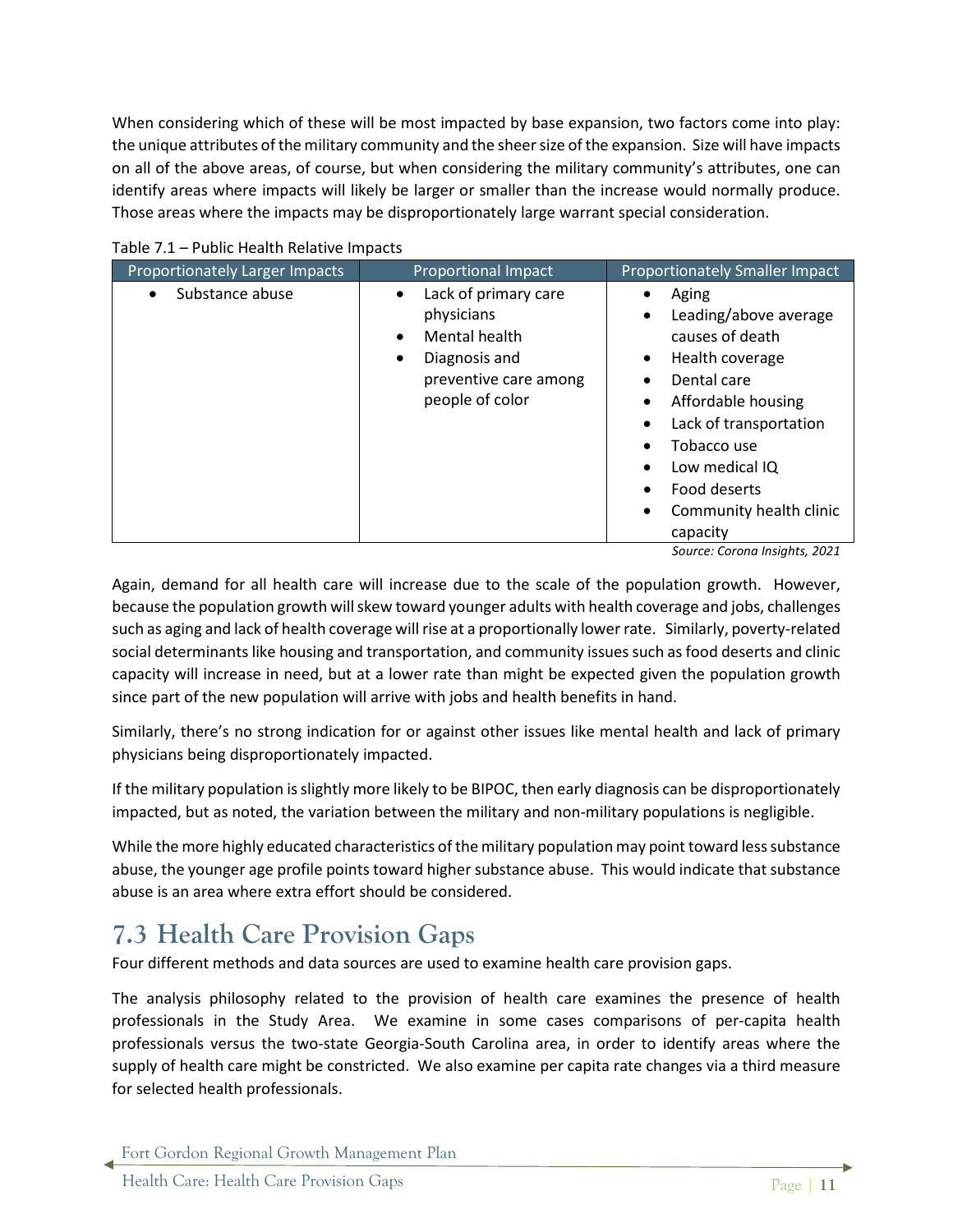# **7.3.1 Occupational Presence in the Study Area**

The first analysis examines the density of various occupations. The research team developed an index measure that compares the Study Area to the national average and the two-state Georgia/South Carolina region. The index is the per-capita presence of an occupation in the Study Area divided by the per-capita presence of that same occupation in the two-state region. Therefore, an Index of 1.0 means that the Study Area has an average presence of that occupation relative to the region. An index of less than one means that the Study Area has a lower presence of that occupation than average, and a presence of greater than one means that the Study Area has an above-average presence.

Note that a low index may not mean that a profession is underserved in an absolute sense since the figures are relative to the regional average, and similar a high index may not mean that a profession is overserved. It merely indicates a higher likelihood of those things.

These figures are based on current populations. A notable increase in population will push these indices lower.

A number of occupations are underrepresented, as shown in the table below. However, a few patterns and key occupations particularly stand out.

- $\rightarrow$  Pharmacy staff are underrepresented.
- $\rightarrow$  A number of technician fields are underrepresented, including MRI, sonogram, radiologic, and laboratory technicians.
- $\rightarrow$  Various types of therapists are slightly underrepresented.
- $\rightarrow$  First-line care occupations such as paramedics and personal care aides are underrepresented.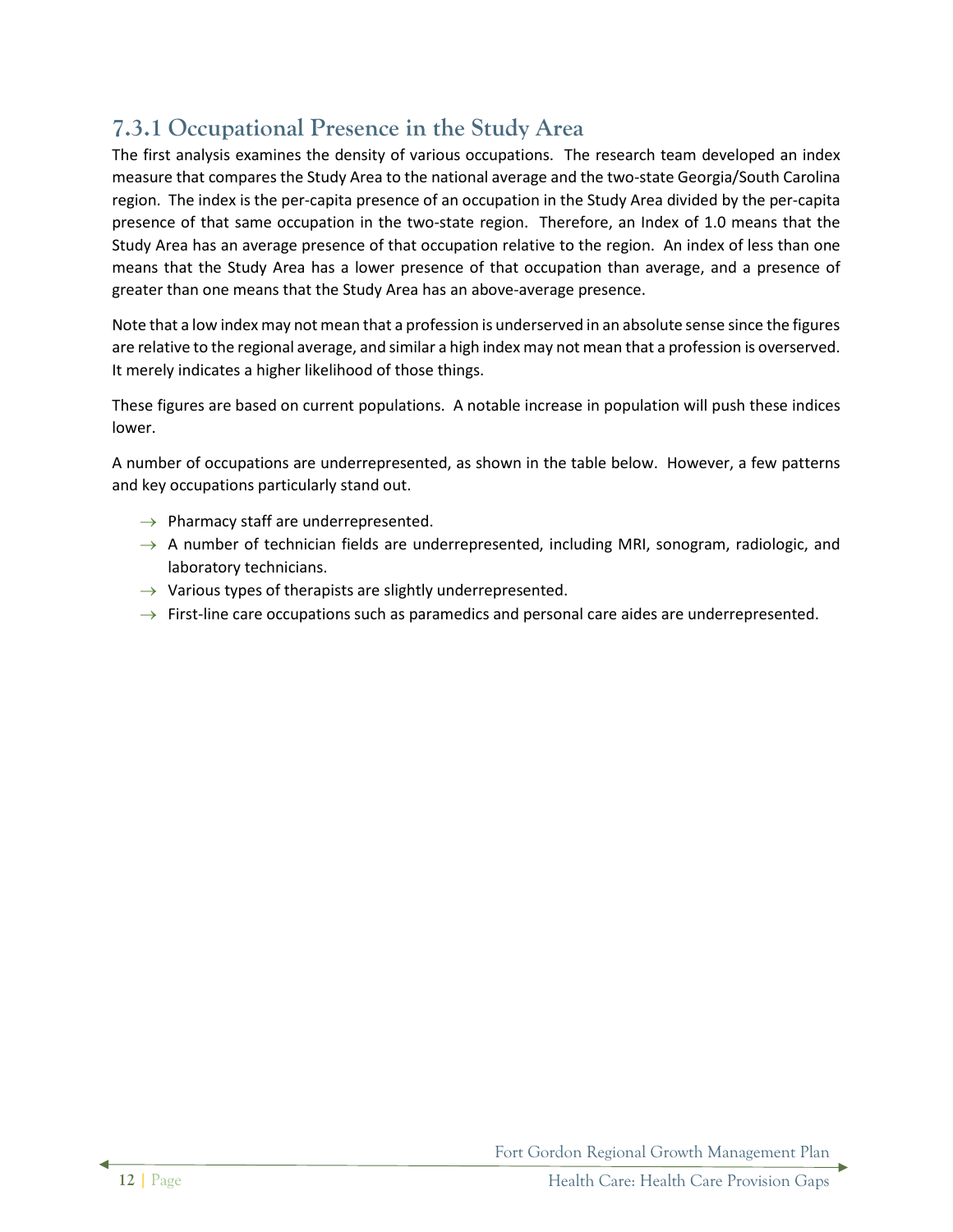|                                                | Workers Per 10,000 People |       | <b>Index Weight</b> |                          |
|------------------------------------------------|---------------------------|-------|---------------------|--------------------------|
| Occupation                                     | <b>Study Area</b>         | GA-SC | <b>USA</b>          | (Study Area to National) |
| Speech-Language Pathologists                   | 1.43                      | 5.20  | 6.25                | 0.27                     |
| Chiropractors                                  | 0.72                      | 2.23  | 2.23                | 0.32                     |
| Nurse Practitioners, And Nurse                 |                           |       |                     |                          |
| Midwives                                       | 2.53                      | 6.88  | 7.16                | 0.37                     |
| Radiologic Technologists and                   |                           |       |                     |                          |
| Technicians                                    | 3.55                      | 7.52  | 7.33                | 0.47                     |
| <b>Physician Assistants</b>                    | 1.64                      | 3.38  | 4.65                | 0.48                     |
| Opticians, Dispensing                          | 0.96                      | 1.98  | 2.50                | 0.48                     |
| <b>Emergency Medical Technicians</b>           | 2.77                      | 5.45  | 4.65                | 0.51                     |
| Surgeons                                       | 0.63                      | 1.22  | 1.88                | 0.52                     |
| Pharmacists                                    | 6.35                      | 12.04 | 11.56               | 0.53                     |
| Other Healthcare Practitioners and             |                           |       |                     |                          |
| <b>Technical Occupations</b>                   | 1.86                      | 3.11  | 3.36                | 0.60                     |
| <b>Dental Hygienists</b>                       | 5.10                      | 8.36  | 6.93                | 0.61                     |
| Veterinarians                                  | 1.68                      | 2.75  | 3.12                | 0.61                     |
| <b>Pharmacy Technicians</b>                    | 8.44                      | 13.81 | 13.55               | 0.61                     |
| Clinical Laboratory Technologists and          |                           |       |                     |                          |
| Technicians                                    | 7.48                      | 11.27 | 11.97               | 0.66                     |
| <b>Personal Care Aides</b>                     | 24.49                     | 32.44 | 56.30               | 0.75                     |
| <b>Occupational Therapists</b>                 | 2.09                      | 2.66  | 4.57                | 0.79                     |
| <b>Magnetic Resonance Imaging</b>              |                           |       |                     |                          |
| Technologists                                  | 1.09                      | 1.35  | 1.51                | 0.81                     |
| <b>Diagnostic Medical Sonographers</b>         | 2.00                      | 2.48  | 3.10                | 0.81                     |
| Miscellaneous Health Technologists             |                           |       |                     |                          |
| and Technicians                                | 3.54                      | 4.01  | 5.36                | 0.88                     |
| <b>Other Therapists</b>                        | 3.70                      | 3.92  | 6.64                | 0.94                     |
| <b>Surgical Technologists</b>                  | 4.38                      | 4.53  | 3.67                | 0.97                     |
| <b>Physical Therapist Assistants and Aides</b> | 3.06                      | 3.09  | 4.36                | 0.99                     |

| Table 7.2 - Underrepresented Occupations in the Study Area |  |  |
|------------------------------------------------------------|--|--|
|                                                            |  |  |

*Source: In-depth analysis of American Community Survey, US Bureau of the Census*

Professions that are over-indexed include both doctors and registered nurses, dentists, and various types of assistants(medical, dental, nursing, respiratory, and therapy). Note of course that the large educational presence in fields such as medicine, nursing, and dentistry may be artificially inflating these indices since academic staff cannot be removed from the numbers.

Fort Gordon Regional Growth Management Plan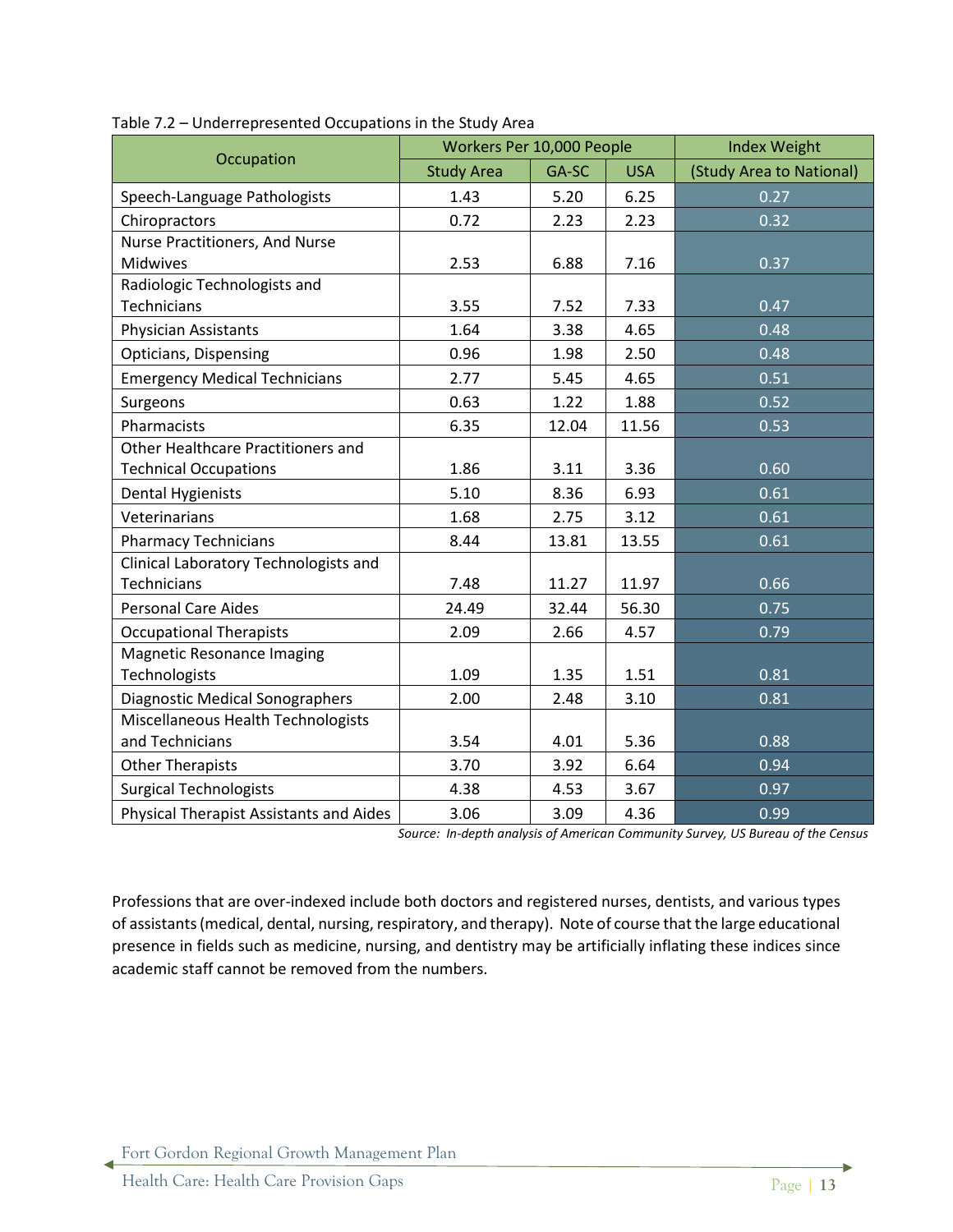|                                        |                   | Workers Per 10,000 People | <b>Index Weight</b> |                          |
|----------------------------------------|-------------------|---------------------------|---------------------|--------------------------|
| Occupation                             | <b>Study Area</b> | GA-SC                     | <b>USA</b>          | (Study Area to National) |
| <b>Physical Therapists</b>             | 6.82              | 6.76                      | 9.11                | 1.01                     |
| <b>Veterinary Assistants and</b>       |                   |                           |                     |                          |
| Laboratory Animal Caretakers           | 2.08              | 1.90                      | 2.28                | 1.09                     |
| Physicians                             | 28.69             | 24.54                     | 30.34               | 1.17                     |
| Paramedics                             | 5.48              | 4.52                      | 4.18                | 1.21                     |
| <b>Registered Nurses</b>               | 136.64            | 110.93                    | 116.96              | 1.23                     |
| <b>Dietitians and Nutritionists</b>    | 4.38              | 3.15                      | 3.68                | 1.39                     |
| Home Health Aides                      | 10.78             | 7.69                      | 21.85               | 1.40                     |
| <b>Licensed Practical and Licensed</b> |                   |                           |                     |                          |
| <b>Vocational Nurses</b>               | 31.97             | 22.46                     | 25.63               | 1.42                     |
| <b>Medical Assistants</b>              | 25.25             | 16.93                     | 21.11               | 1.49                     |
| <b>Respiratory Therapists</b>          | 5.95              | 3.90                      | 4.00                | 1.53                     |
| Cardiovascular Technologists           |                   |                           |                     |                          |
| and Technicians                        | 2.70              | 1.62                      | 1.71                | 1.66                     |
| Dentists                               | 6.75              | 3.96                      | 6.20                | 1.70                     |
| Veterinary Technologists and           |                   |                           |                     |                          |
| Technicians                            | 7.25              | 3.96                      | 5.24                | 1.83                     |
| <b>Medical Records Specialists</b>     | 13.57             | 7.16                      | 6.74                | 1.89                     |
| <b>Nursing Assistants</b>              | 92.82             | 48.44                     | 52.84               | 1.92                     |
| Optometrists                           | 1.64              | 0.85                      | 1.55                | 1.92                     |
| <b>Orderlies and Psychiatric Aides</b> | 3.82              | 1.74                      | 2.83                | 2.19                     |
| <b>Dental Assistants</b>               | 20.46             | 9.20                      | 11.95               | 2.22                     |
| <b>Radiation Therapists</b>            | 3.37              | 1.11                      | 0.57                | 3.05                     |
| Podiatrists                            | 0.88              | 0.29                      | 0.36                | 3.06                     |
| <b>Nurse Anesthetists</b>              | 8.96              | 1.60                      | 1.48                | 5.60                     |
| <b>Psychiatric Technicians</b>         | 13.48             | 1.81                      | 2.94                | 7.47                     |
| <b>Occupational Therapy Assistants</b> |                   |                           |                     |                          |
| and Aides                              | 14.28             | 1.89                      | 1.95                | 7.55                     |
| <b>Recreational Therapists</b>         | 8.37              | 0.95                      | 0.60                | 8.79                     |

*Source: In-depth analysis of American Community Survey, US Bureau of the Census*

Fort Gordon Regional Growth Management Plan

∢

**14** | Page Health Care: Health Care: Health Care Provision Gaps

 $\blacktriangleright$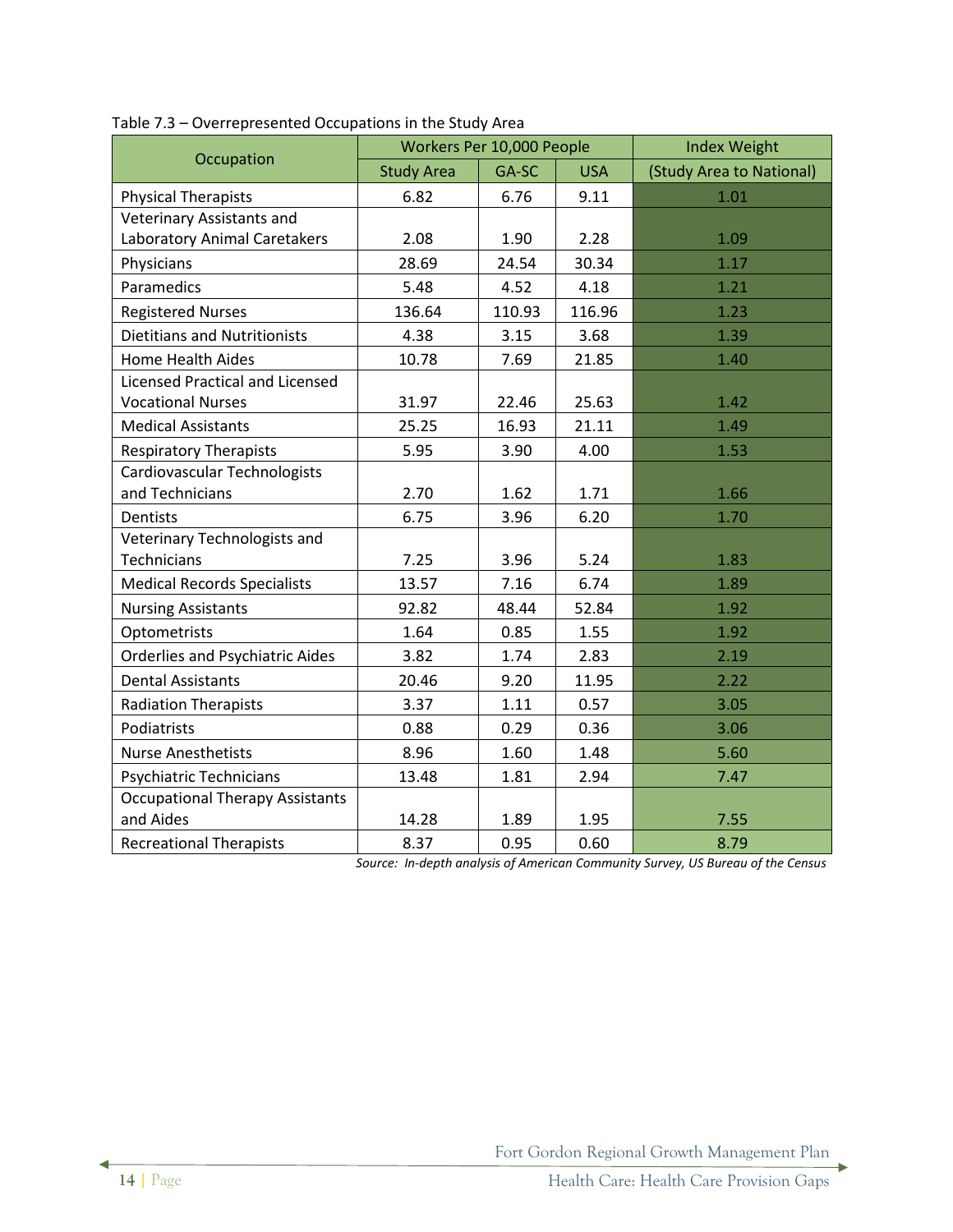# **7.3.2 Employment Capacity in the Study Area**

A second way to examine health care capacity is to examine employment at health care providers. This can highlight potential gaps in capacity following the Fort Gordon expansion. An analysis of capacity based on total employment is shown below. These data do not separate support staff from medical staff; all employees of the medical offices are counted in the chart below.

|                                                                                 |            | Comparison to<br><b>National Ratios</b><br><b>USA, 2019</b><br>Study Area, 2019 |             |                                |                    |                                 |                                              |                                                                             |
|---------------------------------------------------------------------------------|------------|---------------------------------------------------------------------------------|-------------|--------------------------------|--------------------|---------------------------------|----------------------------------------------|-----------------------------------------------------------------------------|
| <b>Establishment Type</b>                                                       | Employment | Employees Per 10,000<br>People                                                  | Employment  | Employees Per 10,000<br>People | Local Ratio to USA | Employment Shortfall in<br>2019 | Employment Shortfall in<br>2030 if no Growth | <b>New</b><br>Employment<br>by 2030<br>Needed to<br>Maintain<br>2019 Ratios |
| Offices of physicians (except                                                   |            |                                                                                 |             |                                |                    |                                 |                                              |                                                                             |
| mental health specialists)                                                      | 2,506,655  | 76.4                                                                            | 3,833       | 63.9                           | 0.84               | 746                             | 1,248                                        | 406                                                                         |
| Offices of physicians, mental<br>health specialists                             | 43,770     | 1.3                                                                             | 43          | 0.7                            | 0.54               | 37                              | 46                                           | 5                                                                           |
| Offices of dentists                                                             | 975,666    | 29.7                                                                            | 1,499       | 25.0                           | 0.84               | 283                             | 479                                          | 159                                                                         |
| Offices of chiropractors                                                        | 140,492    | 4.3                                                                             | 140         | 2.3                            | 0.55               | 117                             | 144                                          | 15                                                                          |
| Offices of optometrists                                                         | 135,328    | 4.1                                                                             | 169         | 2.8                            | 0.68               | 78                              | 105                                          | 18                                                                          |
| Offices of mental health<br>practitioners (except physicians)                   | 140,765    | 4.3                                                                             | 84          | 1.4                            | 0.33               | 173                             | 201                                          | $\boldsymbol{9}$                                                            |
| Offices of physical, occupational<br>and speech therapists, and<br>audiologists | 417,813    | 12.7                                                                            | 384         | 6.4                            | 0.50               | 379                             | 462                                          | 41                                                                          |
| Offices of podiatrists                                                          | 35,317     | $1.1\,$                                                                         | 42          | 0.7                            | 0.65               | 23                              | 30                                           | 4                                                                           |
| Offices of all other miscellaneous<br>health practitioners                      | 93,376     | 2.8                                                                             | 89          | 1.5                            | 0.52               | 82                              | 100                                          | $\boldsymbol{9}$                                                            |
| Family planning centers                                                         | 24,575     | 0.7                                                                             | 10          | 0.2                            | 0.22               | 35                              | 40                                           | $\mathbf{1}$                                                                |
| Outpatient mental health and<br>substance abuse centers                         | 280,154    | 8.5                                                                             | 110         | 1.8                            | 0.21               | 402                             | 456                                          | 12                                                                          |
| HMO medical centers                                                             | 159,781    | 4.9                                                                             | $\mathbf 0$ | 0.0                            | 0.00               | 292                             | 323                                          | $\mathbf 0$                                                                 |
| Kidney dialysis centers                                                         | 129,072    | 3.9                                                                             | 454         | 7.6                            | 1.93               | $\pmb{0}$                       | $\mathsf 0$                                  | 48                                                                          |
| Freestanding ambulatory surgical<br>and emergency centers                       | 165,073    | 5.0                                                                             | 230         | 3.8                            | 0.76               | 72                              | 104                                          | 24                                                                          |
| All other outpatient care centers                                               | 413,531    | 12.6                                                                            | 339         | 5.7                            | 0.45               | 416                             | 498                                          | 36                                                                          |
| <b>Medical laboratories</b>                                                     | 193,907    | 5.9                                                                             | 57          | 1.0                            | 0.16               | 297                             | 335                                          | 6                                                                           |
| Diagnostic imaging centers                                                      | 92,481     | 2.8                                                                             | 13          | 0.2                            | 0.08               | 156                             | 174                                          | $\mathbf{1}$                                                                |
| Home health care services                                                       | 1,528,844  | 46.6                                                                            | 3,089       | 51.5                           | 1.11               | 0                               | 13                                           | 327                                                                         |

### Table 7.4– Employer Types in the Study Area

Fort Gordon Regional Growth Management Plan

Health Care: Health Care Provision Gaps Page | 15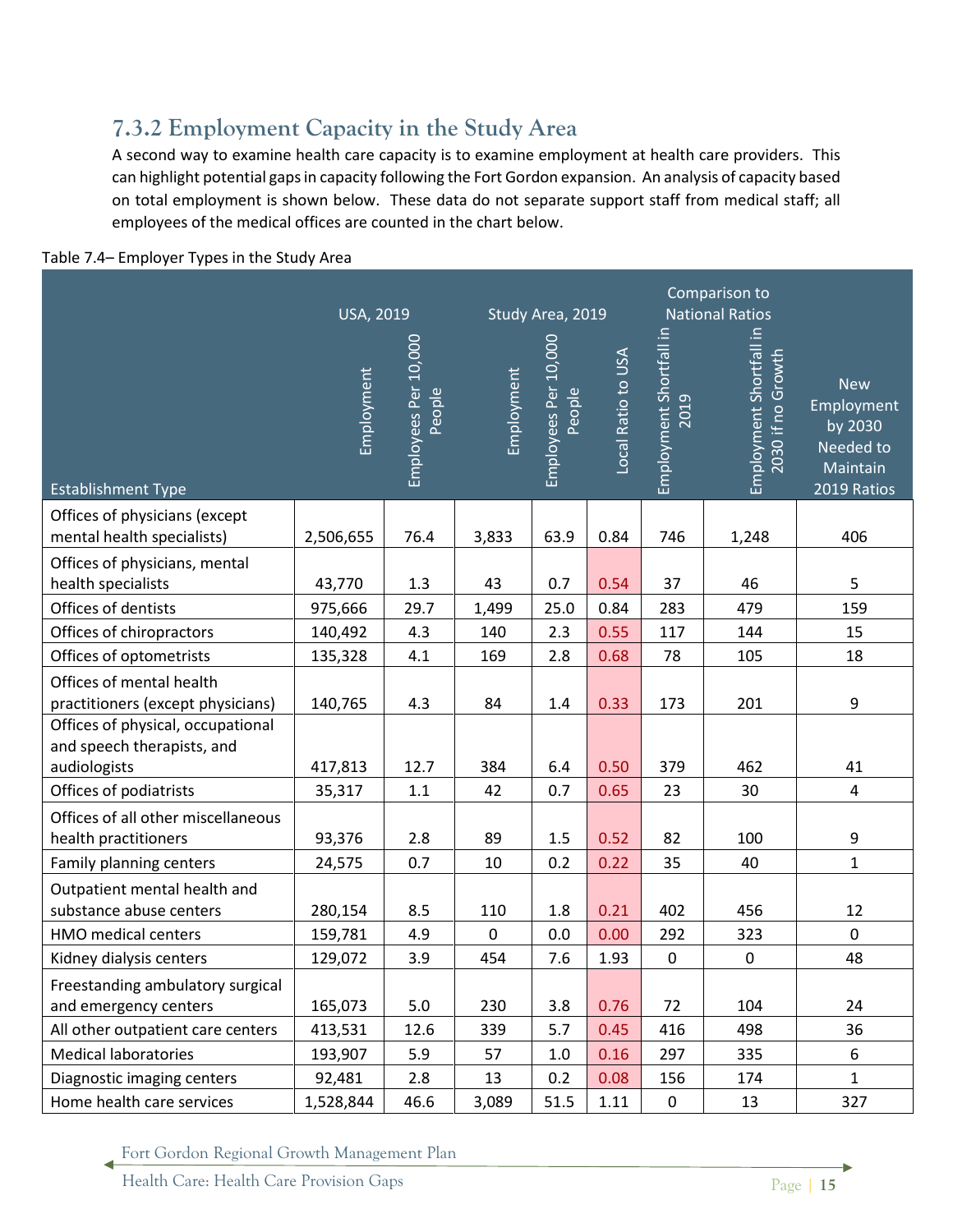|                                                                     | <b>USA, 2019</b><br>Study Area, 2019 |                                |            |                                |                    | Comparison to<br><b>National Ratios</b> |                                                 |                                                                             |
|---------------------------------------------------------------------|--------------------------------------|--------------------------------|------------|--------------------------------|--------------------|-----------------------------------------|-------------------------------------------------|-----------------------------------------------------------------------------|
| <b>Establishment Type</b>                                           | Employment                           | 10,000 People<br>Employees Per | Employment | 10,000 People<br>Employees Per | Local Ratio to USA | Shortfall in 2019<br>Employment         | Shortfall in 2030 if<br>Employment<br>no Growth | <b>New</b><br>Employment<br>by 2030<br>Needed to<br>Maintain<br>2019 Ratios |
| Table 7.4 (continued)                                               |                                      |                                |            |                                |                    |                                         |                                                 |                                                                             |
| Ambulance services                                                  | 185,556                              | 5.7                            | 382        | 6.4                            | 1.13               | $\mathbf 0$                             | $\pmb{0}$                                       | 40                                                                          |
| Blood and organ banks                                               | 81,294                               | 2.5                            | 241        | 4.0                            | 1.62               | $\pmb{0}$                               | $\pmb{0}$                                       | 26                                                                          |
| All other miscellaneous<br>ambulatory health care services          | 76,812                               | 2.3                            | 168        | 2.8                            | 1.20               | $\pmb{0}$                               | $\pmb{0}$                                       | 18                                                                          |
| General medical and surgical<br>hospitals                           | 5,586,027                            | 170.2                          | 15,480     | 258.2                          | 1.52               | 0                                       | 0                                               | 1,638                                                                       |
| Psychiatric and substance abuse<br>hospitals                        | 251,237                              | 7.7                            | $\pmb{0}$  | 0.0                            | 0.00               | 459                                     | 508                                             | $\mathbf 0$                                                                 |
| Specialty (except psychiatric and<br>substance abuse) hospitals     | 241,213                              | 7.3                            | $\pmb{0}$  | $0.0\,$                        | 0.00               | 441                                     | 487                                             | $\pmb{0}$                                                                   |
| Nursing care facilities (skilled<br>nursing facilities)             | 1,623,081                            | 49.4                           | 2,497      | 41.6                           | 0.84               | 468                                     | 793                                             | 264                                                                         |
| Residential intellectual and<br>developmental disability facilities | 574,238                              | 17.5                           | 749        | 12.5                           | 0.71               | 300                                     | 414                                             | 79                                                                          |
| Residential mental health and<br>substance abuse facilities         | 217,611                              | 6.6                            | $\pmb{0}$  | 0.0                            | 0.00               | 398                                     | 440                                             | $\pmb{0}$                                                                   |
| Continuing care retirement<br>communities                           | 489,311                              | 14.9                           | 15         | 0.3                            | 0.02               | 879                                     | 974                                             | $\overline{2}$                                                              |
| Assisted living facilities for the<br>elderly                       | 509,759                              | 15.5                           | 973        | 16.2                           | 1.04               | $\pmb{0}$                               | 61                                              | 103                                                                         |
| Other residential care facilities                                   | 124,496                              | 3.8                            | 102        | 1.7                            | 0.45               | 125                                     | 150                                             | 11                                                                          |

*<sup>1</sup> Red shading represents areas with a ratio of less than 0.8 for the local area compared to the national average.*

*Source: U.S. Census Bureau (2019). All Sectors: County Business Patterns, including ZIP Code Business Patterns, by Legal Form of Organization and Employment Size Class for the U.S., States, and Selected Geographies: 2019*

Fort Gordon Regional Growth Management Plan

16 | Page Health Care: Health Care Provision Gaps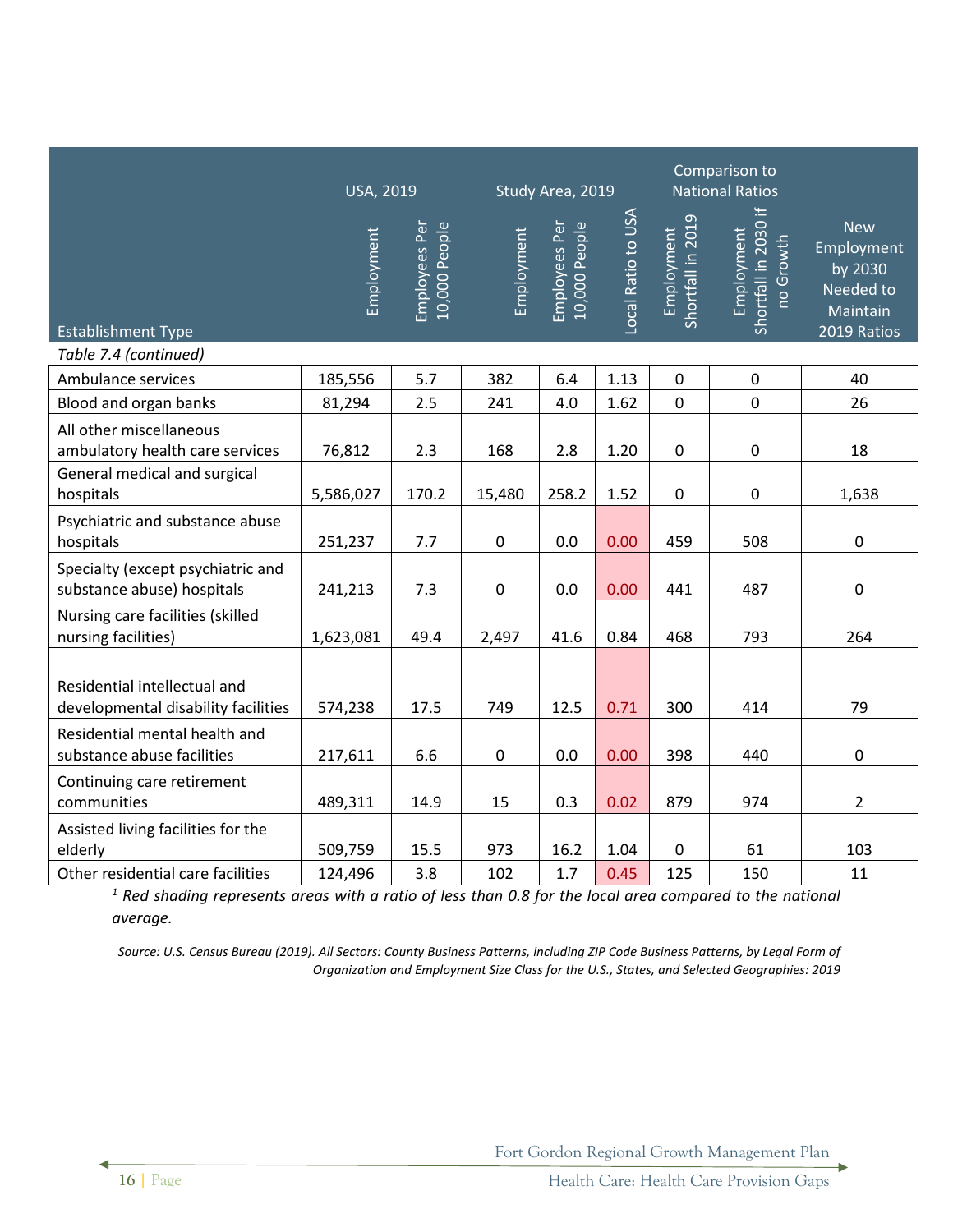To keep the same ratio of provider to 10,000 residents, an additional 1,638 general hospital employees will be needed in the Study Area, which is the equivalent of an average-sized hospital in the area. While hospitals are currently overindexed, this may be in part due to the medical school and treatment of outof-area individuals. If the goal is to maintain current per-capita levels, this suggests the need for an additional hospital to be built in the area or at least significant hospital expansion.

It is also predicted that there will be a notable gap in elderly care without expansion in that area. Between assisted living facilities for the elderly, home health care services, and nursing care facilities (skilled nursing facilities) there will need to be an increase of 672 employees. However, these needs will be somewhat overstated due to the fact that the direct military growth will generally not include users of those services.

There will need to be an additional 545 dentist office employees and physician office employees added to the area as well.

It is important to note the largest medical school and dental school in the Study Area. The Medical College of Georgia – Augusta University has 230 first year students and 552 academic staff. The Dental School of Georgia has more than 300 dental students. Both institutions provide additional care capabilities for the surrounding area.

# 7.3.3 **Professional Occupations in the Study Area**

The research team examined per-capita rates of selected key high-skill positions to examine required needs. Per-capita rates for the Study Area are shown in the following graph. Data for 2030 assume no increase in the number of providers to cover population growth.



*Source: countyhealthrankings.org*

With a 2019 count of 439 Primary Care Physician providers, the Study Area falls short of the current national rate by approximately 22 providers. Given the anticipated growth in the area, the Study Area would need approximately 76 new providers by 2030 to meet the current national average.

Fort Gordon Regional Growth Management Plan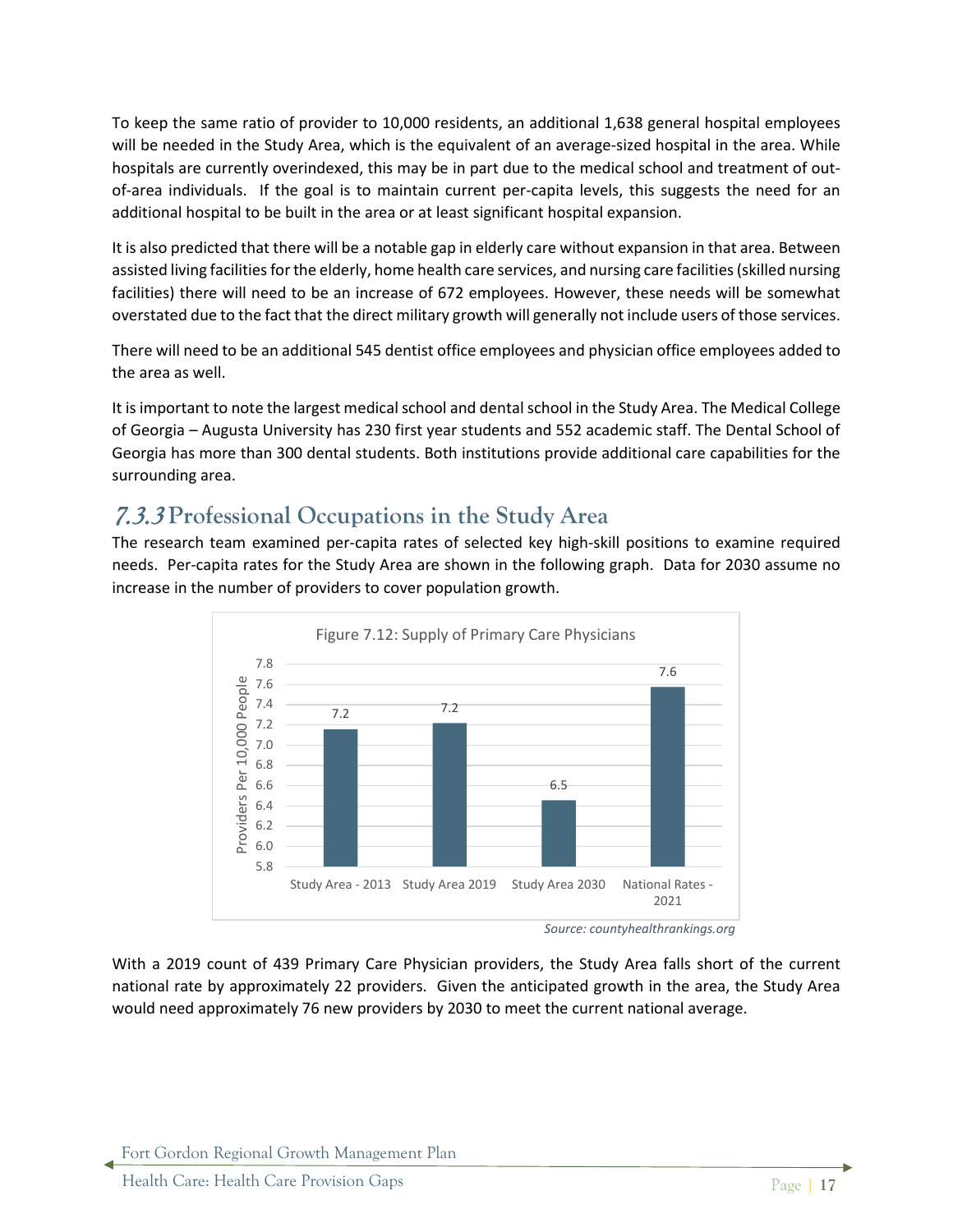

*Source: countyhealthrankings.org, 2021*

With a 2019 count of 540 Dentist providers, the Study Area exceeds the national rate and would still exceed the rate in 2030 even with no increase in providers.



*Source: countyhealthrankings.org, 2021*

With a 2019 count of 180 mental health professional providers, the Study Area falls short of the current national rate by approximately 134 providers. Given the anticipated growth in the area, the Study Area would need approximately 158 new providers by 2030 to meet the current national average.

Note that due to a definitional change that obfuscate comparisons, 2013 baseline data is not presented for this group.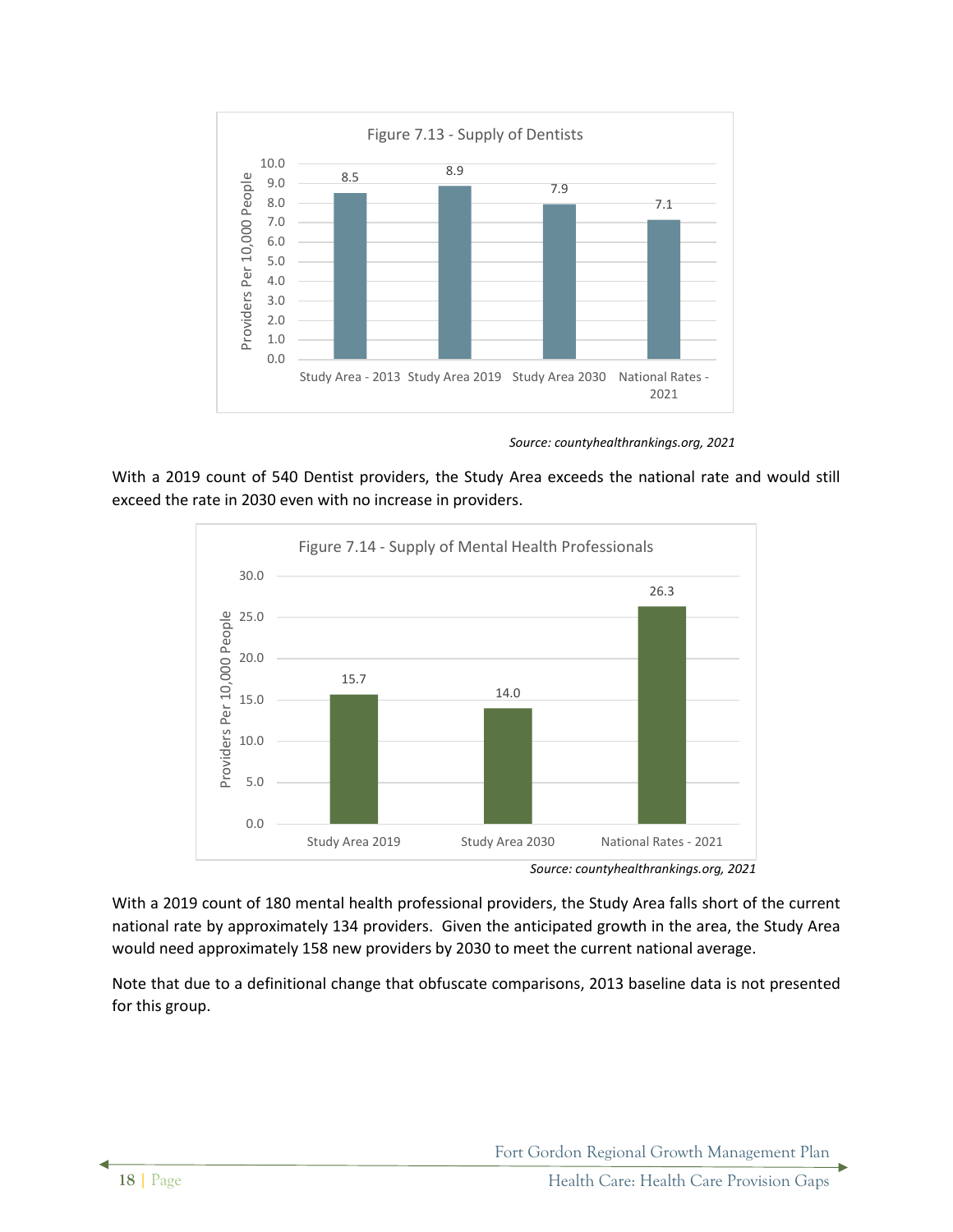|                           | 2020 Study Area |          |        | 2018 Study Area     | 2018 National |          |
|---------------------------|-----------------|----------|--------|---------------------|---------------|----------|
|                           | Number          | #/10,000 | Number | $\frac{\#}{10,000}$ | Number        | #/10,000 |
| Allergy & Immunology      | 21              | 0.35     | 19     | 0.31                | 4,774         | 0.15     |
| Anesthesiology            | 145             | 2.38     | 149    | 2.45                | 41,762        | 1.31     |
| Cardiology                | 100             | 1.64     | 98     | 1.61                | 22,211        | 0.69     |
| Dermatology               | 44              | 0.72     | 45     | 0.74                | 12,051        | 0.38     |
| <b>Emergency Medicine</b> | 166             | 2.73     | 161    | 2.65                | 42,348        | 1.32     |
| Endocrinology             | 20              | 0.33     | 18     | 0.30                | 7,495         | 0.23     |
| <b>Internal Medicine</b>  | 502             | 8.25     | 504    | 8.29                | 115,557       | 3.61     |
| Neurology                 | 87              | 1.43     | 119    | 1.96                | 13,717        | 0.43     |
| Obstetrics &              |                 |          |        |                     |               |          |
| Gynecology                | 146             | 2.40     | 148    | 2.43                | 41,656        | 1.30     |
| Oncology                  | 70              | 1.15     | 66     | 1.09                | 12,423        | 0.39     |
| Ophthalmology             | 67              | 1.10     | 70     | 1.15                | 18,817        | 0.59     |
| Orthopedics               | 111             | 1.82     | 108    | 1.78                | 19,001        | 0.59     |
| Pediatrics                | 228             | 3.75     | 216    | 3.55                | 58,435        | 1.83     |
| Psychiatry                | 144             | 2.37     | 143    | 2.35                | 38,205        | 1.19     |
| Radiology                 | 135             | 2.22     | 135    | 2.22                | 27,719        | 0.87     |
| Surgery                   | 186             | 3.06     | 185    | 3.04                | 25,042        | 0.78     |
| Urology                   | 39<br>$\sim$    | 0.64     | 35     | 0.58                | 9,921         | 0.31     |

Table 7.5 - Medical Specialization Physicians

*Source: CSRA and analysis of American Medical Association Mapper data, 2021.*

The above table shows that the numbers of specialists per capita has changed slightly over the past two years, and in all cases is larger than the corresponding ratios for the nation. All measures would remain overindexed in 2030 even without growth in their numbers.

|                                  |               | Augusta Metro Area  | <b>USA</b>    |                     |  |
|----------------------------------|---------------|---------------------|---------------|---------------------|--|
|                                  | <b>Number</b> | $\frac{\#}{10,000}$ | <b>Number</b> | $\frac{\#}{10,000}$ |  |
| <b>Registered Nurses</b>         | 3,273         | 53.8                | 1,610,150     | 50.3                |  |
| <b>Licensed Practical Nurses</b> | 148           | 2.4                 | 74,506        | 2.3                 |  |
| <b>Total Personnel</b>           | 8,832         | 145.2               | 5,314,958     | 166.1               |  |

*Source: American Hospital Association Hospital Statistics (2019)*

Similar to the specialist figures, we see that nurses in hospitals are overindexed compared to national figures. The measures would become slightly underindexed in 2030 without growth in their numbers, requiring approximately 148 new nurses to maintain consistency with the national average. Total hospital personnel is currently underindexed, and in light of current growth would require approximately 2,460 new personnel to meet the national average.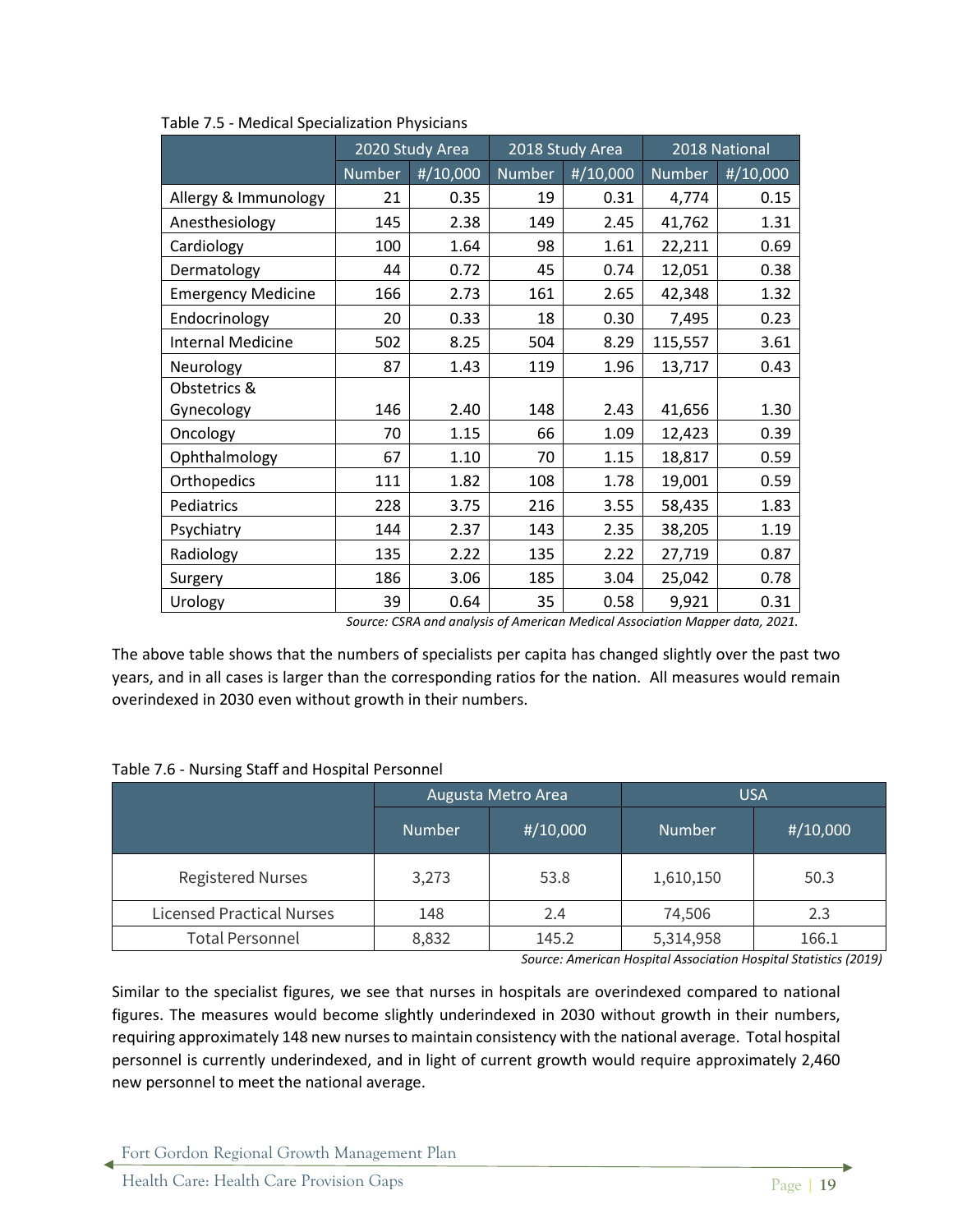# Table 7.7 - Hospital Capacity

|                                      |               | Augusta Metro Area                      | <b>USA</b>    |                                         |  |
|--------------------------------------|---------------|-----------------------------------------|---------------|-----------------------------------------|--|
|                                      | <b>Number</b> | $\frac{\#}{10,000}$<br><b>Residents</b> | <b>Number</b> | $\frac{\#}{10,000}$<br><b>Residents</b> |  |
| <b>Community Hospitals</b>           | 9             | 0.15                                    | 5,141         | 0.16                                    |  |
| <b>Hospital Beds</b>                 | 1,846         | 30.35                                   | 787,995       | 24.62                                   |  |
| Admissions                           | 79,321        | 1,304                                   | 34,078,100    | 1,065                                   |  |
| <b>Inpatient Days</b>                | 440,921       | 7,249                                   | 185,149,928   | 5,786                                   |  |
| <b>Surgical Operations</b>           | 84,371        | 1,387                                   | 28,368,697    | 887                                     |  |
| <b>Outpatient Visits - Emergency</b> | 335,990       | 5,524                                   | 143,432,284   | 4,482                                   |  |
| <b>Outpatient Visits - Total</b>     | 1,480,811     | 24,344                                  | 785,235,256   | 24,539                                  |  |

*Source: American Hospital Association Hospital Statistics (2019)*

Fort Gordon Regional Growth Management Plan

d

Þ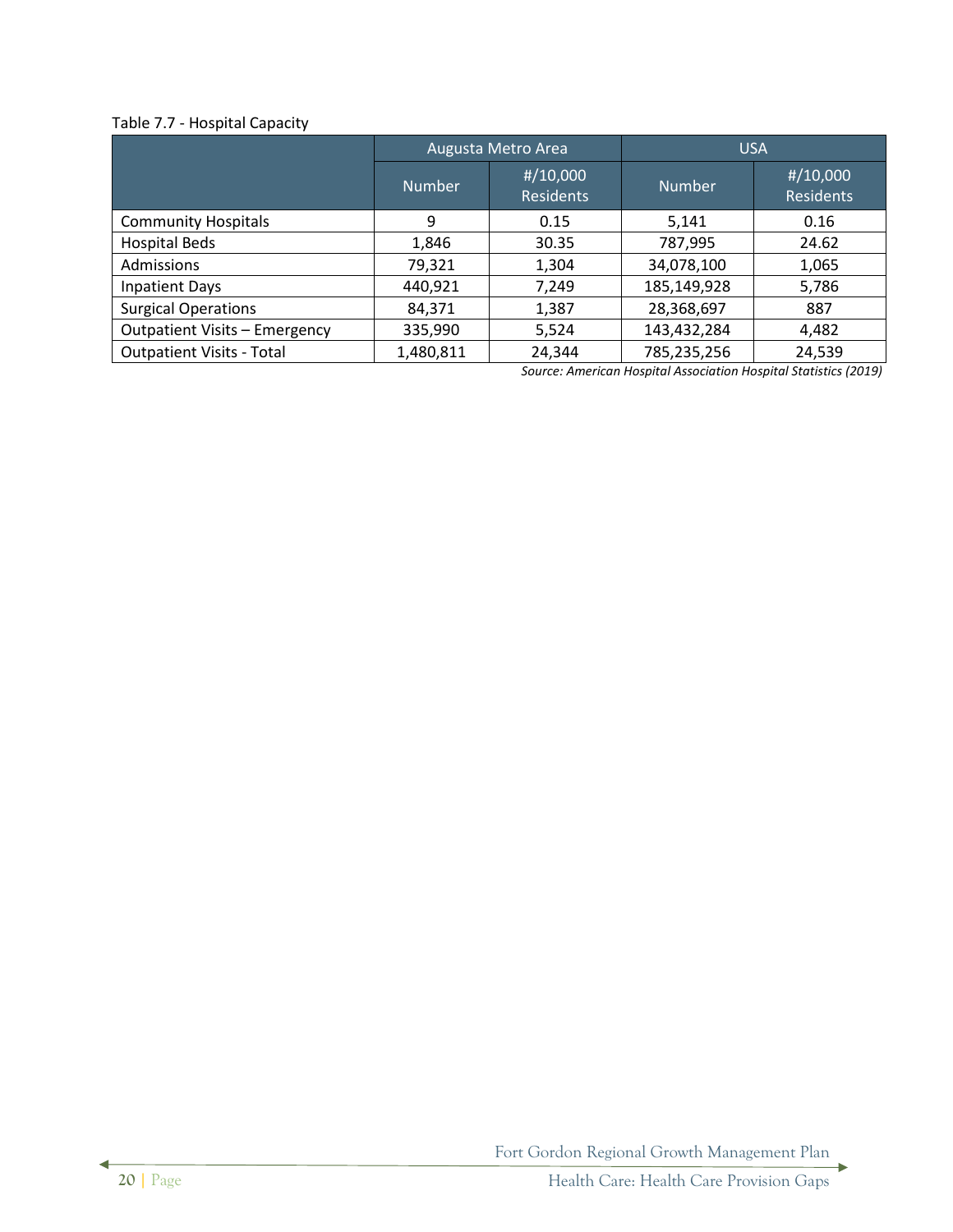# **7.4 Strategic Priorities and Recommendations**

Over the course of the research, selected key areas of future need emerged that should be a priority for improvement, and which can benefit both the base and community. While there are several areas identified in this section of the report, five appear to rise as being of particular interest. These are presented below in no particular order:

**Issue:** The number of primary care physicians exist falls below national average and may fall further behind as the area grows.

### **Why this is a priority:**

The Study Area is currently staffed at a rate below the national average of primary care physicians on a providers per 10,000 person basis. We estimate that 22 new primary care physicians are needed now to rise to the national average, and 76 will be needed in 2030 relative to current ratios. (Note that this is primary care physicians only as specialists are overindexed in the local area.)

### **Potential partners and solutions:**

Working with the local university system to identify incentives to increase graduates' propensity to stay and practice in the local area. From both the literature review and in-depth interviews with local healthcare professionals, low access to healthcare was mentioned as being a major barrier to healthy individuals. The Study Area included the Medical College of Georgia - the flagship medical school of the University System of Georgia, the state's only public medical school, and one of the top 10 largest medical schools in the United States. This college supplies medical services to the surrounding communities through its academic health center Augusta University Health.

Despite having a medical school nearby, healthcare professionals interviewed noted that a shortage of primary care physicians exists because not enough of the medical school graduates choose to stay in the area. One reason for this is that these graduates could be getting paid more if they went to other areas of the country, this could be further exacerbated by the pressure of high student debt. This high debt also has a strong influence over whether graduates of public medical schools will choose family and primary care. As debt increased for public medical students, their odds of practicing family care or primary care decreased (Phillips et al, 2014).

The State of Georgia could provide more funding to these local colleges, especially in the form of scholarships encouraging future doctors, nurses, and other health care services professionals (such as physicians and nurse aides) to remain in the Study Area. The Medical College of Georgia) is the leading provider of physicians to Georgia of the five other medical schools in the State. More than 51% of its graduates remain in Georgia to practice with an average retention rate of 39%. Currently at the Medical College of Georgia, there are scholarships specifically for keeping students in Georgia. One scholarship is for a medical student who has matched into a primary care residency in Georgia. Another scholarship has the main goal of addressing the physician shortages of rural Georgia. Similarly, future scholarships could require that medical students get matched into a primary care residency in the Study Area. An increase in funding and direct contribution to student scholarships in other colleges and technical schools would be beneficial. These include the University of South Carolina Aiken and Aiken Technical College to name a few.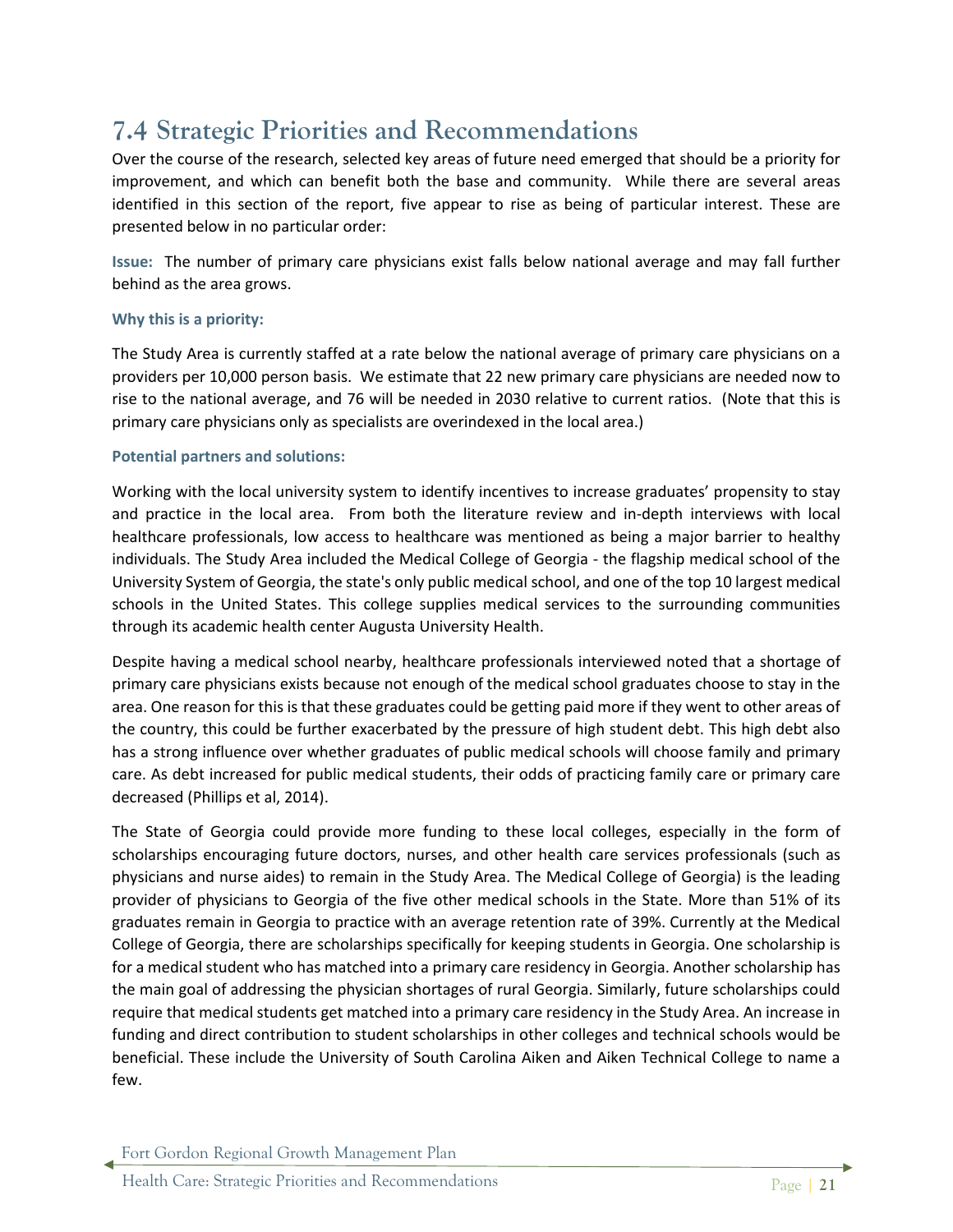South Carolina developed a Rural Health Action Plan in 2017 that addressed the need for recruiting and retention of various health professions into rural areas. While the scope does not reach the core of the metropolitan area, the recommendations are similar so the report's recommendations were relevant: innovate recruiting practices, broaden scholarship support, ensure sustainable pay relative to larger urban areas, and identify needs before they reach critical levels.

**Issue:** Gaps in pharmacy capacity may occur

### **Why this is a priority:**

As shown in Table 7.2, the Study Area is currently notably understaffed among this profession relative to the national average of pharmacists and pharmacy technicians on a basis of providers per 10,000 people, and a notable population increase will increase the problem. The number of professionals in pharmacy and pharmacy tech would need to roughly double to meet the average presence of those degrees elsewhere in Georgia and South Carolina.

### **Potential partners and solutions:**

The solutions in this situation are similar to those discussed above for physicians.

**Issue:** Gaps in capacity may occur in a number of medical technician professions

#### **Why this is a priority:**

As shown in Table 7.2, the Study Area is currently notably understaffed in numerous professions such as MRI, sonogram, radiologic, and laboratory technicians, and a notable population increase will increase the problem. The number of professionals in pharmacy and pharmacy tech would need to increase by anywhere from 25 percent to 100 percent in these various technical specialties to meet the average presence of those degrees elsewhere in Georgia and South Carolina.

#### **Potential partners and solutions:**

The solutions in this situation are similar to those discussed above for physicians. Also, given that selected other professions that require similar levels of education and training are overrepresented in the community, it would appear that increasing visibility of these specific career options in schools and other settings is a good place to start.

**Issue:** Substance Abuse and Mental Health capacity will need to be expanded

#### **Why this is a priority:**

Aside from being impacted by the accelerated growth, it is likely to be disproportionately impacted by the addition of military personnel whose age profile falls into a more vulnerable area.

Mental health providers, while a more broad field than substance abuse, may provide a proxy measure for current capacity, and that occupation is notably underrepresented in the Study Area compared to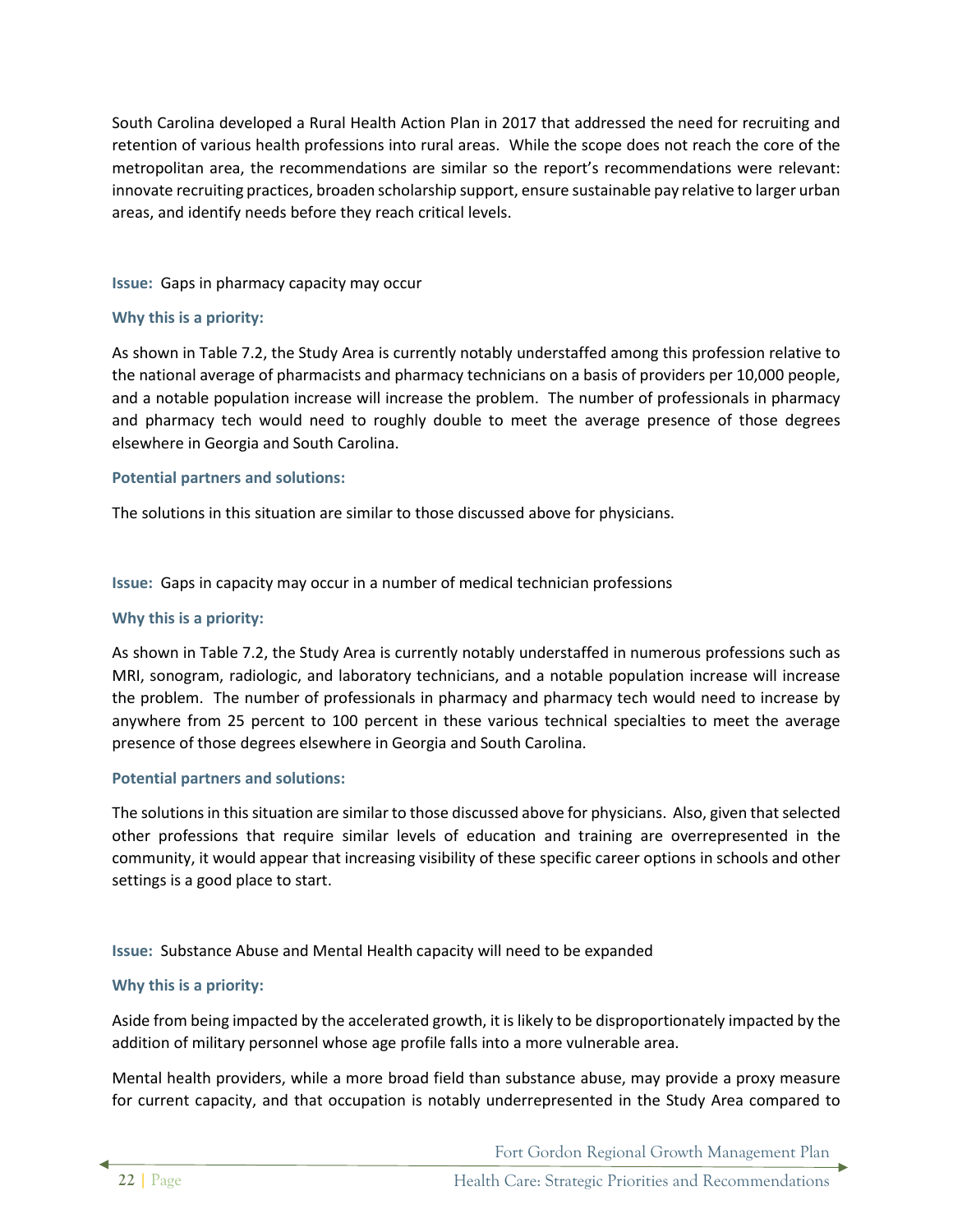national averages. Increasing the number of mental health providers by nearly double (180 to 338) would meet current national ratios.

### **Potential partners and solutions:**

Working with the base is an obvious solution to this program. Substance abuse is also typically a high priority for public health departments. Expanding paramedic services, which was identified earlier as an area of shortage, could also assist with immediate health care needs. A recent article in the Journal of the Georgia Public Health Association, linked later in this section of the report, also noted that Community Health Workers can be a valuable tool for mental health along with physical health issues, and can also lessen burdens on other strategic issues identified in this report, such as hospital and physician capacity.

**Issue:** Added hospital capacity may be warranted.

### **Why this is a priority:**

Hospitals are currently overindexed against national averages, which means that the Study Area has more hospitals per capita than the average American community. Growth will reduce that surplus but will not eliminated.

However, the presence of the large medical teaching facilities may somewhat misrepresent capacity, particularly if those facilities draw out-of-area patients.

Based on anticipated growth rates, an additional capacity of roughly 1,585 hospital employees will be needed to maintain service levels at their current level in the face of increased growth. This is roughly the equivalent of a new hospital of average size in the area and suggests demand for an additional hospital to be built in the area, or at least significant hospital expansion.

#### **Potential partners and solutions:**

Informing local hospitals of the expected increased need will be informative so they can consider strategic expansions. Economic development officials can also be of service to inform healthcare companies of future increased demand. Expansion of Fort Gordon's medical capacity, both in terms of hospital capacity and urgent care, is also an obvious solution for part of the increased demand and will lessen burdens on other parts of the community.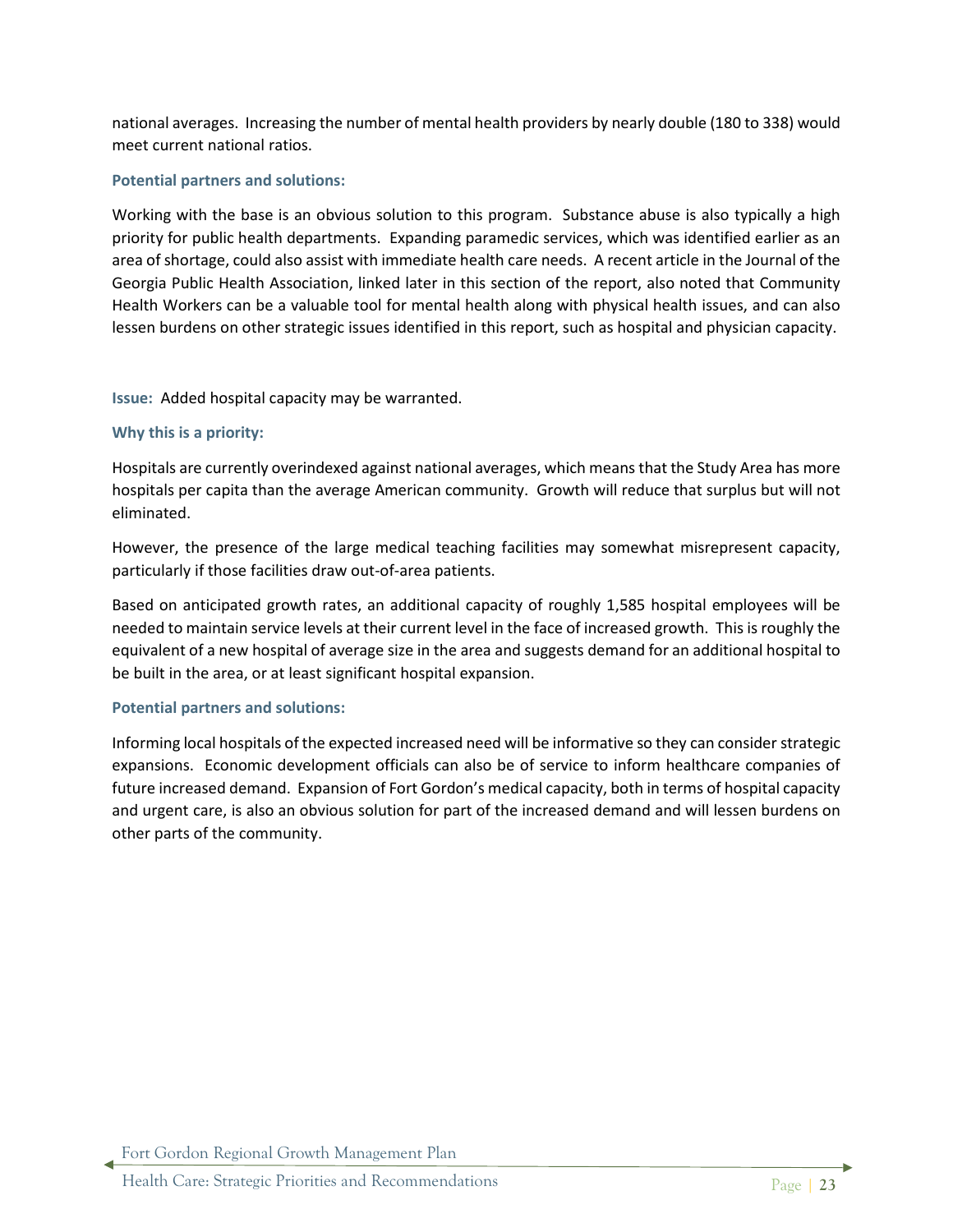# **7.4.1 Prioritization, Phasing, and Implementation Plan**

The recommendations summarized above have been divided into a timeline. Short-term actions should be undertaken within 1-3 years; mid-term actions should be undertaken within 4-5 years, and long-term actions should be undertaken within 5+ years. Ongoing indicates activities that should be undertaken annually or regularly within the planning timeframe.

Funding requirements are indicated as low (time cost, but little or no funding), moderate (funds required) or high (significant funding required).

Potential leadership does not indicate that a particular group or organization has discussed this strategy with the research team or has committed to lead the strategy, but merely points out the types of organizations that typically lead similar efforts.

| Identification of Issues, Goals, and Strategies |                                                                                                                                                                | Priority   | <b>Funding</b> | Potential                                           |
|-------------------------------------------------|----------------------------------------------------------------------------------------------------------------------------------------------------------------|------------|----------------|-----------------------------------------------------|
|                                                 |                                                                                                                                                                |            | Requirement    | Leadership                                          |
|                                                 | <b>Capacity Building</b>                                                                                                                                       |            |                |                                                     |
|                                                 | Increase the number of primary care physicians                                                                                                                 |            |                |                                                     |
| Goal                                            | Add new primary care physicians to the local market                                                                                                            |            |                |                                                     |
| Strategy                                        | Develop partnerships with local employers for<br>local residencies, internships, and other<br>training.                                                        | Short-term | Low            | Health care<br>philanthropy,<br>medical<br>school   |
| Strategy                                        | Calculate and promote true compensation by<br>understanding and communicating cost of<br>living differentials in the Study Area versus<br>larger markets       | Mid-term   | Low            | Local<br>economic<br>development<br>organization    |
| Strategy                                        | of<br>incentives<br>(e.g.,<br>Increase use<br>loan<br>forgiveness) for physicians graduating locally to<br>stay in the area. Identify partners in this effort. | Long-term  | High           | Health care<br>philanthropy,<br>local<br>government |
| Strategy                                        | Work<br>with<br>employers<br>to<br>increase<br>benefits<br>compensation<br>physician<br>or a<br>in<br>recruitment                                              | Long-term  | High           | Health care<br>philanthropy,<br>local<br>government |

(Continued on following page)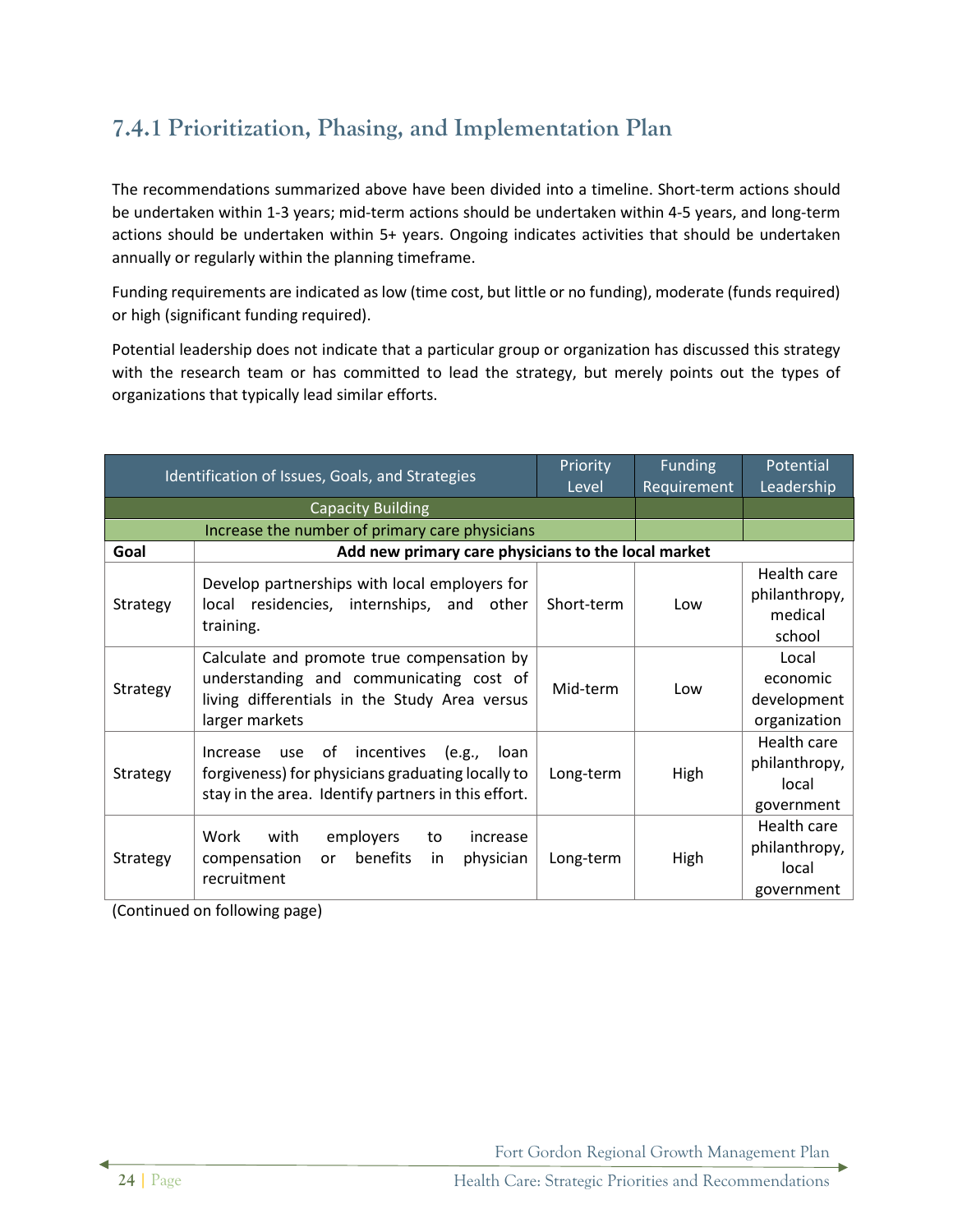| Increase pharmacy staff capacity                             |                                                                                                                                                                                                                            |                |            |                                                                                                           |
|--------------------------------------------------------------|----------------------------------------------------------------------------------------------------------------------------------------------------------------------------------------------------------------------------|----------------|------------|-----------------------------------------------------------------------------------------------------------|
| Goal<br>Increase pharmacy capacity, with a goal of doubling. |                                                                                                                                                                                                                            |                |            |                                                                                                           |
| Strategy                                                     | Same strategies shown above for physicians.<br>However, replicate efforts for pharmacy<br>technicians as well as pharmacists.                                                                                              | (See<br>above) | (See above | (See above                                                                                                |
|                                                              | Increase the supply of medical technicians                                                                                                                                                                                 |                |            |                                                                                                           |
| Goal                                                         | Increase training and career paths in medical technology fields such as MRI, sonography,                                                                                                                                   |                |            |                                                                                                           |
|                                                              | radiology, and lab tech fields.                                                                                                                                                                                            |                |            |                                                                                                           |
| Strategy                                                     | Increase awareness of career opportunities out<br>of high school                                                                                                                                                           | Short-term     | Low        | Local high<br>schools,<br>colleges with<br>relevant<br>programs                                           |
| Strategy                                                     | Offer financial aid or other incentives for<br>students to pursue these fields.<br>Identify<br>partners in this effort.                                                                                                    | Mid-term       | Moderate   | Health care<br>philanthropy,<br>local<br>government                                                       |
|                                                              | Increase hospital capacity                                                                                                                                                                                                 |                |            |                                                                                                           |
| Goal                                                         | Increase hospital capacity by the equivalent of 1,000 new employees.                                                                                                                                                       |                |            |                                                                                                           |
| Strategy                                                     | future<br>needs<br>Communicate<br>to<br>existing<br>hospitals to assess current expansion planning.                                                                                                                        | Short-term     | Low        | Local<br>economic<br>development<br>organization                                                          |
| Strategy                                                     | If necessary, communicate needs to non-local<br>hospital providers to inform them of upcoming<br>growth opportunities.                                                                                                     | Mid-term       | Low        | Local<br>economic<br>development<br>organization                                                          |
|                                                              | Expand substance abuse and mental health capacity                                                                                                                                                                          |                |            |                                                                                                           |
| Goal                                                         | Expand capacity to prevent and treat mental health and substance abuse issues.                                                                                                                                             |                |            |                                                                                                           |
| Strategy                                                     | partnerships with on-base<br>Join working<br>resources and public health agencies to<br>understand and leverage current capacity                                                                                           | Near-term      | Low        | Fort Gordon,<br>local public<br>health<br>departments                                                     |
| Strategy                                                     | paramedic<br>and<br>first-responder<br>Increase<br>capacity to address personal crisis situations,<br>using similar strategies as seen above for<br>increasing the supply of medical technicians<br>and hospital capacity. | Mid-term       | Moderate   | Local<br>government,<br>local public<br>health<br>departments,<br>vocational<br>training<br>organizations |

۰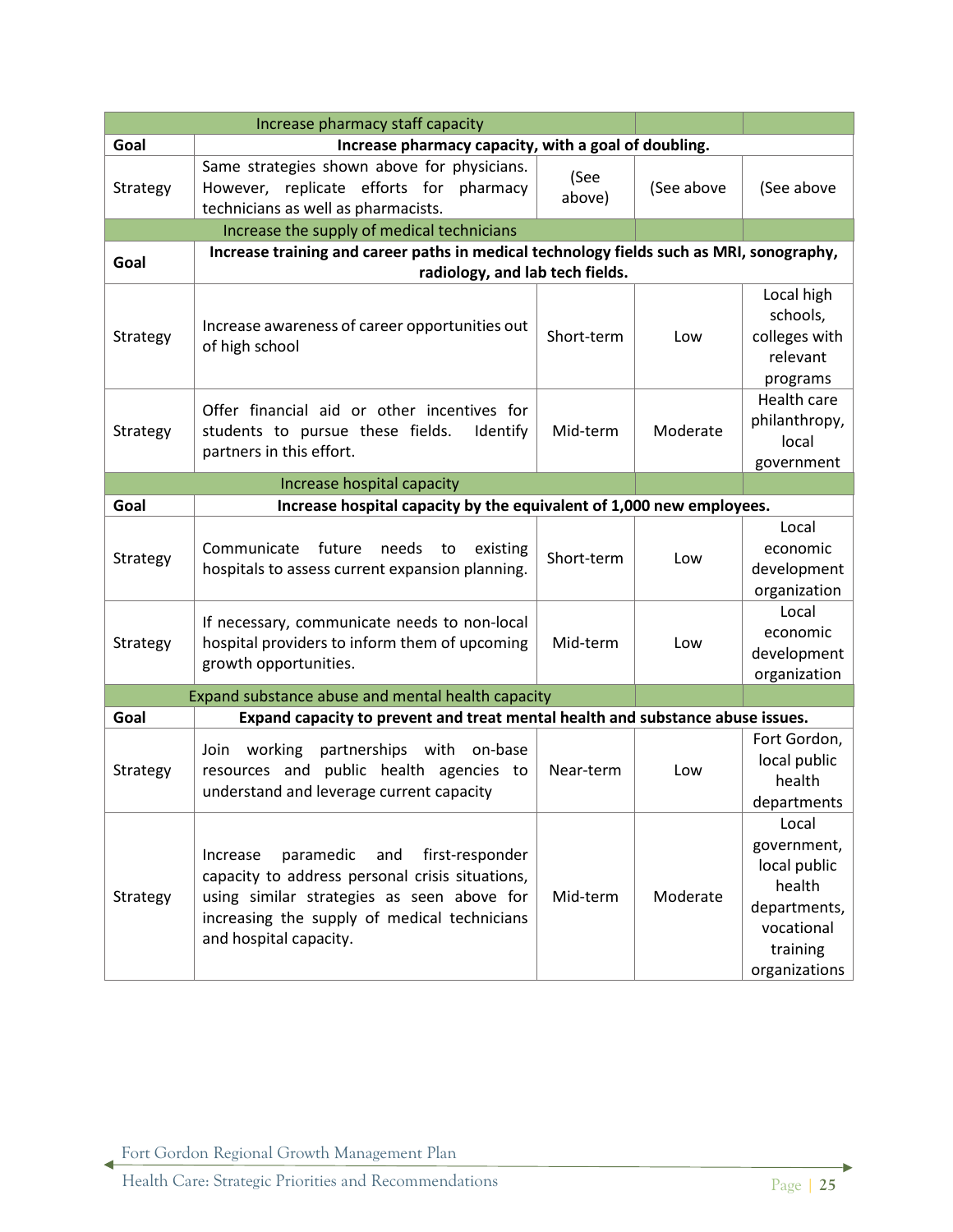### **Summary of Near Term Strategies:**

# *Near-term strategies should focus on communications and identifying potential partners and partnership opportunities.*

- Communicate what is going to happen so local employers and training/education partners can adjust their own plans.
- Identify organizations with similar goals and missions to explore partnership opportunities. These might include topics such as local training opportunities and also prevention efforts aimed at substance abuse and mental health.
- Develop a marketing plan to promote careers in medical technology.

## **Summary of Mid Term Strategies:**

## *Mid-term activities should focus on filling gaps in local capacity, labor pipelines, and information.*

- If local hospitals are unable or uninterested in filling future capacity, work with economic develop organizations to reach out to non-local hospitals that are looking for expansion opportunities.
- Conduct a study of compensation versus cost of living to potentially inform physicians and pharmacists of the advantages of staying in the local area.
- Address potential paramedic and first-responder shortages with help from partnerships identified in the near-term work.
- Work with partners to identify financial incentives to encourage enrollment in medical technology fields (including pharmacy technology).

### **Summary of Long Term Strategies:**

### *Long-term activities should focus on attracting and retaining highly trained individuals.*

Using the partnerships developed in the near-term strategies and the information developed in the midterm strategies, develop incentive programs to attract and retain primary care physicians and pharmacists in the local area.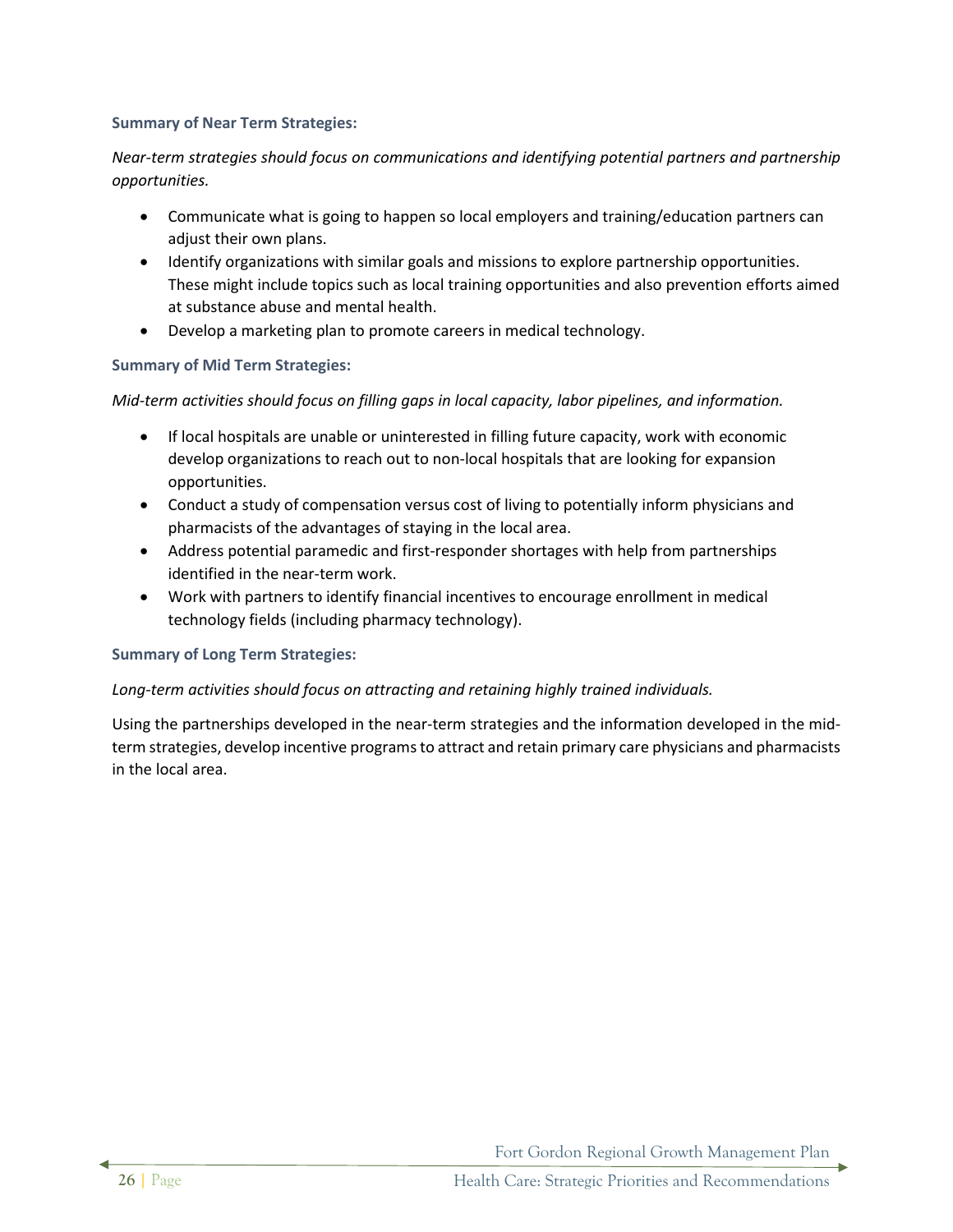# **Appendix A**

# **Supporting Documentation - Interviews with Health Care Professionals**

Interviews were conducted with local health care professionals, a portion of which had military backgrounds. Of the physicians interviewed, two are also professors at the Medical College of Georgia. Another interviewee had extensive experience nursing in the Augusta area. Among the health care professionals there were concerns of shortages in the availability of health care professionals and services. While the COVID-19 pandemic has certainly contributed, with one physician stating that there are not enough hospital beds due to the pandemic and that the three area hospitals are going on diversion every week, it is apparent that this is a historical problem. The health care worker reported that Georgia typically ranks at about 45 in the nation for healthcare and even lower for psychiatric care. All health care professionals interviewed agreed that mental health was a major problem in the area that needed to be addressed.

The consensus among the physicians was that there was a primary care shortage in the study area. One interviewee who had recently moved to the area and happened to be on TRICARE, noted that he spent a significant amount of time calling to find a provider. Once he was able to secure an appointment for a primary care provider, the wait was about three months out. He went on to say that some residents will have to wait up to six months when it should not be more than a thirty day wait to see a new provider. With this shortfall already existing in the population as it is, these health experts say that an increase in population would exacerbate the problem since Fort Gordon does use the surrounding medical providers to meet their needs.

The nursing expert described the nationwide nursing shortage as a nursing retention problem. She believes that it is highly important to offer nurses better compensation to make them want to stay at their place of work and in the Augusta area. This can be a challenge because traveling nurses and nurses in other states get paid more. The interviewee also suggested that hospitals stop contracting traveling nurses and work harder to retain local nurses.

The health care professionals noted the importance of social determinants of health. All of them mentioned the importance of nutrition, with the subject of local food deserts in the Augusta area being prominent. People did not have access to fresh food options and had to resort to buying meals from dollar and convenience stores. Public transportation in the Augusta metro area was described as rudimentary and a contributor to problems with access to care. Ultimately, experts agreed that better preventative care was necessary to lessen the health concerns that were prominent in the area with chronic diseases such as diabetes and heart disease. Having primary care to help manage these diseases was important so that people did not end up in already overcrowded emergency departments. Misuse of emergency rooms was also a major concern; it was stated that many residents used the ER as a walk-in clinic.

Suggestions offered by these health experts to help lessen some of these concerns, especially in light of expansion at Fort Gordon, which will increase the population are building a new urgent care clinic on base. This would help keep the emergency departments at the surrounding hospitals from overcrowding. It was also suggested that the installation expand the health services that they offer on post instead of outsourcing to the surrounding areas. To address the shortage of primary physicians, partnerships with the local medical colleges were suggested. One expert suggested providing more scholarships and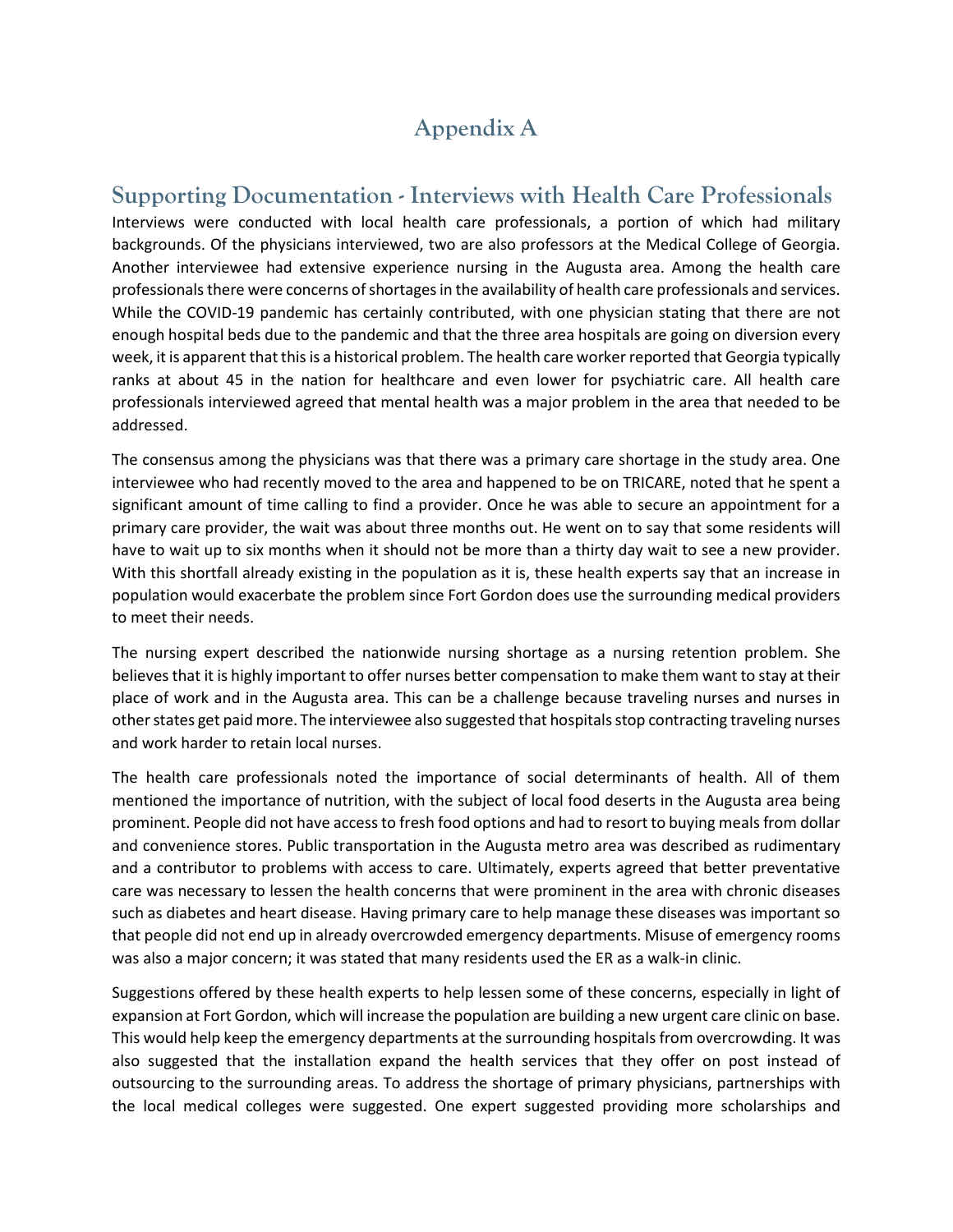residencies to encourage local medical school graduates to stay in Georgia and more specifically in the Study Area.

# **Supporting Documentation - Review of Existing Studies** LITERATURE REVIEW PROCESS

For each health topic, our approach was to review all the relevant literature we could find focusing on research published in 2015 or later. We used a variety of search terms, and then identified the reports and articles that are the most relevant to our needs. These reports and articles were read in-depth, and we produced a write up review of how these findings are relevant to barriers and opportunities to growth in healthcare services going forward for Study Area. Findings that are relevant to the campaign development going forward are summarized in this document.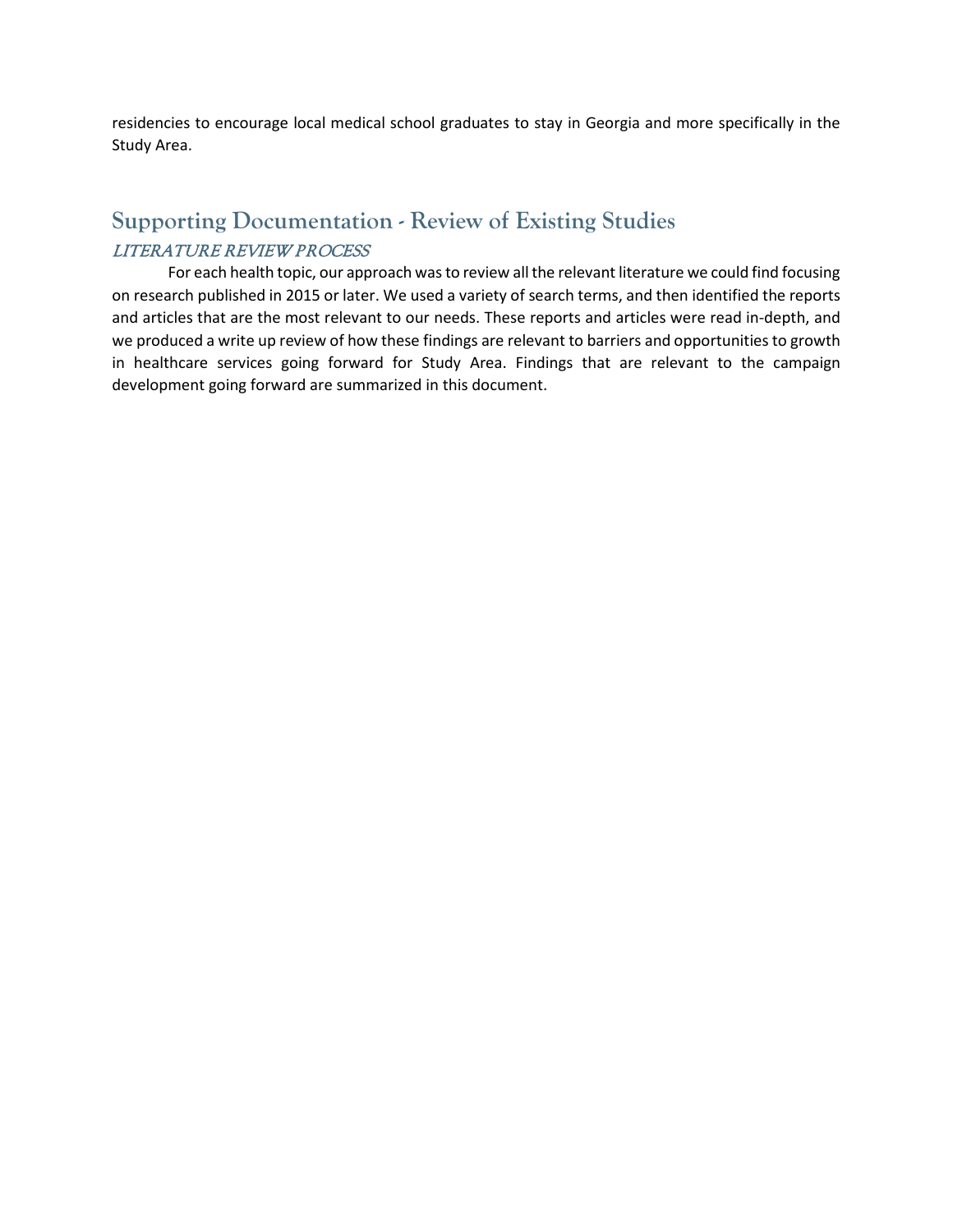# **COMMUNITY HEALTH NEEDS**

|  | Georgia's Primary Care Dashboard Update 2016 |  |
|--|----------------------------------------------|--|
|--|----------------------------------------------|--|

| Year                 | 2016                                                                                                                                                                                                                                                                                                                                                                                                                                                                                                                               |
|----------------------|------------------------------------------------------------------------------------------------------------------------------------------------------------------------------------------------------------------------------------------------------------------------------------------------------------------------------------------------------------------------------------------------------------------------------------------------------------------------------------------------------------------------------------|
| <b>Study purpose</b> | To determine Georgia's position in relation to other states primary<br>care services in 2016, how much has changed from past years, and<br>determine what needs to be done to meet the goal of increasing the<br>ratio of primary care physicians to 100/100,000 by 2020.                                                                                                                                                                                                                                                          |
| <b>Summary</b>       | Overview of primary care medical pipeline model that<br>$\bullet$<br>encourages students to pursue medical careers from an early<br>age.<br>2020 Estimates: the U.S. will face a shortage of 45,000<br>primary care physicians and 46,100 surgeons and medical<br>specialists.<br>In 2015: Physician to population ratio: 220.9/100,000 (rank-<br>39 in U.S.)<br>In 2015: Primary Care Physician to population ratio: 77.8<br>$(rank - 41in U.S.)$<br>In 2015: Percent of Physicians aged 60 or older: 21.3% (rank-<br>40 in U.S.) |
|                      |                                                                                                                                                                                                                                                                                                                                                                                                                                                                                                                                    |
| Link to study        | Georgia's Primary Care Dashboard (augusta.edu)                                                                                                                                                                                                                                                                                                                                                                                                                                                                                     |
| <b>Authors</b>       | <b>AHEC Network</b>                                                                                                                                                                                                                                                                                                                                                                                                                                                                                                                |
| <b>Publication</b>   | Georgia Statewide AHEC Network                                                                                                                                                                                                                                                                                                                                                                                                                                                                                                     |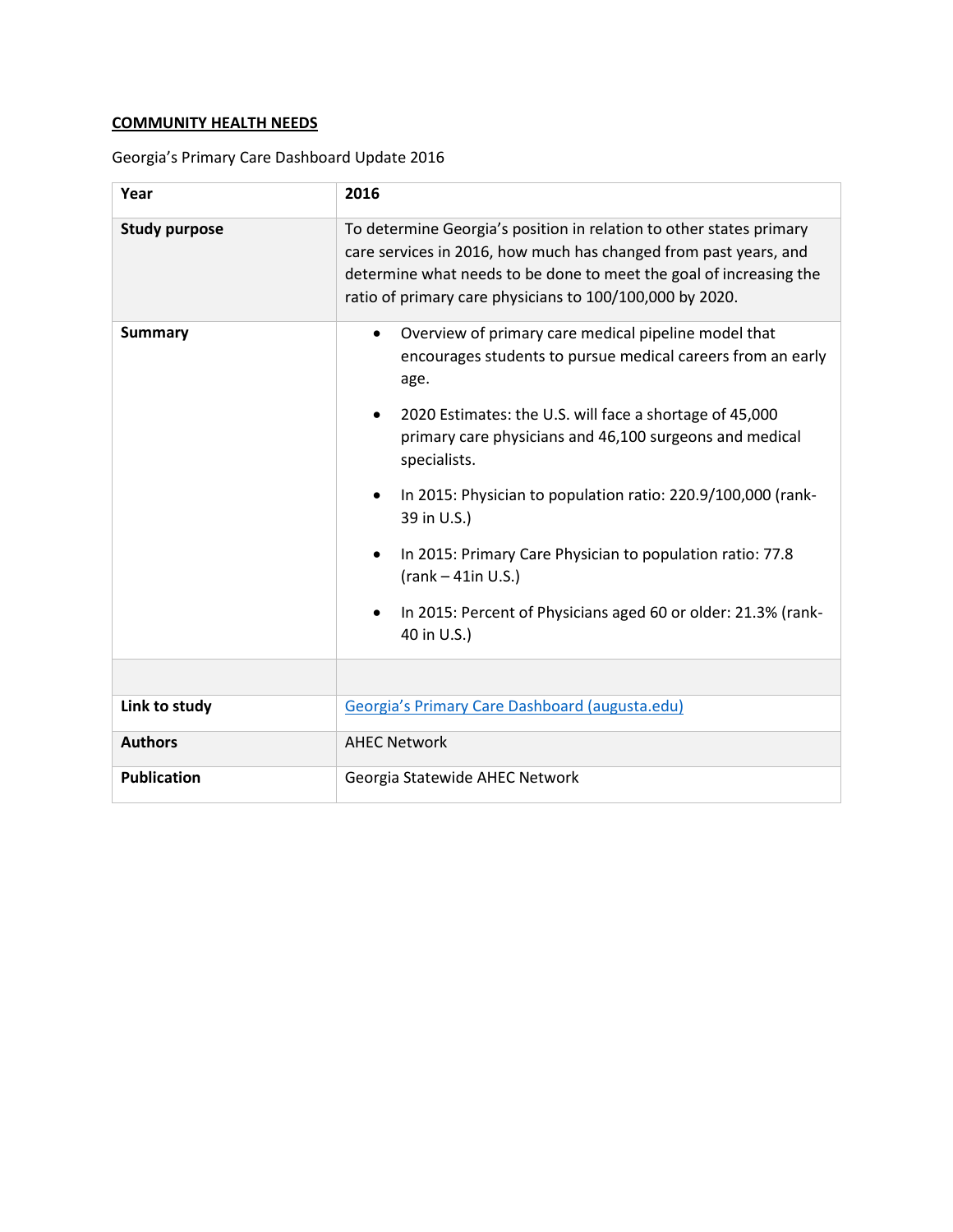Georgia's Health Care Workforce Data (select counties) 2021

| Year                  | 2020                                                                                                                                                                                                                                                    |
|-----------------------|---------------------------------------------------------------------------------------------------------------------------------------------------------------------------------------------------------------------------------------------------------|
| <b>Study purpose</b>  | To determine the combined number of physician and primary care<br>services in 2019-2020 the Richmond, McDuffie, Columbia, Lincoln,<br>and Burke counties in Georgia.                                                                                    |
| <b>Statistics</b>     | Family Medicine Physician: 50.3 PHYS / 100K people<br>Internal Medicine Physician: 57.3 PHYS / 100K people<br>Emergency Medicine Physician: 31.2 PHYS / 100K people<br>Nurses: 1,822.1 NURSES / 100K people<br>Physician Assistants: 51 PAS / 100K<br>٠ |
| <b>Source</b>         | Georgia Board of Healthcare Workforce                                                                                                                                                                                                                   |
| <b>Link to Source</b> | Health Care Workforce Data   Georgia Board of Health Care<br><b>Workforce</b>                                                                                                                                                                           |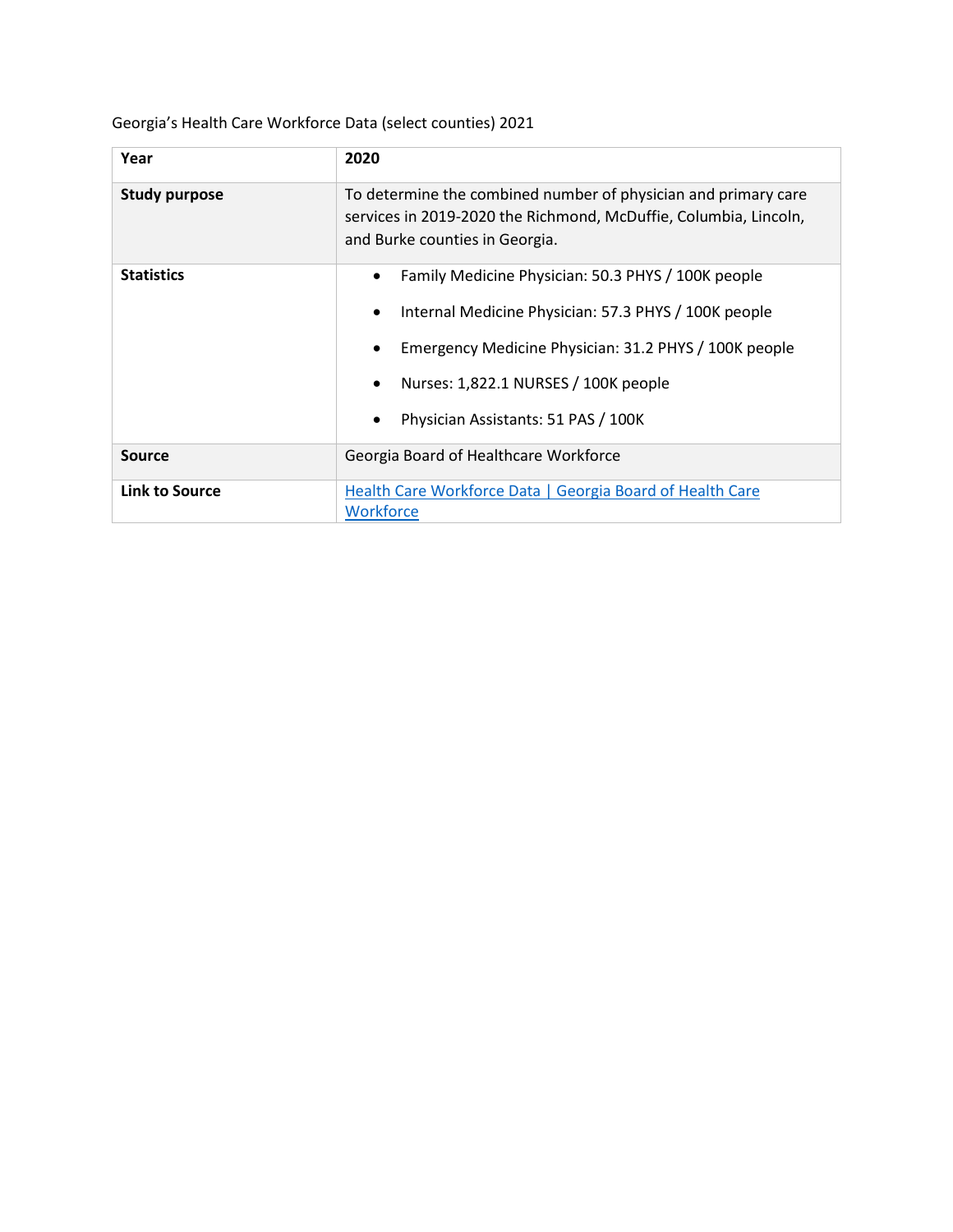CSRA Community Needs Assessment Report

| Year                  | 2018                                                                                                                                                                                                                                                                                                                                                                                 |
|-----------------------|--------------------------------------------------------------------------------------------------------------------------------------------------------------------------------------------------------------------------------------------------------------------------------------------------------------------------------------------------------------------------------------|
| <b>Study purpose</b>  | A community needs assessment for the Central Savannah River Area.                                                                                                                                                                                                                                                                                                                    |
| <b>Main Concerns</b>  | One key health care finding states that drug and alcohol abuse is a<br>major cause of poverty. This indicates that resources may be needed<br>to provide support and alleviate the existing substance abuse<br>problems. The CSRA is currently working with local mental health,<br>substance abuse and general health providers to refer people in need<br>of assistance.           |
| <b>Other Concerns</b> | Lack of transportation was mentioned in the context of residents<br>being unemployed and contributing to poverty. Lack of transportation<br>was also a challenge in accessing health care for individuals. There is<br>a need to find solutions to better provide transportation whether it<br>be expanding the public transportation system or offering more<br>creative solutions. |
| <b>Analysis</b>       | Interviews with local health care professionals confirmed that this<br>was also a challenge to residents in Metropolitan areas that have<br>public transportation not only in rural communities which lack the<br>infrastructure. Suggestions included expanding public transportation<br>and also creative solutions such as programs incorporating ride<br>sharing.                |
| Link to study         | <b>CSRA Community Needs Assessment (csraeoa.org)</b>                                                                                                                                                                                                                                                                                                                                 |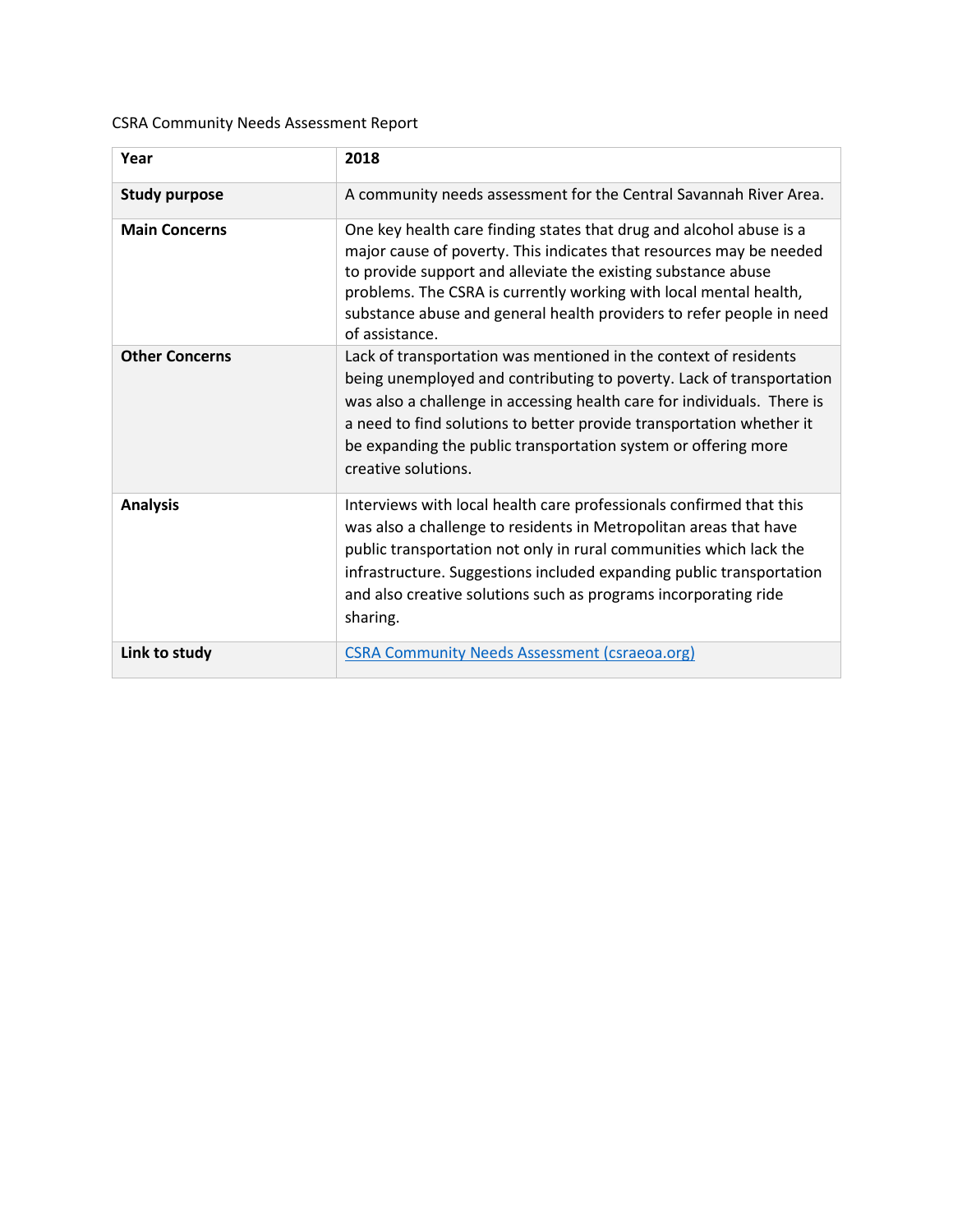# UNIVERSITY HOSPITAL Community Health Needs Assessment

| Year                                 | 2019                                                                                                                                                                                                                                                                                                                                                                                                                                                                                                                                                                                                                                                                                                                                                                                                                                                                                 |  |
|--------------------------------------|--------------------------------------------------------------------------------------------------------------------------------------------------------------------------------------------------------------------------------------------------------------------------------------------------------------------------------------------------------------------------------------------------------------------------------------------------------------------------------------------------------------------------------------------------------------------------------------------------------------------------------------------------------------------------------------------------------------------------------------------------------------------------------------------------------------------------------------------------------------------------------------|--|
| <b>Study purpose</b>                 | To identify the health needs of the community surrounding the<br>University Hospital which primarily serves the Richmond and<br>Columbia counties in Georgia and Aiken County in South Carolina.                                                                                                                                                                                                                                                                                                                                                                                                                                                                                                                                                                                                                                                                                     |  |
| <b>Summary of Findings</b>           | There is an aging population to plan for, in all counties,<br>the number of seniors (65+) will be growing.<br>The leading causes of death in all the counties are cancer<br>and heart disease.<br>Death rates for lung, colorectal, and breast cancer are<br>higher in many counties than national and state rates,<br>while screening rates are lower.<br>Among University Hospital patients, African American<br>٠<br>people tend to get cancer diagnoses at later stages than<br>white people. This is more pronounced here than it is in<br>national or state data.                                                                                                                                                                                                                                                                                                              |  |
|                                      | Richmond County has a good ratio of providers to people<br>compared to top-performing counties nationally.                                                                                                                                                                                                                                                                                                                                                                                                                                                                                                                                                                                                                                                                                                                                                                           |  |
| <b>Main Concerns of</b><br>Community | From community listening sessions:<br>What are the major health problems in McDuffie County?<br>Cancer, hypertension, obesity, poor nutrition, diabetes, heart disease,<br>substance abuse, opioid abuse, STDs, arthritis, mental health<br>including: depression, anxiety, and bullying among youth, sedentary<br>lifestyle<br>What is causing these problems?<br>Social determinants: Poverty underlines all these problems and<br>magnifies every illness, lack of access to medication, to primary care,<br>to mental health resources, exposure to violence, neglect of seniors,<br>access to transportation, limited hours to visit providers, no gym to<br>exercise, people eating at gas stations<br>Education: lack of education in the form of low medical IQ,<br>"Southern" cooking - which is considered unhealthy, health care in<br>general is discouraging for people |  |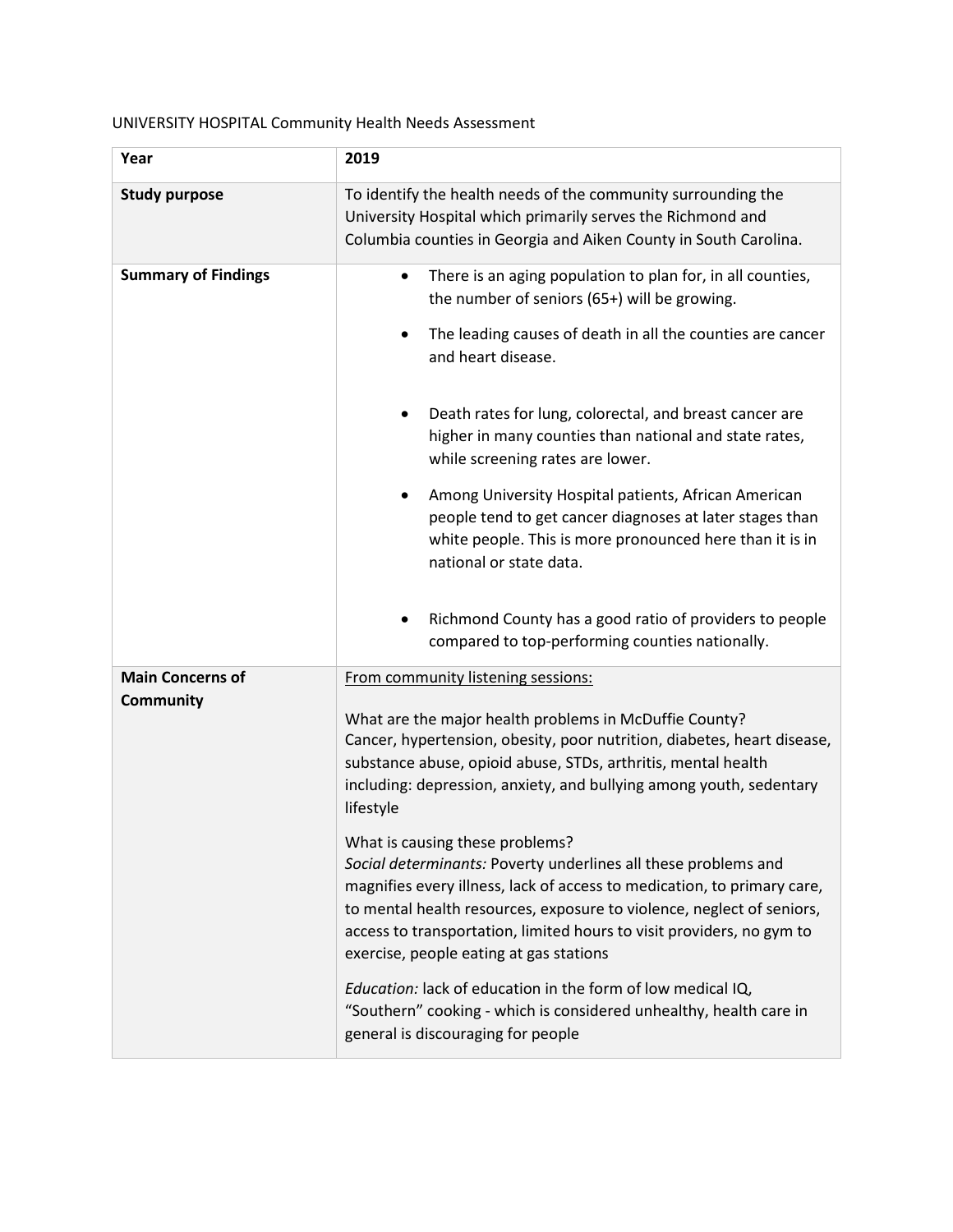| <b>Other Noteworthy</b><br><b>Comments</b> | "People don't believe in preventive care; only seek healthcare when<br>sick; respond to sentinel events such as a shingles outbreak or a<br>family member having a heart attack"<br>Tobacco use $-$ community members noted that smoking is prevalent<br>in the military and among millennials |
|--------------------------------------------|------------------------------------------------------------------------------------------------------------------------------------------------------------------------------------------------------------------------------------------------------------------------------------------------|
| Link to study                              | chna-2019-main-final.pdf (universityhealth.org)                                                                                                                                                                                                                                                |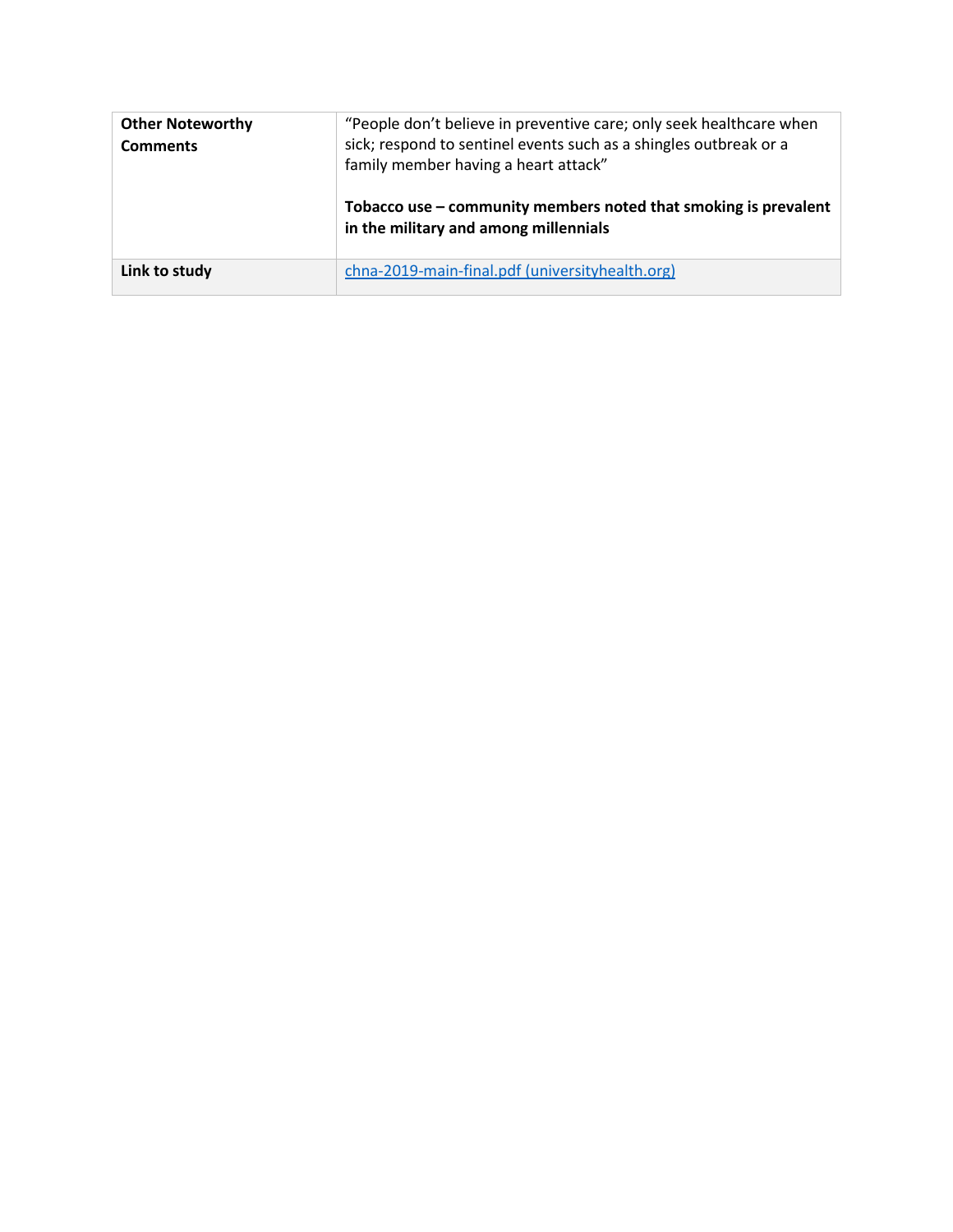University Hospital McDuffie Community Health Needs Assessment

| Year                       | 2016                                                                                                                                                                                                                                                                                                                                                                                                                                                                                                                                                                                                                                                               |
|----------------------------|--------------------------------------------------------------------------------------------------------------------------------------------------------------------------------------------------------------------------------------------------------------------------------------------------------------------------------------------------------------------------------------------------------------------------------------------------------------------------------------------------------------------------------------------------------------------------------------------------------------------------------------------------------------------|
| <b>Study purpose</b>       | To identify the health needs of the community surrounding the<br>University Hospital McDuffie which primarily serves McDuffie County<br>Georgia.                                                                                                                                                                                                                                                                                                                                                                                                                                                                                                                   |
| <b>Summary of Findings</b> | • The percentage of adults without insurance has slowly been<br>increasing.                                                                                                                                                                                                                                                                                                                                                                                                                                                                                                                                                                                        |
|                            | . Very low number of mental health providers.                                                                                                                                                                                                                                                                                                                                                                                                                                                                                                                                                                                                                      |
|                            | • Cancer mortality is relatively high, especially for colorectal and lung<br>cancer.                                                                                                                                                                                                                                                                                                                                                                                                                                                                                                                                                                               |
|                            | • Diabetes is a significant problem in McDuffie County. There is a high<br>death rate, and a higher incident rate of diabetes than in neighboring<br>counties. Experts hypothesize that this is the result of a genetic<br>disposition.                                                                                                                                                                                                                                                                                                                                                                                                                            |
| <b>Main Concerns of</b>    | From community listening sessions:                                                                                                                                                                                                                                                                                                                                                                                                                                                                                                                                                                                                                                 |
| <b>Community</b>           | What are the major health problems in McDuffie County?<br>"Heart disease, diabetes including the rise of juvenile and early onset<br>diabetes, mental health problems, increase in dental problems"                                                                                                                                                                                                                                                                                                                                                                                                                                                                |
|                            | What is causing these problems?<br>Access to care: "Adults and youth are lacking primary care physicians,<br>there is a lack of insurance, a general lack of understanding the<br>importance of preventative care - people will not see a physician until<br>there is a problem that needs to be addressed, there are a low<br>number of providers in area, physicians are unwilling to accept<br>Medicaid patients which causes a backlog of patients waiting to be<br>seen, there are long waiting periods to see a physician, transportation<br>is an issue and more generally access to care, cost of services, fear<br>among illegal immigrants to seek care" |
|                            | Education: "Language and environment of healthcare is intimidating<br>and confusing, health literature is written above the appropriate<br>reading level which is causing illiteracy, increasing poverty every year,<br>there is a lack of resources to educate parents living in poverty,<br>grandparents are often heads of household and they have a different<br>view of healthcare in that they are not inclined to go to the doctor"                                                                                                                                                                                                                         |
|                            | Mental health: "Diminished mental health resources; nowhere to<br>refer patients for care; patients bounce between emergency<br>departments and jail, difficulty accessing mental health resources for                                                                                                                                                                                                                                                                                                                                                                                                                                                             |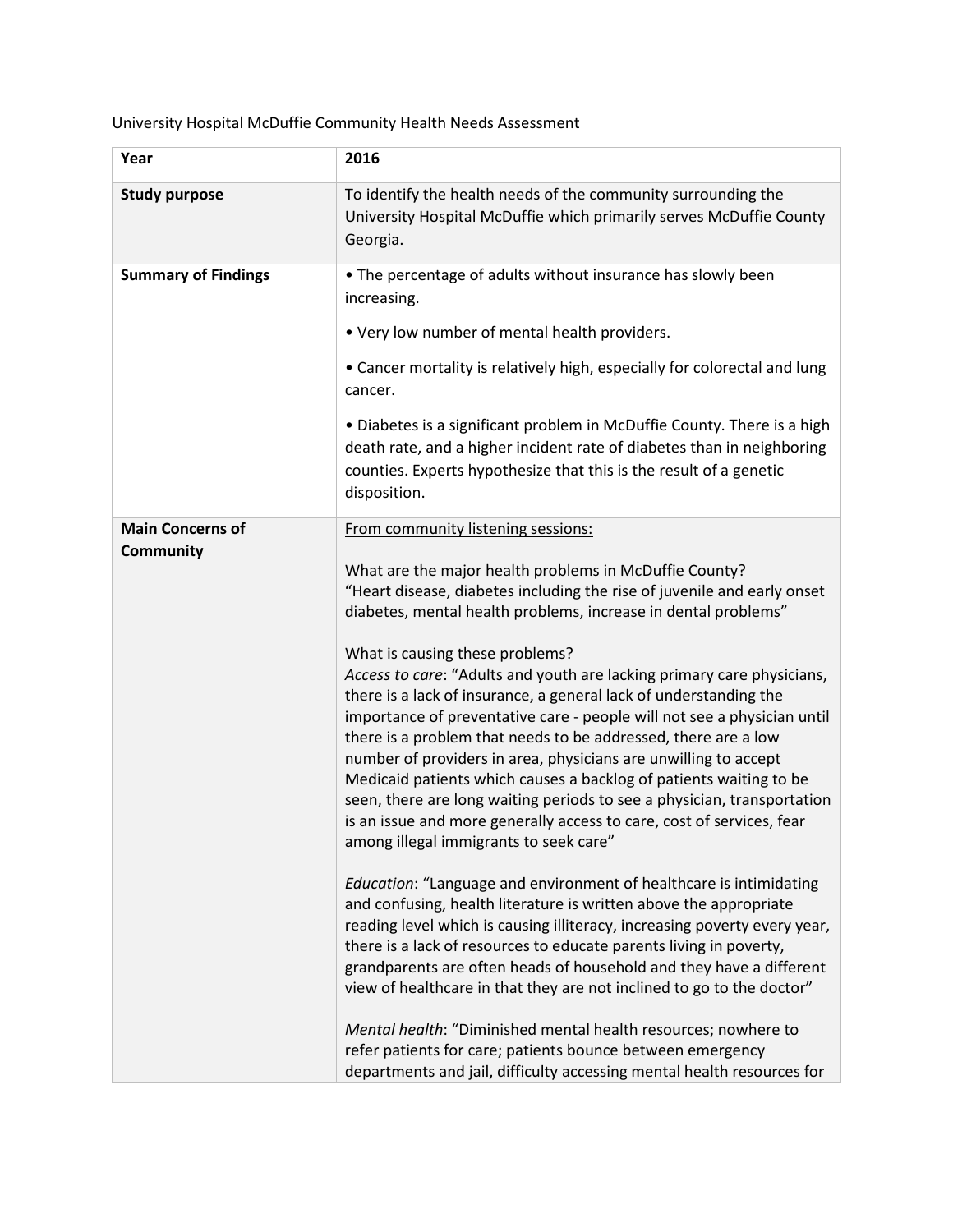|                                  | those without transportation to neighboring metropolitan areas such<br>as Augusta"<br>"Genetic factors, alcohol/drug use by parents, and environment are<br>considered underlying causes to mental health problems " |
|----------------------------------|----------------------------------------------------------------------------------------------------------------------------------------------------------------------------------------------------------------------|
| <b>Other Noteworthy Concerns</b> | Poor diet caused by learned eating habits and higher ratio of<br>unhealthy food options to healthy options.                                                                                                          |
| Link to study                    | uhm chna.pdf (universityhealth.org)                                                                                                                                                                                  |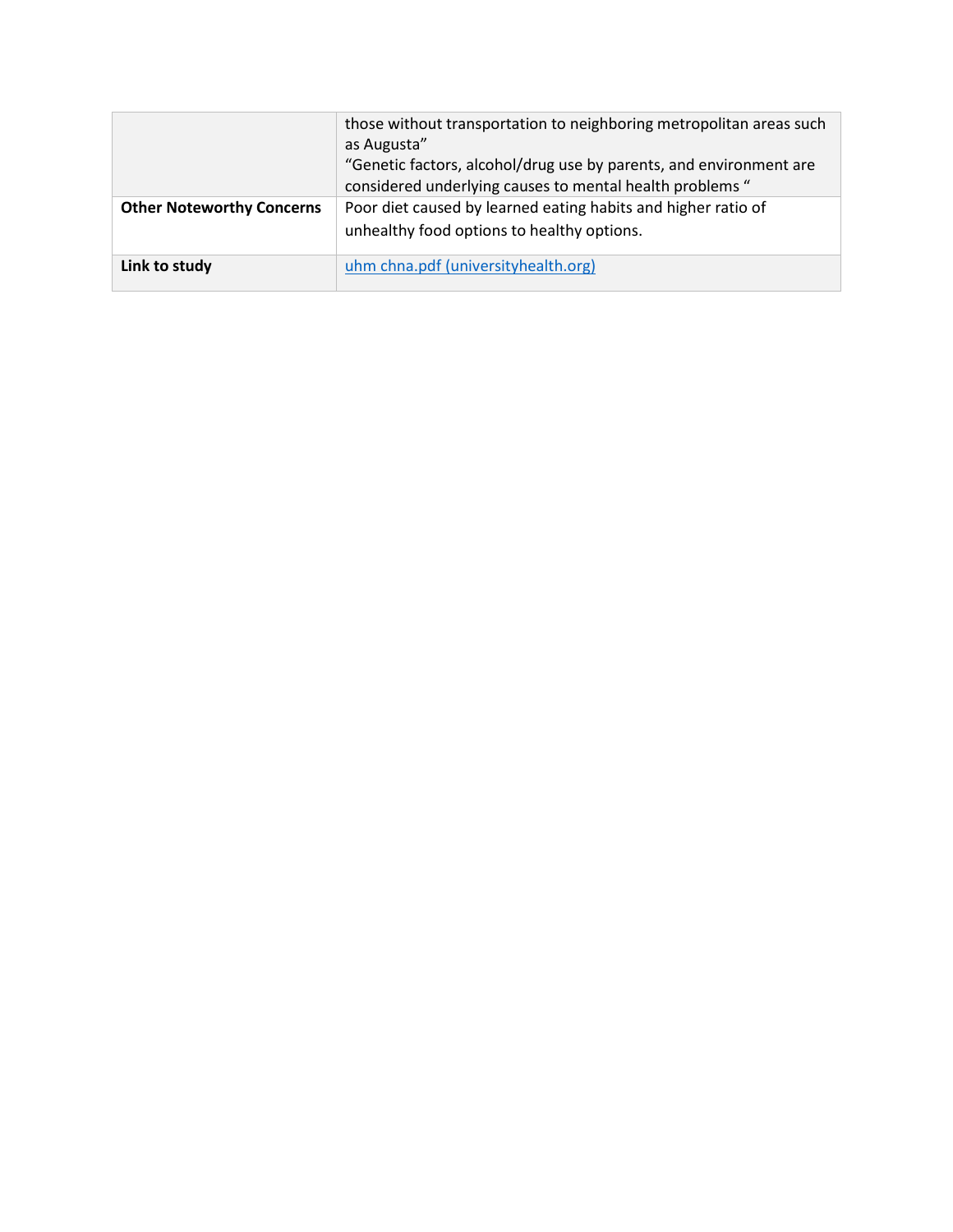# **IMPLEMENTATION STRATEGIES AND ACTION PLANS**

South Carolina's Rural Health Action Plan

| Year                       | 2017                                                                                                                                                                                                                                                                                                                                                                                                                                                                                                                                                                                                                                                                                                                                                                                                                                              |
|----------------------------|---------------------------------------------------------------------------------------------------------------------------------------------------------------------------------------------------------------------------------------------------------------------------------------------------------------------------------------------------------------------------------------------------------------------------------------------------------------------------------------------------------------------------------------------------------------------------------------------------------------------------------------------------------------------------------------------------------------------------------------------------------------------------------------------------------------------------------------------------|
| <b>Study purpose</b>       | A framework to implement strategies to improve rural health over<br>the course of the next 3-5 years in rural South Carolina. This includes<br>areas of Edgefield and Aiken Counties.                                                                                                                                                                                                                                                                                                                                                                                                                                                                                                                                                                                                                                                             |
| <b>Health Action Steps</b> | Notable Steps Include:<br>Supporting and expanding efforts that innovate recruiting<br>and retaining health care professionals.<br>Broadening existing scholarships and creating new health<br>$\bullet$<br>profession scholarships along with programs for students.<br>Use opportunities like summer internships to create a<br>pipeline of students entering health professions.<br>Providing sustainable pay for new health care workers.<br>$\bullet$<br>Specifically in roles such as community health workers and<br>community paramedics. This also includes providers like<br>clinical pharmacists, social workers, and care managers.<br>Defining the current and future need for emerging health<br>$\bullet$<br>professions including community health workers and<br>community paramedics to increase recruitment in rural<br>areas. |
| <b>Analysis</b>            | Despite focusing on rural health, this action plan has many points that<br>are also applicable health care in metropolitan areas. Recruiting and<br>maintaining health care professionals was a widely mentioned subject<br>in the literature and among interviews with local health care<br>professionals.                                                                                                                                                                                                                                                                                                                                                                                                                                                                                                                                       |
| Link to study              | <b>Rural Health Action Plan Recommendations   Affordable Housing  </b><br>Health Professional (scribd.com)                                                                                                                                                                                                                                                                                                                                                                                                                                                                                                                                                                                                                                                                                                                                        |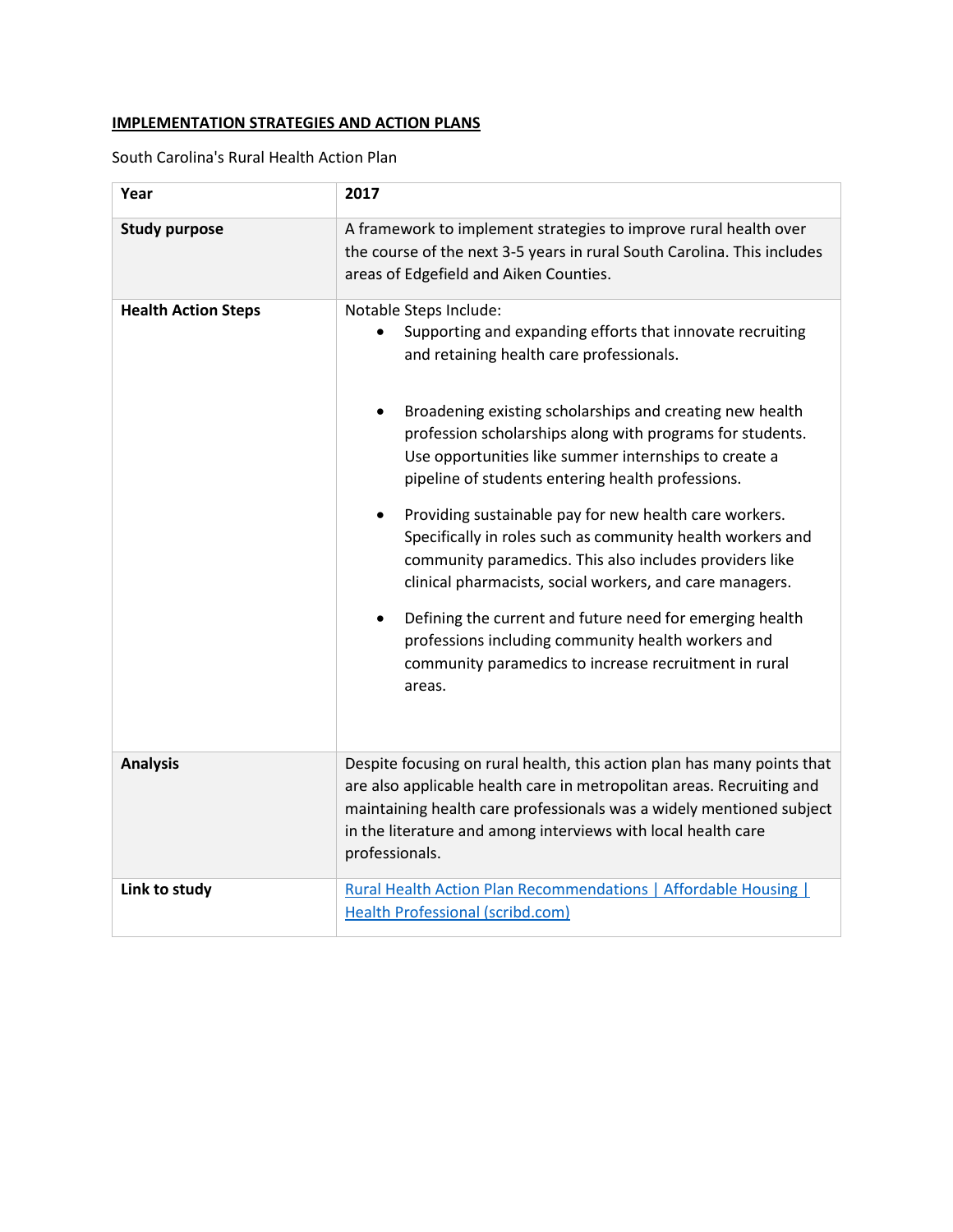| Year                            | 2019                                                                                                                                                                                                                                                                                                                                                                                                                   |
|---------------------------------|------------------------------------------------------------------------------------------------------------------------------------------------------------------------------------------------------------------------------------------------------------------------------------------------------------------------------------------------------------------------------------------------------------------------|
| <b>Study purpose</b>            | Outline to address health needs derived and chosen from 2019<br>Community Health Needs Assessment.                                                                                                                                                                                                                                                                                                                     |
| <b>Main Health Concerns</b>     | Heart disease and stroke<br><b>Diabetes</b><br>Maternal health                                                                                                                                                                                                                                                                                                                                                         |
| <b>Overview of Action Steps</b> | Women's Wellness on Wheels to screen for cardiovascular disease and<br>diabetes. They will help develop a prevention plan by providing health<br>education and connections to primary care.<br>A Diabetes Prevention Program will be launched by University Hospital<br>to provide education that promotes general wellbeing measures such<br>as healthy eating and exercise. This will be offered to those at risk of |
|                                 | developing type 2 diabetes.<br>Maternal Mortality and Morbidity will be addressed by placing an<br>emphasis on POST-BIRTH warning signs. Internal staff will be trained,<br>and a public campaign will be created to raise awareness of this<br>concern in the public. New mothers will also receive information at the<br>hospital about these warning signs.                                                         |
| Link to study                   | chna-is-2019-main-final2.pdf (universityhealth.org)                                                                                                                                                                                                                                                                                                                                                                    |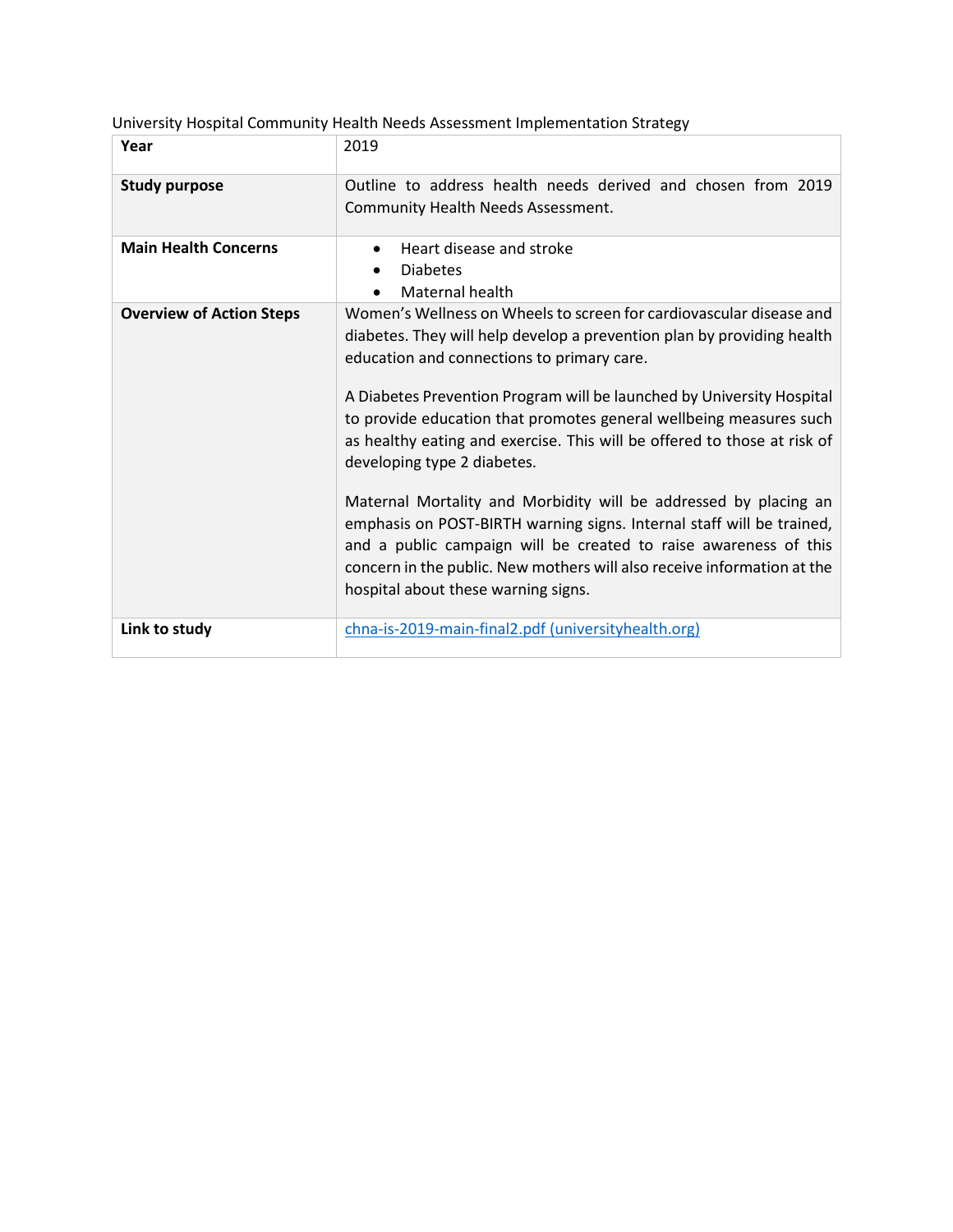| Year                            | 2016                                                                                                                                                                                                                                                                                                                                                                                                                                                                                                              |
|---------------------------------|-------------------------------------------------------------------------------------------------------------------------------------------------------------------------------------------------------------------------------------------------------------------------------------------------------------------------------------------------------------------------------------------------------------------------------------------------------------------------------------------------------------------|
| <b>Study purpose</b>            | Outline to address health needs derived and chosen from 2016<br>Community Health Needs Assessment.                                                                                                                                                                                                                                                                                                                                                                                                                |
| <b>Main Concerns</b>            | <b>Diabetes</b><br>Cancer<br>Heart disease and stroke<br>Health literacy<br>$\bullet$                                                                                                                                                                                                                                                                                                                                                                                                                             |
| <b>Overview of Action Steps</b> | Support groups for health literacy<br>$\bullet$<br>Classes teaching about heart disease and strokes<br>Cardiovascular screening program for diabetes, heart disease,<br>and stroke<br>Educational outreach to primary care providers for diabetes<br>$\bullet$<br>Webinars to promote awareness of diabetes and health<br>literacy<br>Arranging community screening opportunities at local<br>community events for cancer<br>Community fairs to screen and increase awareness of the main<br>concerns identified. |
| Link to study                   | uhm implementation strategy.pdf (universityhealth.org)                                                                                                                                                                                                                                                                                                                                                                                                                                                            |

# **University Hospital McDuffie Community Health Needs Assessment Implementation Strategy**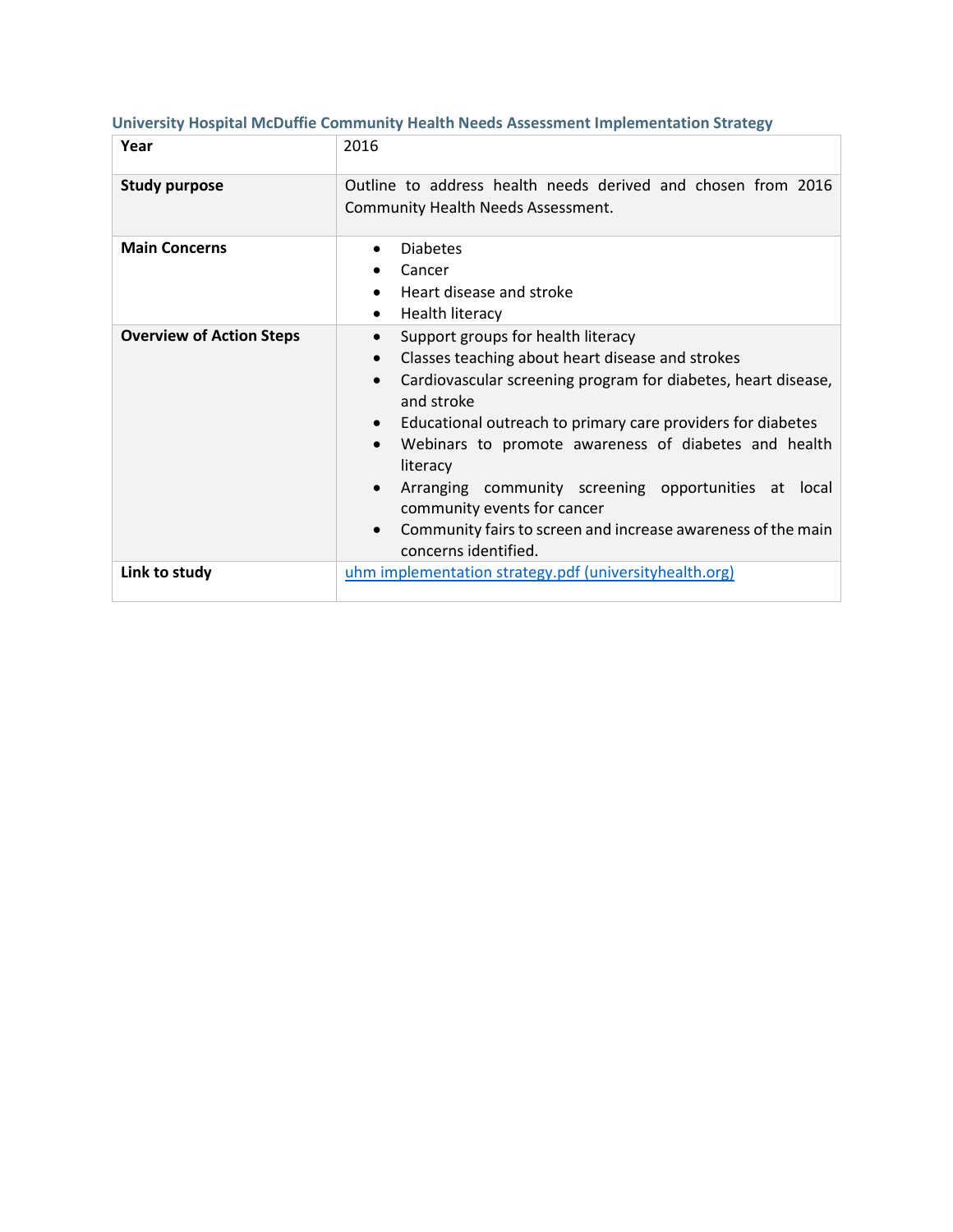**Year published 2017 Study purpose** Georgia has a need to improve mental health care to fight the rising substance abuse rates. **Key findings •** In 2016, 32% percent of Georgia adults reported poor mental health. Those with a mental illness are more likely to engage in substance abuse than people without. • Between 2012 - 2016 the number of drug overdoses increased by 35%. • Approximately 69% of drug overdose deaths in 2016 were related to opioids and synthetic drugs. • Investing in early intervention and prevention is key. Programs that promote mental health are needed for school aged children as well. • Expanding access to care is needed, particularly with health insurance to ensure that more mental health services are covered. This can be done through telehealth services especially in areas that have health care provider shortages. • Other social determinants of health are important to consider such as quality and affordable housing options. **Analysis** Mental Health and substance abuse were issues mentioned the community assessments of the Augusta area hospitals. Both this policy report and the CHNA's mention that the substance abuse problems are more pronounced in rural areas. **Link to study** [Fight-Substance-Abuse-Improve-Mental-Health-Care-1.pdf \(gbpi.org\)](https://gbpi.org/wp-content/uploads/2017/12/Fight-Substance-Abuse-Improve-Mental-Health-Care-1.pdf) **Authors** Laura Harker, Policy Analyst **Publication** Georgia Budget and Policy Institute

Fight Substance Abuse, Improve Mental Health Care to Help More Georgians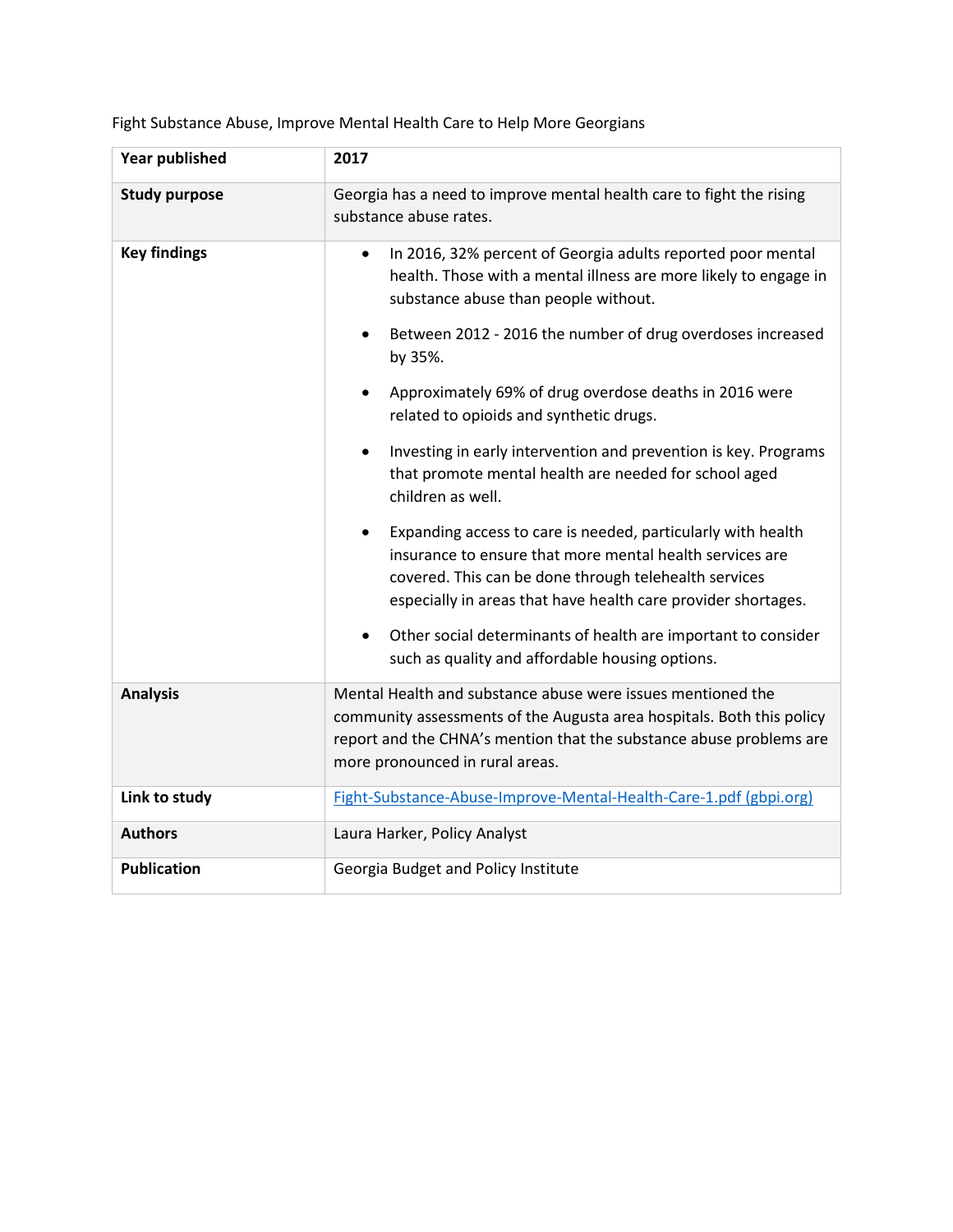Making the Case for Community Health Workers in Georgia

| <b>Year published</b>       | 2020                                                                                                                                                                                                                                                                                                                                                                                                                                                                                                                                       |
|-----------------------------|--------------------------------------------------------------------------------------------------------------------------------------------------------------------------------------------------------------------------------------------------------------------------------------------------------------------------------------------------------------------------------------------------------------------------------------------------------------------------------------------------------------------------------------------|
| <b>Study purpose</b>        | To promote the effectiveness of Community Health Workers in helping<br>reduce mortality and morbidity of chronic diseases which much of<br>Georgia's population are at high risk of acquiring.                                                                                                                                                                                                                                                                                                                                             |
| <b>Key findings</b>         | There is significant evidence that Community Health Workers and<br>Community Health Worker programs are effective and beneficial.<br>Georgia should maintain formal efforts to train and establish a lasting<br>workforce of community health workers.                                                                                                                                                                                                                                                                                     |
| <b>Methodology overview</b> | Scan of Community Health Worker topics including research studies,<br>programs, and other projects. Community Health Workers' current and<br>past efforts in Georgia were also reviewed.                                                                                                                                                                                                                                                                                                                                                   |
| <b>Analysis</b>             | Community Health Workers go by a variety of names and have been<br>helping the community for several years. There is evidence that<br>Community health workers are effective and a good return on<br>investments. They help connect medical and social resources to allow<br>patients, especially those from vulnerable populations, to receive the<br>care they need. Community health workers have been proven to<br>reduce visits to Emergency Departments and other unnecessary<br>hospitalizations that result from chronic diseases. |
| Link to study               | https://doi.org/10.20429/jgpha.2020.080116                                                                                                                                                                                                                                                                                                                                                                                                                                                                                                 |
| <b>Authors</b>              | Gail G. McCray, MA, MCHES, Berneta L. Haynes, JD, Adrianne S.<br>Proeller, BA, Christopher E. Ervin, MD, and Arletha D. Williams-<br>Livingston, PhD, MPH, MBA                                                                                                                                                                                                                                                                                                                                                                             |
| <b>Publication</b>          | Journal of the Georgia Public Health Association                                                                                                                                                                                                                                                                                                                                                                                                                                                                                           |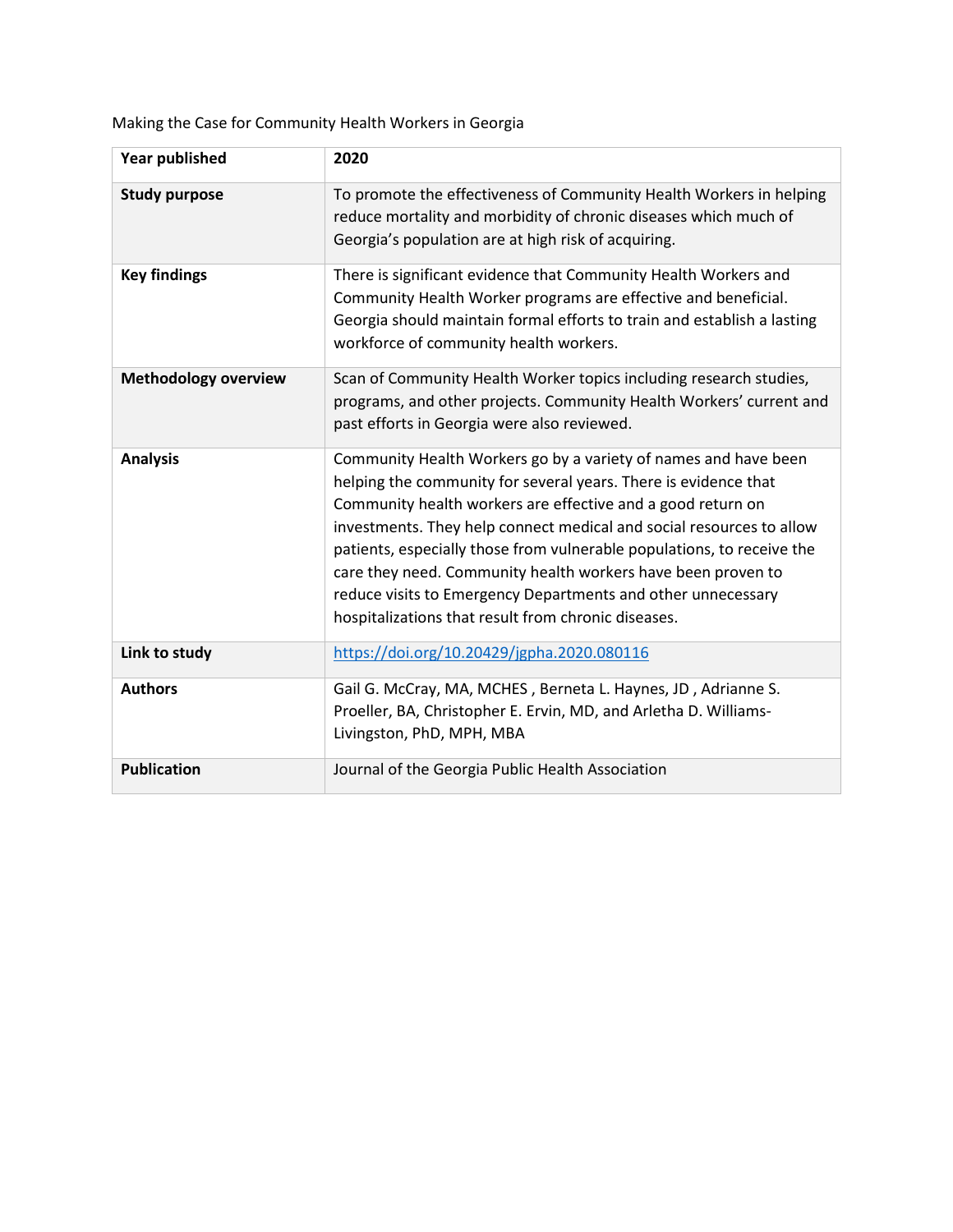The Relationship Between Food Deserts, Farmers' Markets and Food Assistance in Georgia Census Tracts

| <b>Year published</b>       | 2016                                                                                                                                                                                                                                                                                                                                                                                                                                                                                                                                                                                                     |
|-----------------------------|----------------------------------------------------------------------------------------------------------------------------------------------------------------------------------------------------------------------------------------------------------------------------------------------------------------------------------------------------------------------------------------------------------------------------------------------------------------------------------------------------------------------------------------------------------------------------------------------------------|
| <b>Study purpose</b>        | To explore the relationship in Georgia between food deserts, farmers'<br>markets, and the availability of food assistance programs.                                                                                                                                                                                                                                                                                                                                                                                                                                                                      |
| <b>Key findings</b>         | 20% of Georgia's census tracts are food deserts and of these food<br>deserts, 7.2% have a farmers' market within their boundaries.<br>3.2% Famers' Market Nutrition Program (FMNP) coupons<br>$\bullet$<br>9.6% accept Women, Infants, and Children Fruit and Vegetable<br>$\bullet$<br>Checks (WIC-FVC)<br>21.6% accept Supplemental Nutrition Assistance Program<br>(SNAP) benefits.                                                                                                                                                                                                                   |
| <b>Methodology overview</b> | 2014 USDA Food Desert Atlas and the USDA Farmers' Market Directory<br>data was used. From this data, farmers' market locations were<br>geocoded in ArcGIS. Spatial visualization and descriptive statistics were<br>used to explore the relationships.                                                                                                                                                                                                                                                                                                                                                   |
| <b>Analysis</b>             | Less than 10% of farmers' markets in Georgia are located in food<br>deserts, and even fewer accept food assistance programs. As a result,<br>fresh food remains inaccessible to low-income residents in these areas<br>and residents in general. A lack of access to fresh food is associated<br>with poor nutrition and can lead to diet related diseases such as<br>obesity. Increasing the availability of farmers' markets that can accept<br>food assistance and farmers' markets in general would be beneficial.<br>This research has further implications in accessible public<br>transportation. |
| Link to study               | https://doi.org/10.20429/jgpha.2016.050309                                                                                                                                                                                                                                                                                                                                                                                                                                                                                                                                                               |
| <b>Authors</b>              | Andrea M. Brace, PhD, CHES, Todd L. Matthews, PhD, Bobbi Finkelstein,<br>and Daniela Beall                                                                                                                                                                                                                                                                                                                                                                                                                                                                                                               |
| <b>Publication</b>          | Journal of the Georgia Public Health Association                                                                                                                                                                                                                                                                                                                                                                                                                                                                                                                                                         |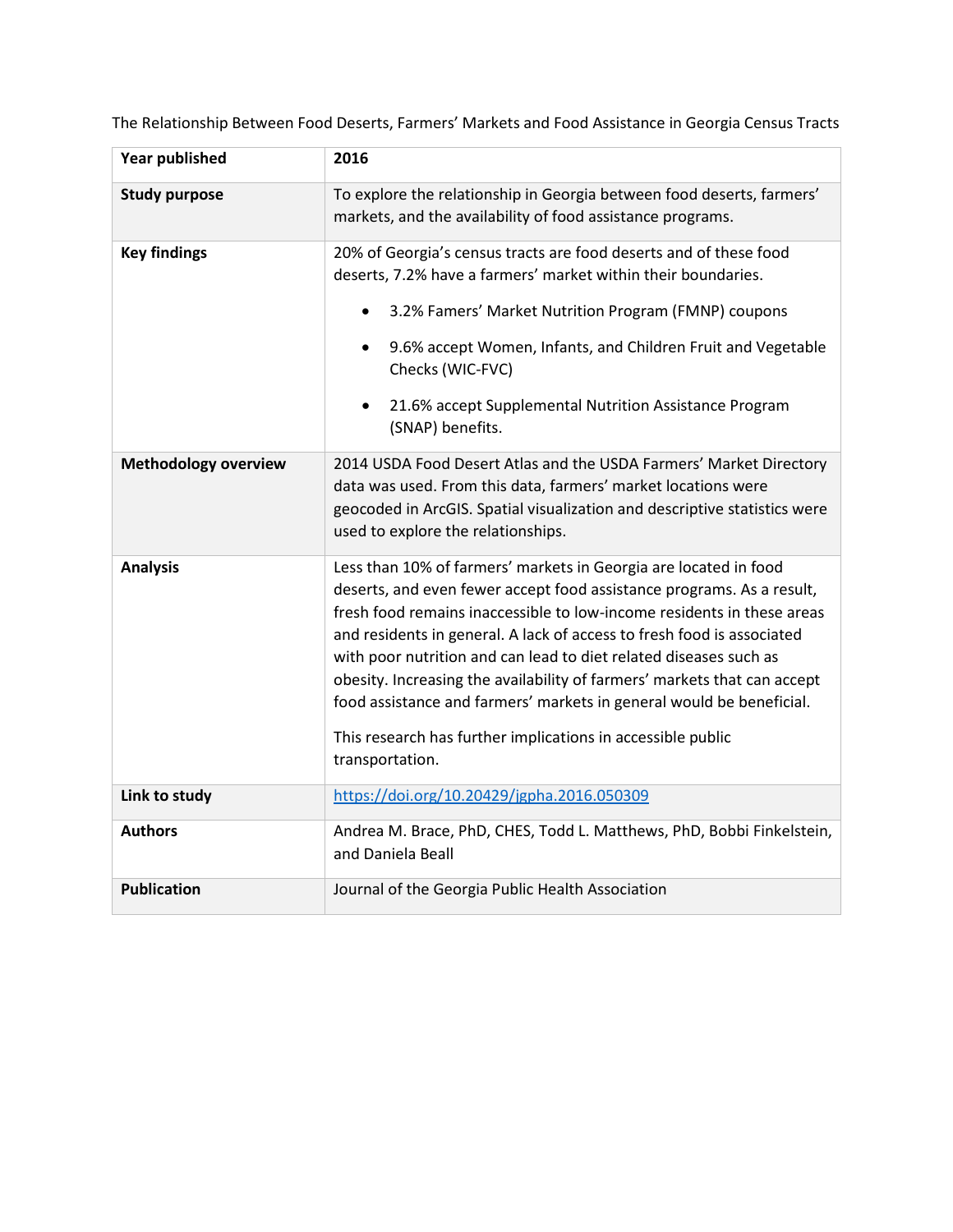# Prescribing Remedies for Georgia's Medical Provider Shortage

| Year published | 2016                                                                                                                                                                                                                                                                                                                                                                                                                                                                                                                                                                                                                                                                                                                                                                                                                                                                                                                                                                                                                                                                                                                 |
|----------------|----------------------------------------------------------------------------------------------------------------------------------------------------------------------------------------------------------------------------------------------------------------------------------------------------------------------------------------------------------------------------------------------------------------------------------------------------------------------------------------------------------------------------------------------------------------------------------------------------------------------------------------------------------------------------------------------------------------------------------------------------------------------------------------------------------------------------------------------------------------------------------------------------------------------------------------------------------------------------------------------------------------------------------------------------------------------------------------------------------------------|
|                |                                                                                                                                                                                                                                                                                                                                                                                                                                                                                                                                                                                                                                                                                                                                                                                                                                                                                                                                                                                                                                                                                                                      |
| Study purpose  | To investigate where in the state of Georgia healthcare provider<br>shortages exist and to provide solutions to address these shortages with<br>policy tools.                                                                                                                                                                                                                                                                                                                                                                                                                                                                                                                                                                                                                                                                                                                                                                                                                                                                                                                                                        |
| Key findings   | Approximately two-thirds of Georgia's counties fall below the<br>statewide average number for the following healthcare<br>professionals: nurses, physician assistants, primary care doctors<br>and total doctors per 100,000 residents.<br>Shortages exist primarily in rural regions, but they are also seen<br>٠<br>in more metropolitan areas.<br>Lincoln, McDuffie, and Burke Counties all had below average<br>$\bullet$<br>rates of providers per capita with doctors, primary care<br>physicians, nurses, and physician assistants.<br>Columbia County had below average rates of providers per<br>$\bullet$<br>capita with nurses and physician assistants.<br>Richmond County remained at an average rate of providers per<br>capita or better for all providers.<br>Non-physician providers (such as community health workers)<br>can be a valuable resource in areas where physician shortages<br>are the highest.<br>Georgia produces more medical school students than it has the<br>residency spots required for them to graduate. Georgia is<br>creating alternative methods to fund new residencies. |
| Analysis       | From conducting interviews with local health care professionals, the topic<br>of primary care doctor shortages and nurse shortages was a persistent<br>one. One interviewee noted that while there were plenty of students<br>graduating with nursing degrees, what was lacking was practicums and<br>internships for students to be placed into. Similarly, this report states that<br>the number of federally funded residency spots has remained the same<br>since the 1990's.                                                                                                                                                                                                                                                                                                                                                                                                                                                                                                                                                                                                                                    |
| Link to study  | Medical-Provider-Shortage.pdf (gbpi.org)                                                                                                                                                                                                                                                                                                                                                                                                                                                                                                                                                                                                                                                                                                                                                                                                                                                                                                                                                                                                                                                                             |
| Authors        | Tim Sweeney, Director of Health Policy                                                                                                                                                                                                                                                                                                                                                                                                                                                                                                                                                                                                                                                                                                                                                                                                                                                                                                                                                                                                                                                                               |
| Publication    | Georgia Budget and Policy Institute                                                                                                                                                                                                                                                                                                                                                                                                                                                                                                                                                                                                                                                                                                                                                                                                                                                                                                                                                                                                                                                                                  |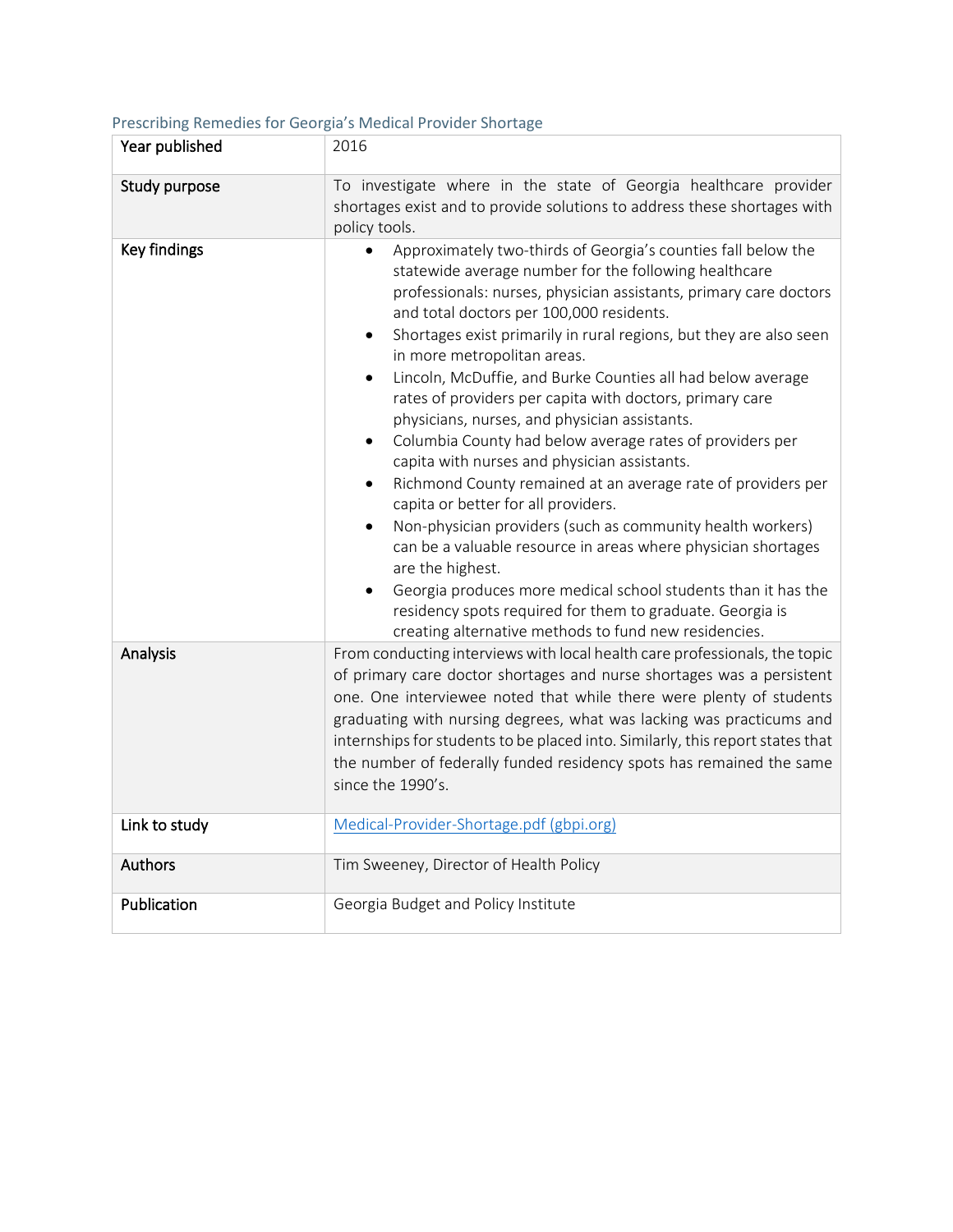#### Other Sources:

Elements of Access to Health Care. Content last reviewed June 2018. Agency for Healthcare Research and Quality, Rockville, MD.

<https://www.ahrq.gov/research/findings/nhqrdr/chartbooks/access/elements.html>

Social Determinants of Health. Content last reviewed June 2021. Office of Disease Prevention and Health Promotion, HealthyPeople.gov.

<https://www.healthypeople.gov/2020/topics-objectives/topic/social-determinants-of-health>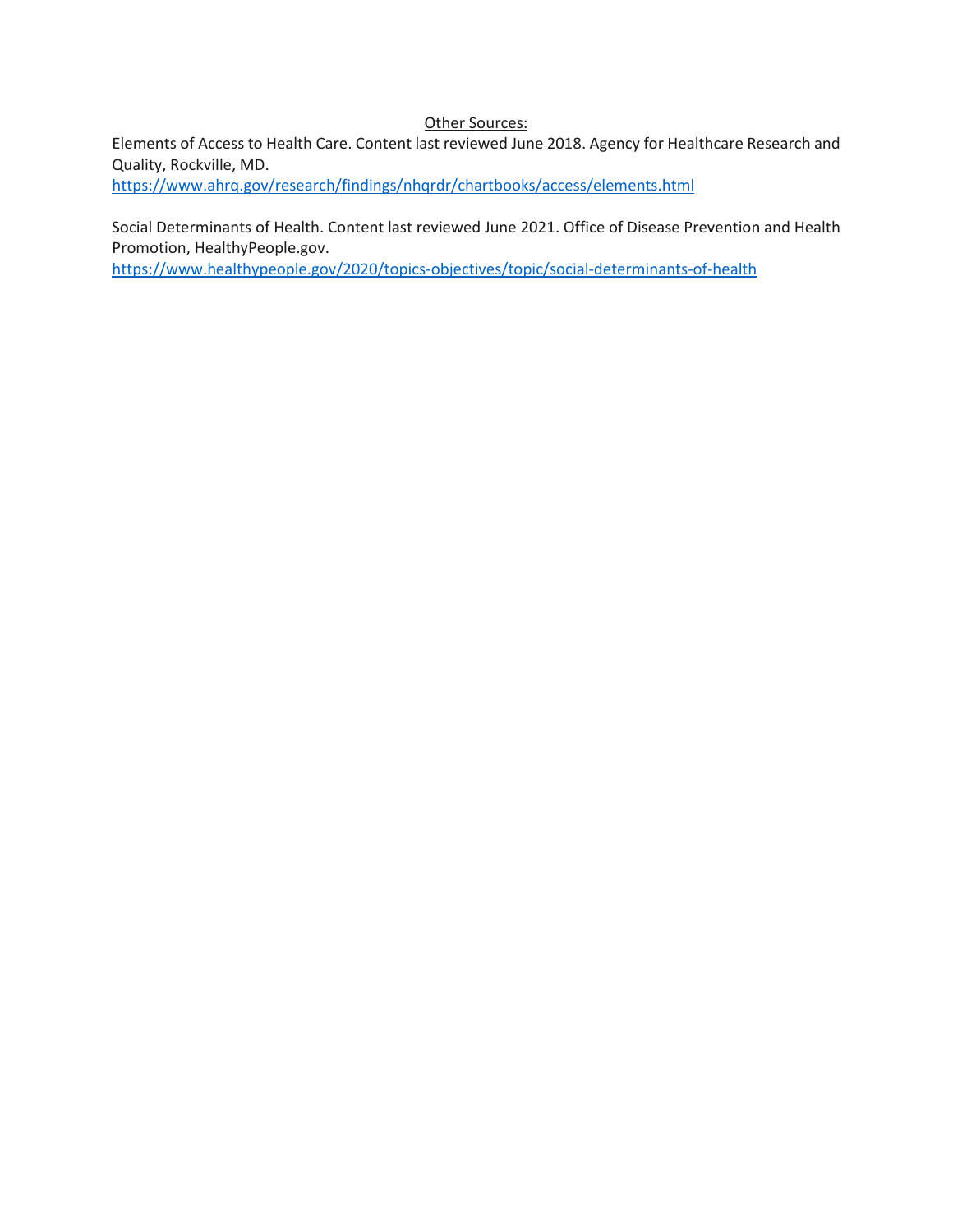# **Supporting Documentation – Information on Major Local Health Care Providers**

The following overviews of medical providers are reproduced from information supplied to the research team by the Central Savannah River Area Regional Commission.

#### **Medical Facilities Descriptions: Augusta Area Federal**

#### Eisenhower Army Medical Center

The Dwight D. Eisenhower Army Medical Center (EAMC) is a 93-bed medical treatment facility located onsite at Fort Gordon. Active-duty personnel and their TRICARE beneficiaries use the medical center and clinics for their primary health care. Numerous military retirees in the Augusta area also use the medical center's facilities and pharmacy.

EAMC serves as a training hospital for military doctors, and partners with the Medical College of Georgia and the Augusta Veterans Affairs Medical Center in training programs and patient care. For example, TRICARE dependents in need of obstetrics services are sent to University Hospital, while the Augusta VA runs a spinal-cord rehabilitation unit and an active-duty rehabilitation unit. In return, civilian, non-TRICARE dependent patients are often sent to Eisenhower for use of its hyperbaric chamber.

The hospital offers a comprehensive set of services, including:

- Allergy
- Audiology / Speech Pathology
- Cardiology
- Chiropractic
- Dental
- Dermatology
- Dietetics
- Emergency Services
- Family Medicine
- Gastroenterology
- Infectious Disease
- Internal Medicine
- Mental Health
- Nuclear Medicine
- OB/GYN
- Occupational Therapy
- Ophthalmology
- Optometry
- Orthopedics
- Otolaryngology
- Physical Therapy
- Podiatry
- Primary Care
- Psychiatry
- Psychology
- Pulmonology
- Social Work
- **Surgery**
- Traumatic Brain Injury
- Urology

Charlie Norwood Veterans Affairs Medical Center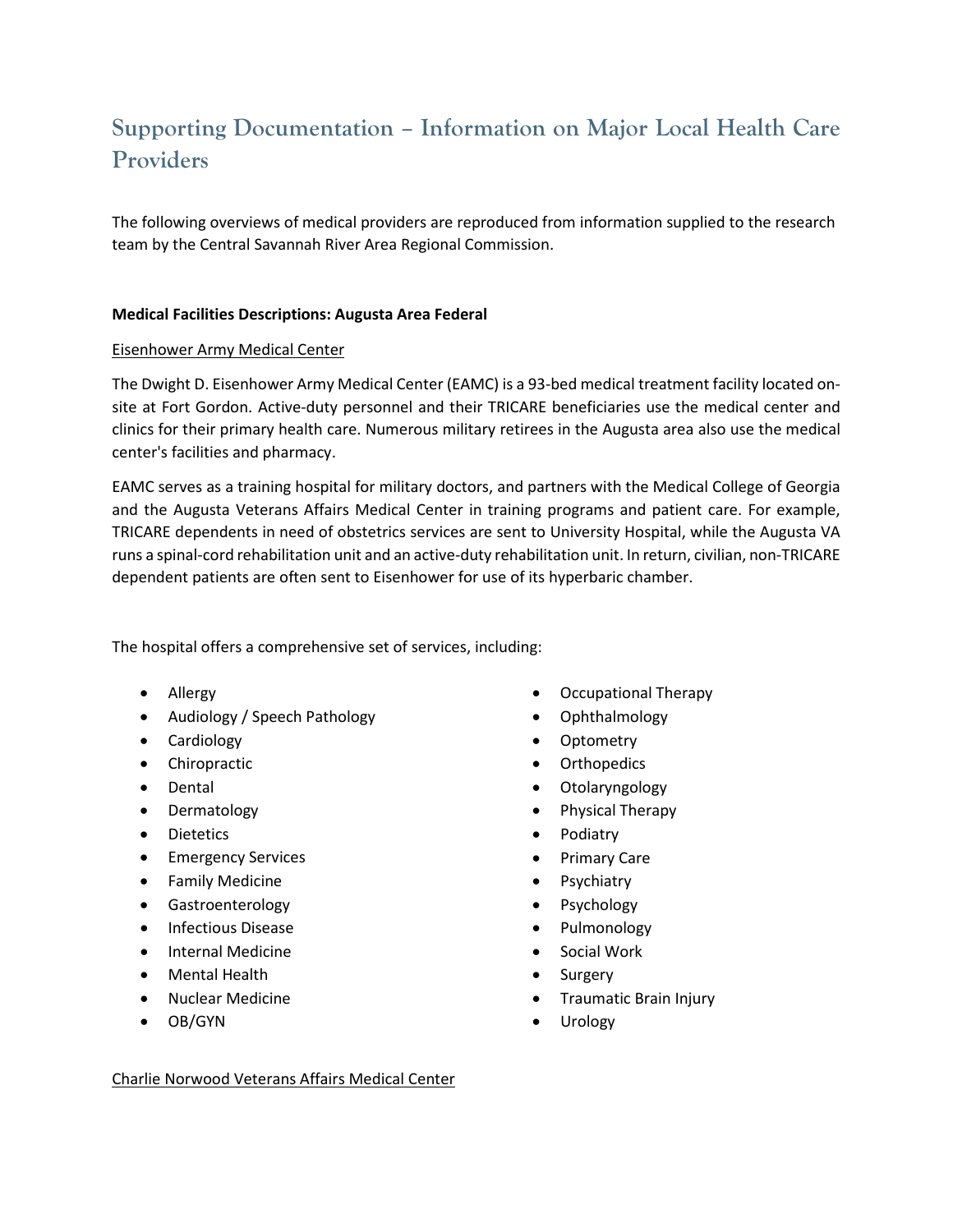Operated by the United States Department of Veterans Affairs, the Augusta VA Medical Center (CNVAMC) is a major, multipurpose veterans' hospital which provides a range of medical services. CNVAMC includes two divisions in Augusta and 3 community-based outpatient clinics in Athens and Statesboro, GA, and Aiken, SC. The medical center employs about 2,500 staff and welcomes about 46,000 veterans each year with a budget of nearly \$600 million. As a level-1a health care system, CNVAMC is categorized as a highcomplexity hospital system and provides tertiary care in medicine, surgery, neurology, psychiatry, rehabilitation medicine, and spinal cord injury.

CNVAMC's Downtown Division is authorized for 156 beds (58 medicine, 27 surgery, and 71 spinal cord injury), while the Uptown Division, located approximately three miles away, is authorized 82 beds (57 psychiatry, 15 blind rehabilitation and 10 rehabilitation medicine). In addition, a 132-bed Restorative/Nursing Home Care Unit and a 60-bed Domiciliary are located in the Uptown Division. These facilities are part of Veterans Integrated Service Network, located in Atlanta, along with seven other VA Medical Centers across Alabama, Georgia, and South Carolina.

Specialty programs available at CNVAMC include:

- Ambulatory Surgery
- Audiology
- Blind Rehabilitation Center
- Cardiac Catheterization Laboratory
- Cardiopulmonary Rehabilitation
- Domiciliary
- Home Based Primary Care
- Hospice
- Intensive Psychiatric Community Care
- Long-term Psychiatric Care
- Neurosurgery
- Open Heart Surgery
- Post-Traumatic Stress Disorder
- Pulmonary Function Laboratory
- Respiratory Therapy
- Respite Care
- Sleep Laboratory Program
- Speech Pathology
- Spinal Cord Injury Center
- Stroke Rehabilitation
- Substance Abuse Treatment Program
- Women's Health Clinic

#### **Medical Facilities Descriptions: Augusta Area Non-Federal**

#### *Augusta University Medical Center*

Augusta University Medical Center is an academic medical center and health care network that offers primary, specialty and sub-specialty care in the Augusta area and throughout the Southeastern United States. The Center encompasses:

- 478-bed medical center (Medical College of Georgia).
- 154-bed children's hospital (Children's Hospital of Georgia).
- Medical office building with more than 80 outpatient practice sites.
- Regional Level I Trauma Center and Regional Level II Pediatric Trauma Center.
- Cancer Center, including a freestanding outpatient clinic, radiation oncology building and the M. Bert Storey Cancer Research Building.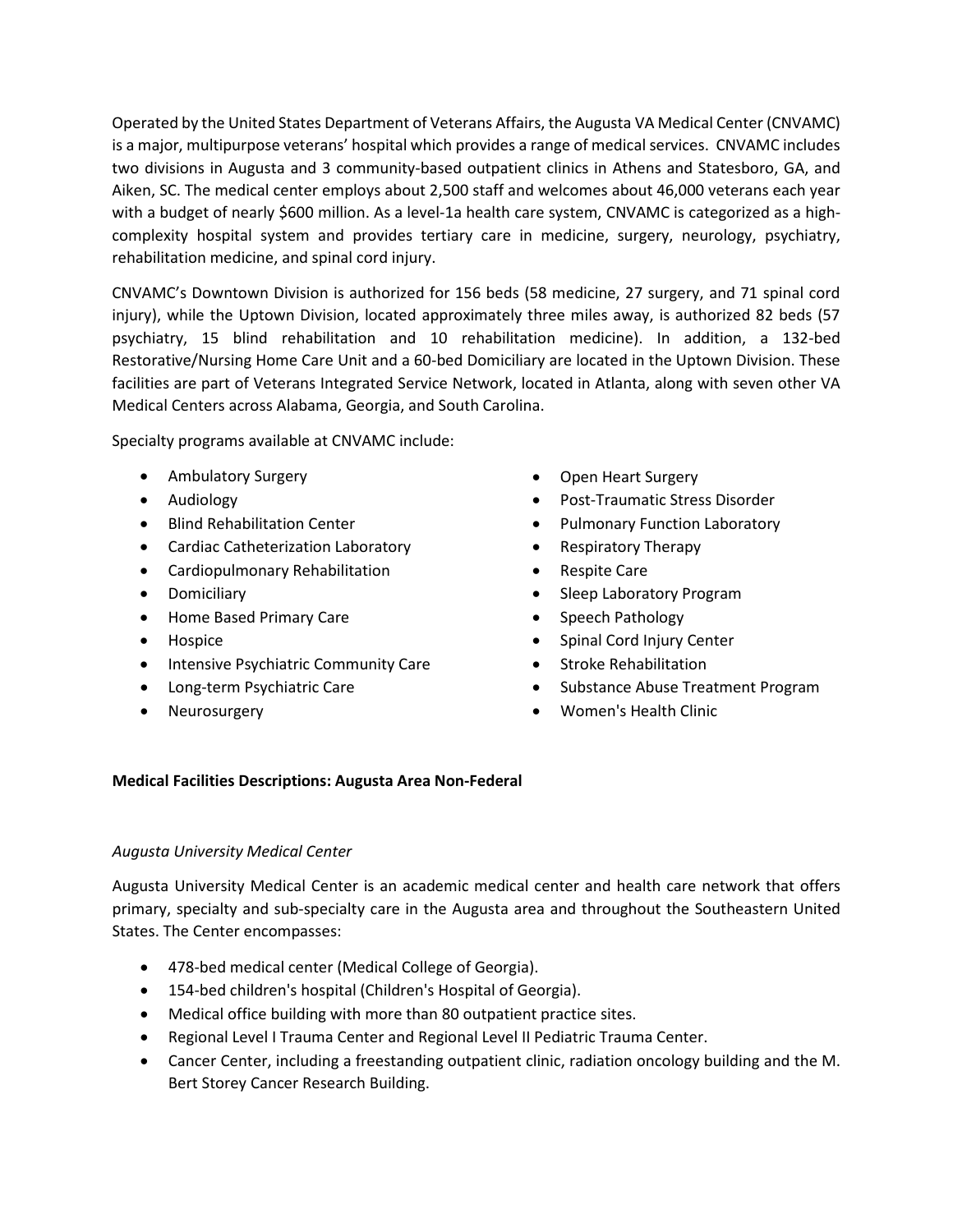- Satellite locations throughout the area and various freestanding clinics for specialty and subspecialty care.
- Partnerships with rural hospitals across Georgia to improve access to advanced health care options.

### **Medical College of Georgia**

The Medical College of Georgia (MCG) is the health sciences school for the University System of Georgia and one of the top 10 largest medical schools in the United States. MCG is the state's leading provider of physicians, graduating the largest number of physicians of the four Georgia-based medical schools, and offers the most comprehensive primary and specialty care in the region. MCG encompasses 930 medical students, 576 residents in 51 programs, 791 full and part-time faculty, 3,047 volunteer faculty, and 866 full and part-time staff. The expert health care team and state-of-the-art facilities combine to provide residents throughout the Southeast with the most advanced medical care available.

The MCG Medical Center complex forms the core of MCG facilities and includes a 478-bed adult hospital, an Ambulatory Care Center with more than 80 outpatient clinics in one convenient setting, a Specialized Care Center housing, and a 13-county Level I regional trauma center. MCG also includes a variety of dedicated centers, such as the off-site Sports Medicine Center and Senior Health Center.

In addition to providing care in the Augusta area, MCG's physicians travel to over 80 satellite clinics throughout Georgia. MCG works closely with patients' primary physician via the MCG Telemedicine Center, which allows patients and their hometown doctors to interact directly with MCG physicians using cameras, voice systems and electronic diagnostic devices.

Specialty programs available at MCG include:

- Blood Disorders
- Cancer Treatments
- Children's Health
- Cystic Fibrosis
- Dermatology
- Diabetes Care
- Digestive Health
- Emergency Health
- Eye Services
- Family Medicine
- Heart Services
- Infectious Diseases
- Mental Health
- Neuroscience
- Orthopedic Services
- Otolaryngology
- Plastic Surgery
- Rehabilitation Services
- Respiratory Disorders
- Sports Medicine
- **Surgery**
- Trauma
- Urology
- Women's Health

#### **Children's Hospital of Georgia**

The Children's Hospital of Georgia (CHOG) is a 154-bed academic children's hospital and the only children's hospital in the Augusta area. The hospital is among the largest pediatric facilities in the United States.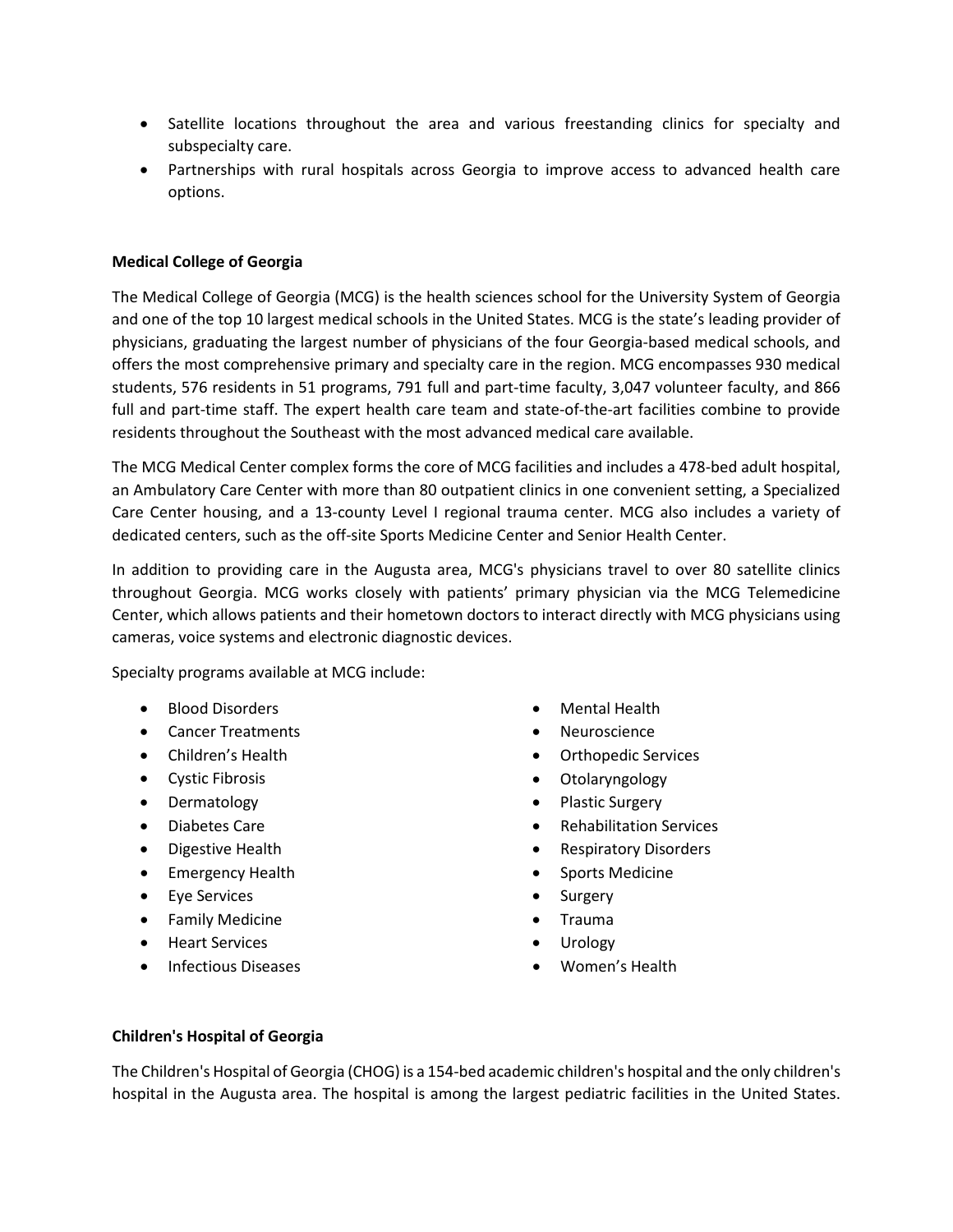CHOG provides neonatal intensive care and pediatric intensive care available as defined by the American Academy of Pediatrics. It is staffed by a team of pediatric specialists who deliver inpatient and outpatient care for everything from common childhood illnesses to life-threatening conditions such as neurological conditions and cancer.

CHOG has an award-winning Extracorporeal Membrane Oxygenation (ECMO) program, which is considered a pioneer in this area, having started the first program in the Southeast in 1985, and designated a Center of Excellence in 2012.

### **University Hospital Care System**

University Hospital Care System (UHCS) is a private, non-profit 581-bed hospital system located in downtown Augusta and the surrounding area, which serves a 25-county region in Georgia and South Carolina through a network of facilities. UHCS's presence in Augusta dates back two hundred years and has grown into one of the largest, most comprehensive healthcare providers in Georgia. Care is provided through three hospitals, comprehensive inpatient and outpatient services, nursing facilities, home health services, prompt care facilities, primary care and specialty physicians, and rehabilitative care programs. One of the newest additions to UHCS is a 25-bed medical center located in McDuffie County, which offers medical and health services for people of the surrounding area.

UHCS medical staff includes nearly 500 primary care physicians and specialists that provide services ranging from routine preventive and diagnostic care to comprehensive cardiovascular and oncology services. University performs a broader spectrum of surgeries, treats more patients, and delivers more babies than any other area hospital.

To render health care more accessible, UHCS also offers the following special programs and services:

Satellite medical centers in 16 locations.

- University Health Link, a physician-hospital partnership that works with local companies to provide more than 118,000 employees and their family members access to medical care.
- University Home Health, which provides physician-directed in-home care, including skilled nursing, cardiac therapy, IV therapy, wound and pulmonary care, diabetes management, and physical and speech therapy.
- The ASK-A-NURSE program, which makes available registered nurses 24 hours a day, 7 days a week, to provide callers with health information and physician referrals.

Major health care services provided at UHCS include:

• Bariatric Surgery/Bariatrics Management

- Diabetes Treatment
- Emergency & Prompt Care
- Emergency Services

• Cancer Treatment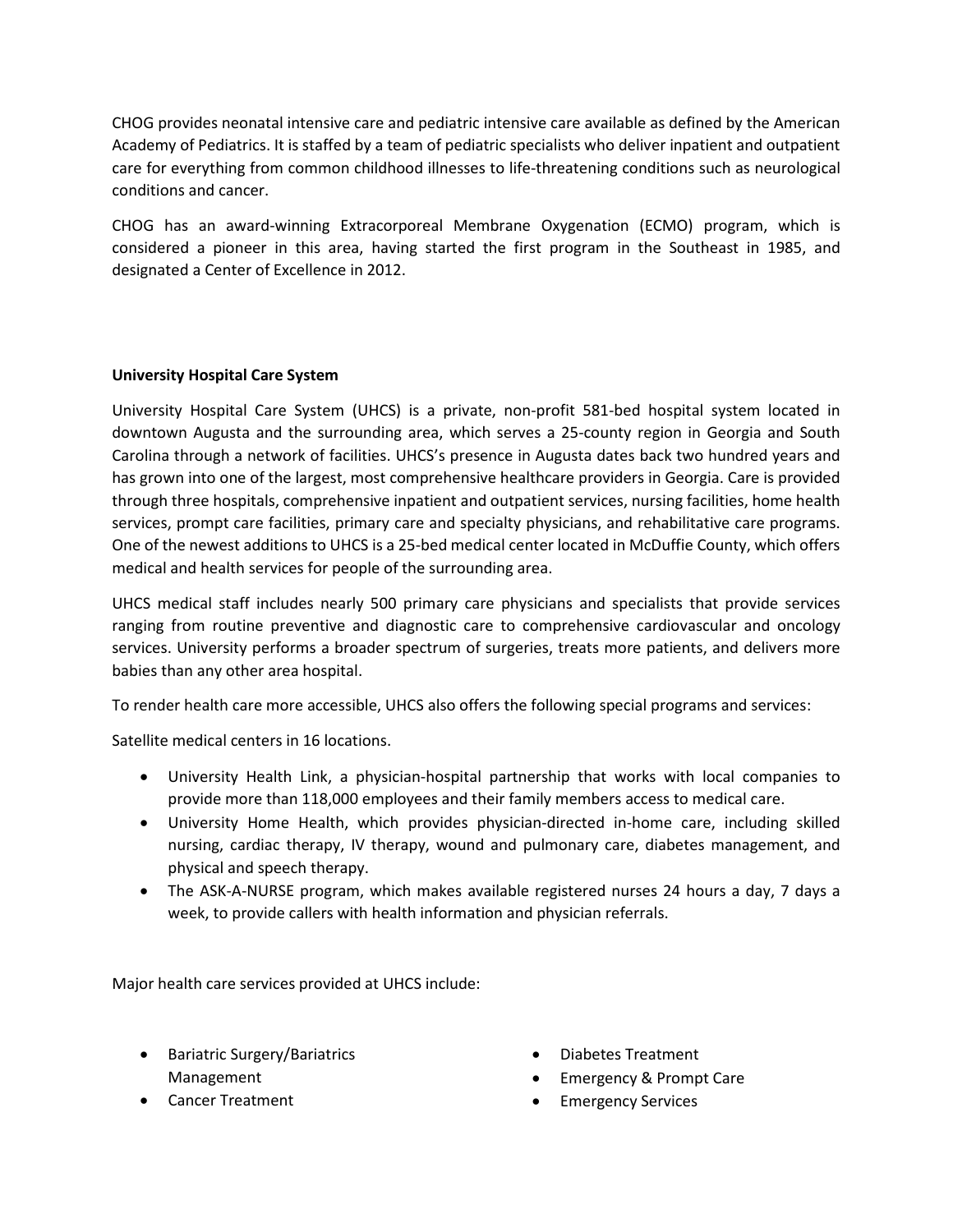- Endocrinology
- Gastroenterology
- Heart, Vascular and Pulmonary Rehabilitation
- Maternity Care
- Medical Records
- MRI and Open MRI
- Neuroscience
- Nutrition Services
- Occupational Health
- Oncology
- Orthopedics & Spine
- Palliative Care
- Pediatric Services
- Pediatrics
- Prompt Care
- Radiology Services
- Rehabilitation & Therapy
- Rheumatology
- Speech and Hearing
- Sports Medicine
- Stroke Unit
- **Surgery**
- Vein Center
- Women's Health
- Women's Health Breast Health Center
- Wound & Hyperbaric Center

#### **University Hospital Summerville**

University Hospital Summerville (UHS, formerly St Joseph Hospital), is a 231-bed, acute-care facility that has served the Augusta area since 1952, and provides general medical and surgical care as well as inpatient, outpatient, and diagnostic services. UHS became known for pioneering many medical discoveries, including cochlear hearing implants, stereotactic mammography, and a unique treatment program for hip and knee replacement.

Hospital services include:

- Allergy/Immunology
- Anesthesiology
- Dermatology
- Endocrinology
- Family Practice
- Gastroenterology
- Hematology
- Hospice
- Infectious Disease
- Internal Medicine
- Nephrology
- Neurology
- Oncology
- Otolaryngology
- Podiatry
- Psychiatry
- Pulmonology
- Radiation Oncology
- Radiology
- Rheumatology
- Urology
- Wound Care

#### **Doctors Hospital**

Doctors Hospital is a 350-bed full-service tertiary care center and a leading provider of in robotic surgery, advanced orthopedic services, and emergency care.

Doctors is certified as a Primary Stroke Center, as well as an Accredited Chest Pain Center, and was recently the first hospital in the area to be designated a Center of Excellence in Women's Health Surgery.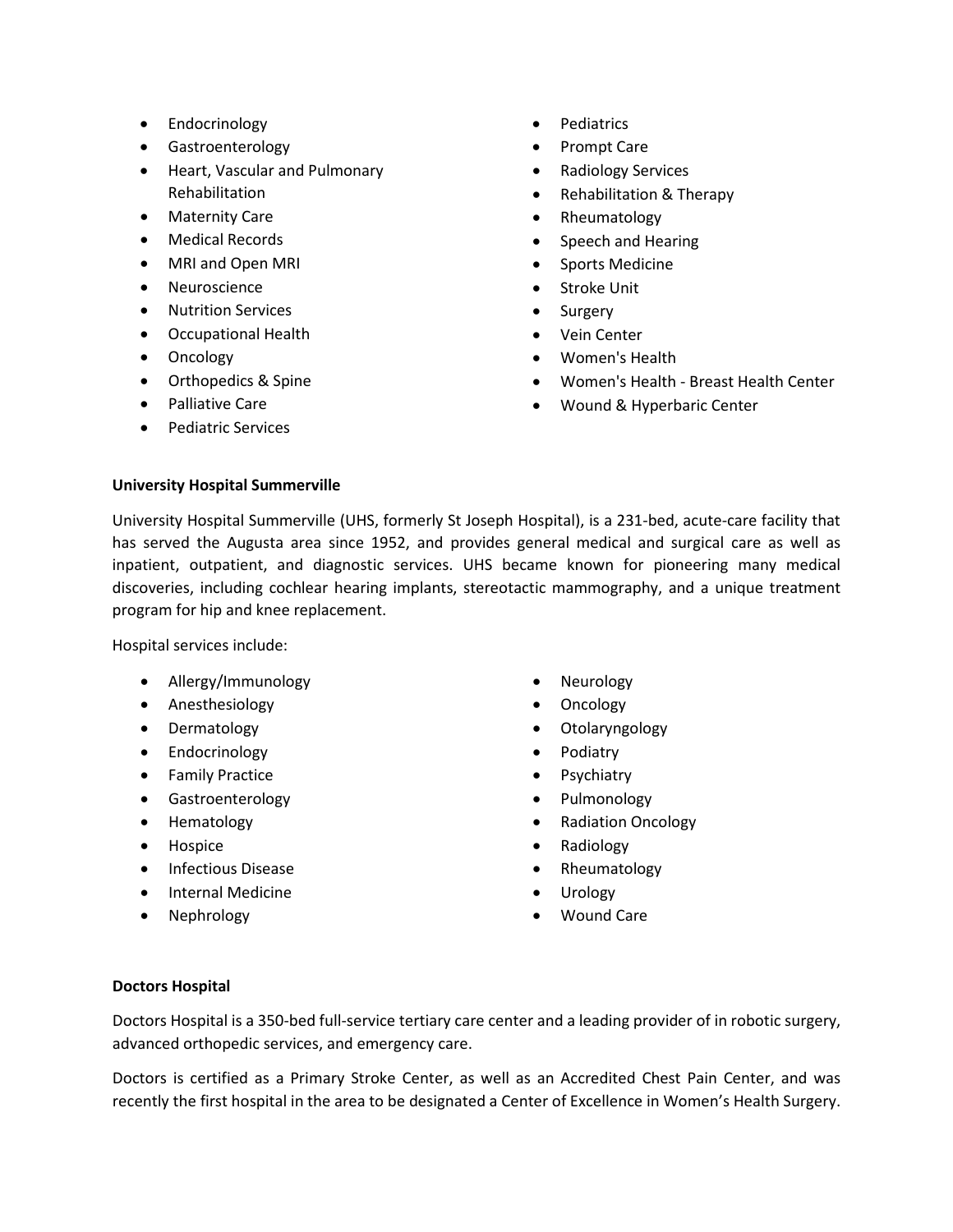Doctors is also home to the nationally acclaimed Joseph M. Still Burn Center. The Center is one of the largest in the United States and serves as a primary burn care center for the Southeastern United States. The 70-bed unit sees admission of more than 3,000 inpatient admissions annually, one-third of them pediatric patients. The Center maintains a Burn Team of specialists including plastic surgeons, general and trauma surgeons, maxillofacial surgeons, pediatricians, and psychiatrists, along with nurses, physician's assistants, occupational and physical therapists, and social workers.

Major services provided at Doctors include:

- Aquatic Therapy
- Bariatrics
- Burn Center
- Cancer Treatment
- Cardiac Services
- Cardiopulmonary
- Digestive Disease Treatment
- Disk Degeneration
- Emergency Care
- Endoscopy
- Maternity Care
- Occupational Therapy
- Pediatric Care
- Physical Therapy
- Pulmonary
- Radiation Therapy
- Rehabilitation Services
- Spine Surgery
- Sports Medicine
- Stroke Recovery
- **Surgery**
- Vascular Services
- Women's Services

#### **Walton Rehabilitation Hospital**

Walton Rehabilitation is a 60-bed non-profit physical medicine and rehabilitation hospital. The hospital cares for more stroke patients than any other hospital in Georgia and offers acute and sub-acute adult and pediatric inpatient and outpatient programs for persons recovering from stroke, head injuries, chronic pain and other disabling illnesses and injuries. The hospital includes the Children's Rehabilitation Center, outpatient rehabilitation, transitional living center, physician services, and independent living services. Walton Options for Independent Living offers accessible housing, employment, assistive technology, alternative formats and advocacy.

Major services provided at Walton Rehabilitation include:

- Amputation
- Arthritis
- Balance and Vestibular Rehabilitation
- Brain Injuries
- Cardiac Care
- Diabetes
- Hip Fracture
- Joint Replacement
- Neurological Disorders
- Oncology
- Parkinson's Disease
- Pulmonary Treatment
- Spasticity Management
- Spinal Cord Injury
- **Stroke**
- Wound Care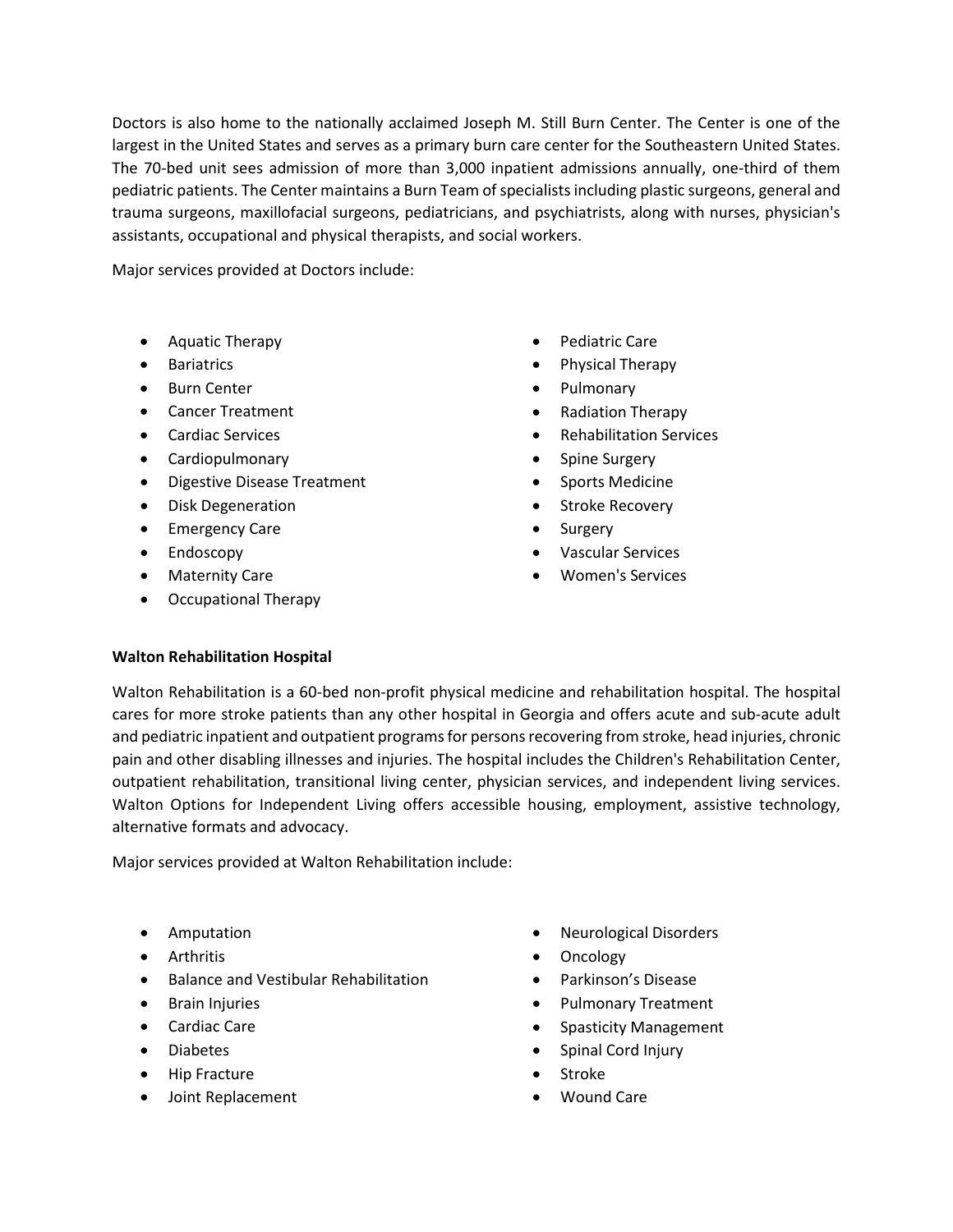#### **East Central Regional Hospital at Augusta**

The East Central Regional Hospital at Augusta (ECRH) consists of two campuses which provide mental health and developmental disabilities services for a 33-county area in eastern Georgia. Operated by the Georgia Department of Behavioral Health & Developmental Disabilities, the 390 bed facilities are designated as Emergency Receiving Facilities and employ nearly 1,400 medical professionals and support staff.

Major services provided at ECRH include:

- Activity Therapy
- Behavioral Management
- Dietary Services
- Discharge Planning and Placement
- Forensic Services
- Individual and Group Counseling
- Inpatient Treatment
- Integrated Recovery Plans
- Laboratory Services
- Medication Management
- Occupational Therapy
- Physical Therapy
- Psychiatric and Psychological Evaluation
- Social Work
- Speech Therapy
- Transitional Services
- Work Therapy

#### **Select Specialty Hospital Augusta**

Select Specialty Hospital Augusta (SSH) is a long-term acute care hospital offering a wide range of critical illness recovery treatment services. The 80-bed hospital is designed to provide comprehensive, specialized care for high-acuity patients who need more time to recover.

Major services provided at SSH include:

- Amputations
- Arterial & Vascular Ulcers
- Brain Injuries
- Cancer Treatments
- Cardiac & Heart Failure
- Chronic Lung Disease
- Diabetes
- Infectious Diseases
- Kidney & Dialysis Treatments
- Neurology
- Neuromuscular Disorders
- Post-Trauma Recovery
- Pulmonary and Ventilator Treatments
- Spinal Cord Injuries
- Stroke
- Wound Care